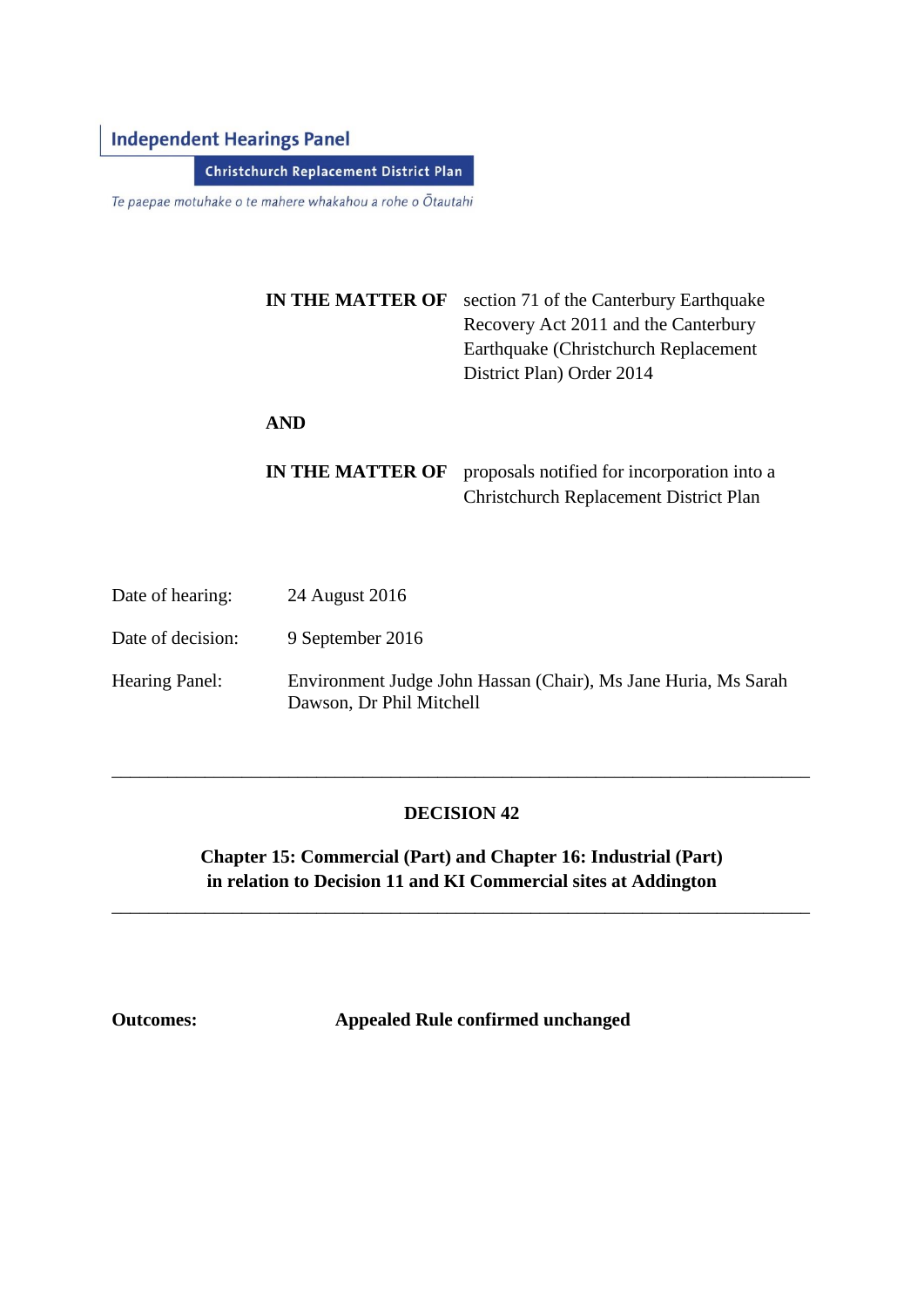## **COUNSEL APPEARANCES**

C Fowler KI Commercial Limited J Winchester Christchurch City Council

## **SUBMITTER APPEARANCES AND EVIDENCE FILED**

KI Commercial Limited

P Keung (Filed/Appeared) G Sellars (Filed/Appeared) A Thompson (Filed/Appeared) B Putt (Filed/Appeared) B Giddens (Filed) G McDermid (Filed)

M Stevenson (Filed/Appeared) P Osborne (Filed/Appeared)

Christchurch City Council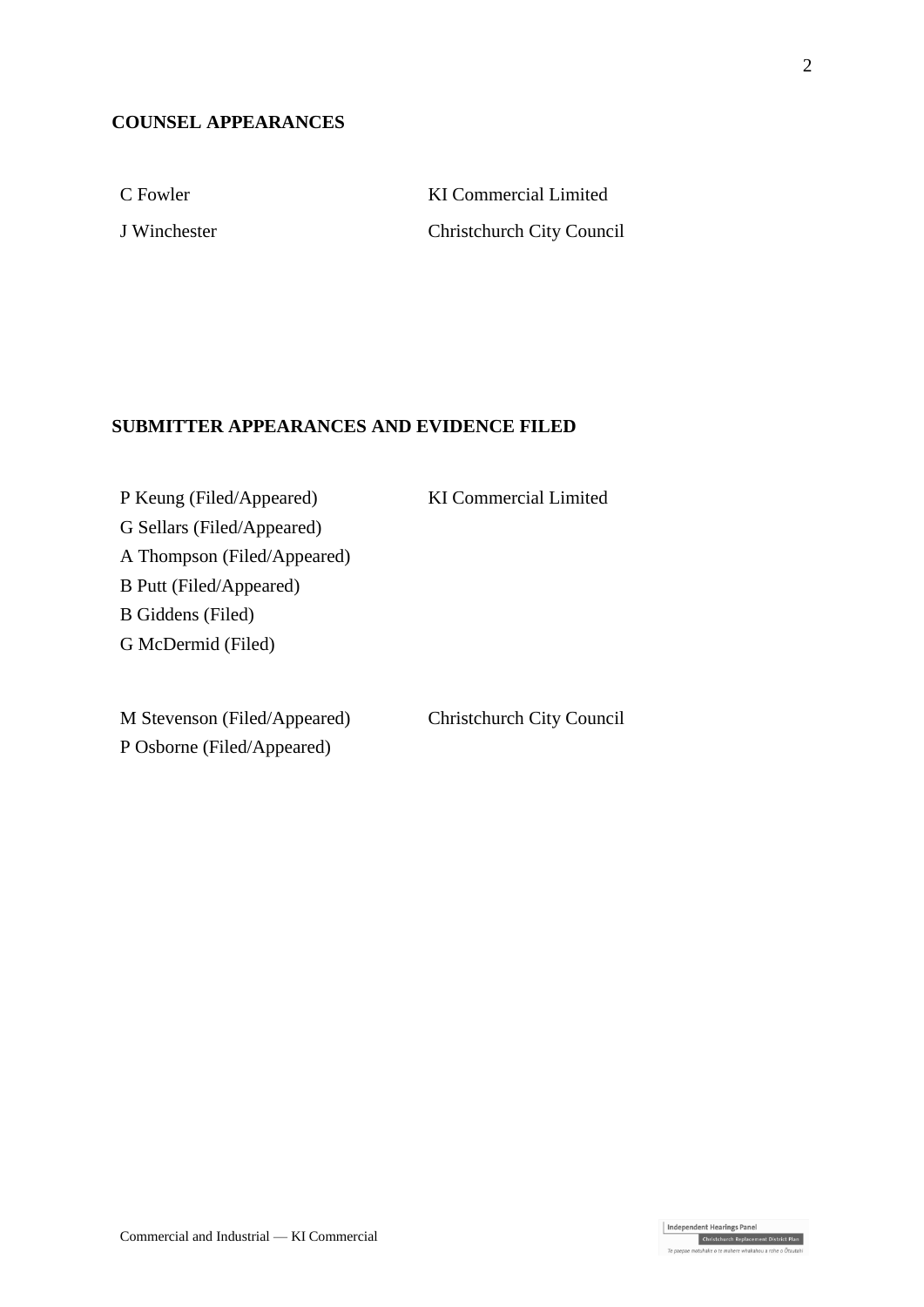# **TABLE OF CONTENTS**

| Preliminary legal matter concerning the effect of the High Court's direction |  |
|------------------------------------------------------------------------------|--|
|                                                                              |  |
|                                                                              |  |
|                                                                              |  |
|                                                                              |  |
|                                                                              |  |
|                                                                              |  |
|                                                                              |  |
|                                                                              |  |
|                                                                              |  |
| Closing submissions and our determination of the most appropriate rule43     |  |
|                                                                              |  |
|                                                                              |  |
|                                                                              |  |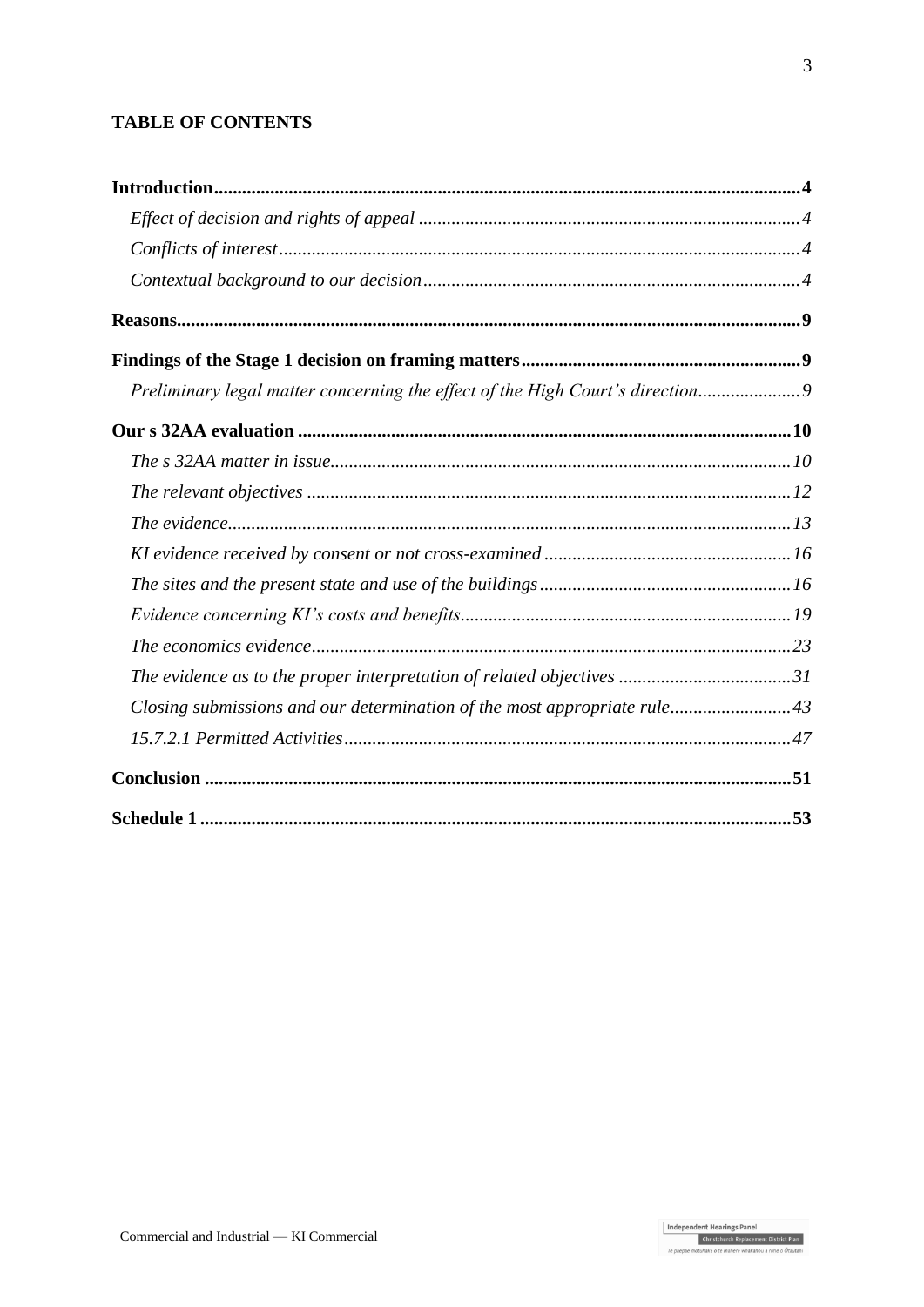#### **INTRODUCTION**

[1] This decision ('decision') follows directions made by the High Court on an appeal allowed by consent ('consent appeal')<sup>1</sup> in regard to a permitted activity rule (Rule 15.7.2.1 P2, P9 & P10/ 'Appealed Rule') that the Panel's Decision 11 ('Stage 1 decision') determined to include in Chapter 15 (Commercial). More specifically, the matter concerns the most appropriate permitted activity rule for application to two sites at 9 and 11-13 Bernard Street, Addington ('the sites') owned by the appellant, KI Commercial Limited ('KI'/ submitter 789).

[2] This decision follows our hearing of the evidence (and associated legal submissions) of KI and the Christchurch City Council ('Council'), in accordance with the High Court's directions. For the reasons we set out, we have determined to confirm the Appealed Rule unchanged.

#### **Effect of decision and rights of appeal**

[3] The effect of this decision and the rights of appeal are as set out in the Stage 1 decision, at  $[4]$  and  $[5]$ <sup>2</sup> For completeness, this decision does not replace any provision of the Existing Plan beyond that recorded in the Stage 1 decision (at  $[751]$ ).<sup>3</sup>

## **Conflicts of interest**

<u>.</u>

[4] Nothing pertaining to this decision alters what is recorded at [10] of the Stage 1 decision. For the record, as was explained to the parties, the Panel chair is not party to this decision simply by reason that he was overseas at the time of the scheduled hearing of this matter.

### **Contextual background to our decision**

[5] The Notified Version proposed Industrial General ('IG') zoning for an area of land at Addington, including the sites. That was a deliberate but significant change from the Business 4 zoning of the Existing Plan that this wider area of Addington enjoyed and which is visible in

<sup>&</sup>lt;sup>1</sup><br>*KI Commercial Limited v Christchurch City Council* [2016] NZHC 1218, Mander J, 8 June 2016

<sup>&</sup>lt;sup>2</sup> Strategic Directions decision at  $[5]$ –[9].

While that may go without saying, the Canterbury Earthquake (Christchurch Replacement District Plan) Order 2014 ('OIC') requires that our decisions identify the parts of the Christchurch City District Plan and Banks Peninsula District Plan (together 'Existing Plan') that are to be replaced by a decision.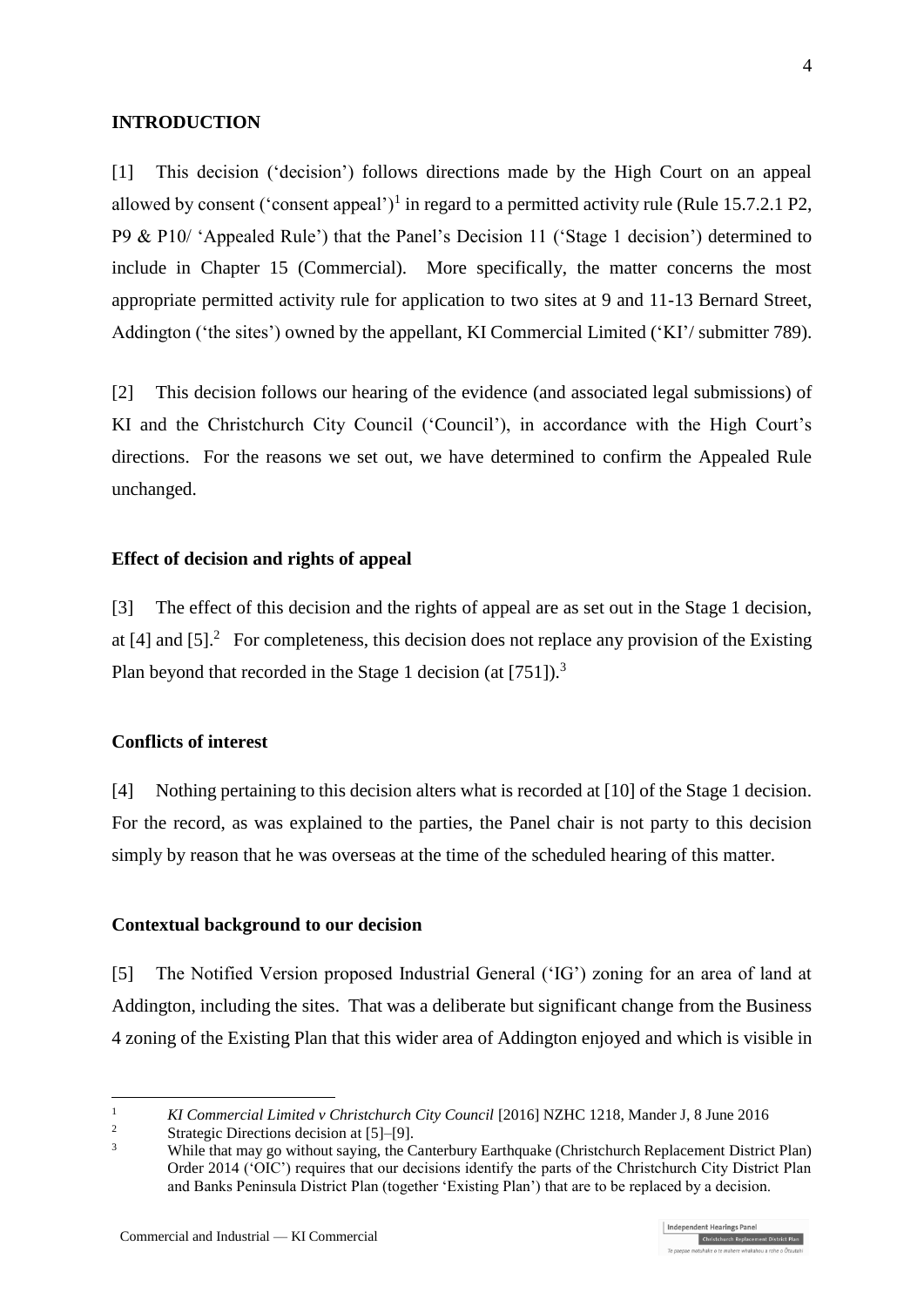the large number of office and commercial premises that developed in the wider Addington area prior to and following the 2011 earthquakes. In effect, the Notified Version aimed to achieve a consolidation and rationalisation of commercial land development, according to a centres based philosophy as is explained in the Stage 1 decision (and as reflected in the relevant Christchurch Replacement District Plan ('CRDP') objectives).

[6] Under the Notified Version, the listed permitted activities in the IG zone included 'ancillary retail activity' and 'ancillary office activity'. Commercial services were specified as restricted discretionary activities. Activities not provided for as permitted, restricted discretionary or non-complying activities, were classed as a discretionary activity. In essence, therefore, activities such as standalone office and retail and commercial services required resource consent (generally as a discretionary activity).

[7] KI opposed the Notified Version's IG zoning, and sought Commercial Core ('CC') zoning for this wider area (including the sites), i.e. the same zoning that is applied to Addington's intended commercial centre, which the CRDP terms the 'Addington Neighbourhood Centre'.

[8] In light of submissions (including KI's), the Council recommended a change from IG to Commercial Mixed Use ('CMU') zoning in its planning evidence and closing submissions for the Stage 1 hearing. In effect, the Council sought to allow an element of recognition for sunk commercial and office investment in the wider area, and to that extent softened its intended strategic rezoning change. An aspect of this was its recommended Rule 15.7.2.1 P2, P9 & P10. This was recommended by the Council's planning witness, Mark Stevenson, and included in an updated set of recommended CMU provisions attached to the Council's closing submissions ('Council's Closing Rule'). The Rule specified 'retail activity', 'commercial services', and 'office activity' as permitted activities in the CMU zone where these were:

in an existing building or building consented for [retail/commercial services/office] activity at the [date of decision].

[9] Similar to the position applying to IG zoning under the Notified Version, retail, commercial services and office activities that did not meet the 'existing building or building consented' prerequisite required resource consent, as a discretionary activity.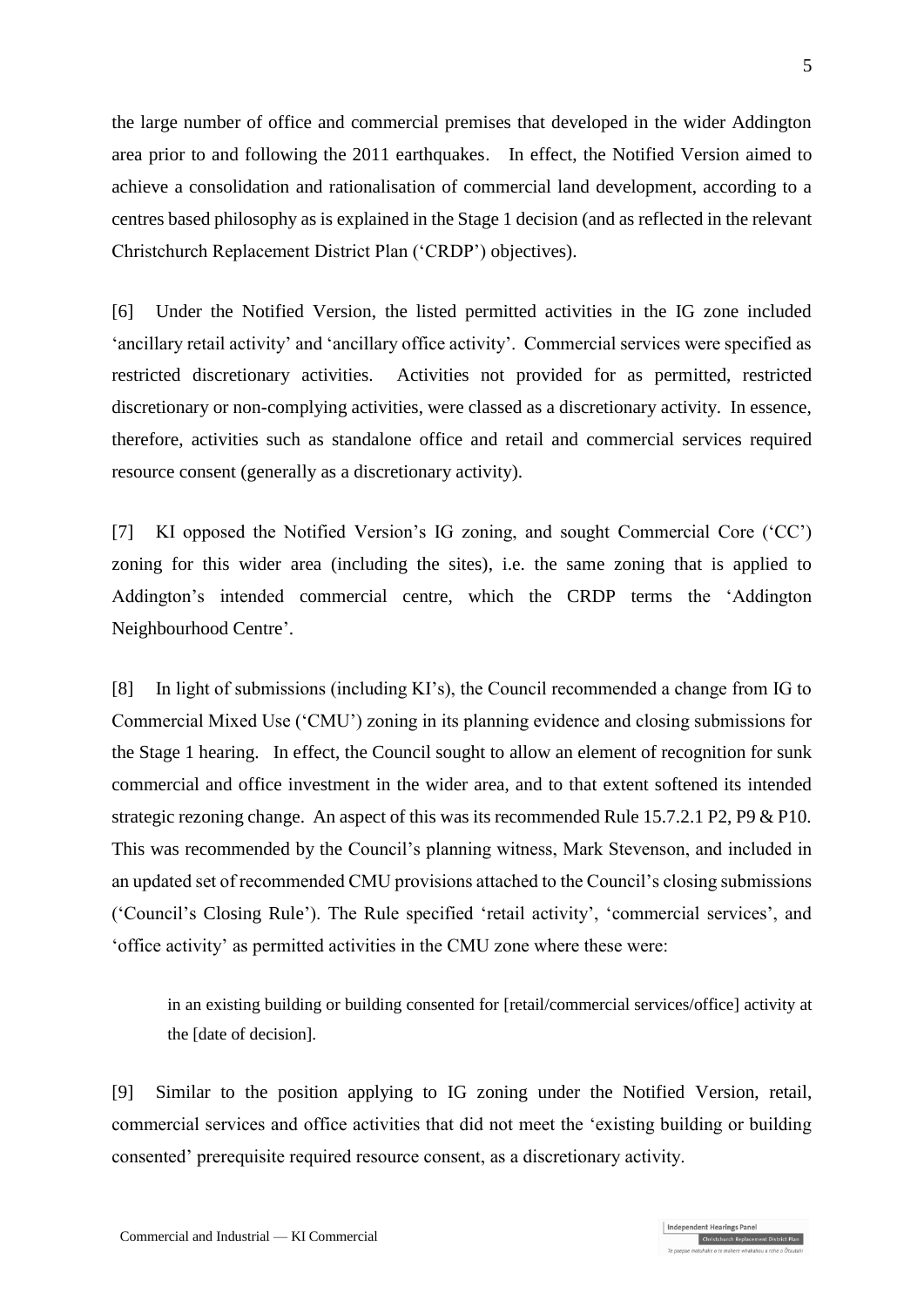[10] That degree of change was not satisfactory to and was expressly opposed by KI. Its closing submissions to the Stage 1 hearing emphasised that KI continued to seek CC zoning, albeit on the basis of a reduction in the size of the additional CC zoning it originally pursued. That was because of the significantly greater range of commercial retail and office activity it enabled. Its closing submissions pointed out that the CMU zoning did not permit redevelopment of the sites for new retail, office, supermarket, department store, or other commercial services and facilities<sup>4</sup>. On its evaluation of the evidence, it submitted there is "no good reason" for the Panel to decline that relief "to help advance the overall economic prosperity of Christchurch".<sup>5</sup>

[11] The Stage 1 decision confirmed CMU zoning as most appropriate (and CC rezoning inappropriate) for this area. However, instead of the Council's Closing Rule it included the Appealed Rule which added a further material qualifier that meant it applied only when the retail, commercial services and/or office activity was itself also 'existing …at the date of decision'.<sup>6</sup> The Stage 1 decision records (at [389]) as the reason for making this change:

However, we found Mr Stevenson's drafting of the Commercial Mixed Use zone provisions to be unduly permissive in places, with ambiguity in some of the wording used for permitted activity rules relating to commercial services, office activity and retail activity. In our view, this drafting would give rise to an undue risk of adverse impact on the recovery of the Central City, and also inappropriately dilute the centres based approach. Consequently, we have refined the wording, to ensure that the permitted activity rule only applies to existing and/or consented commercial services, office and retail activities at the date of this decision.

<sup>4</sup> Closing legal submissions on behalf of KI Commercial Limited, dated 10 June 2016 ('KI Stage 1 closing'), at para 7

<sup>&</sup>lt;sup>5</sup> KI Stage 1 closing, at paras 8 and 59. We note that this differs from what KI submitted before us as to its earlier position before the Panel, namely that " …the submitter confirmed at the hearing that the Council's proposal for Commercial Mixed Use zoning took account of the submitter's interests and that 75 per cent of its long-term future plans would be covered by this zone. However, this confirmation was based on the proposed zoning and rule package proposed by the Council at that time, which critically included the ability to use existing buildings for offices, retail and commercial services under Rule 15.7.2.1.". The first part of that submission would appear to derive from the answer Mr Keung gave in Panel questioning, on the transcript p 1128 ll  $9 - 32$ , namely "The plan is not consented but the very long term future plans of what we want to achieve in those two buildings, would be 75 percent covered for in the current mixed use zoning" However, we take KI's closing submissions, rather than Mr Keung's answer to the Panel, as expressing KI's position on the planning outcome sought.

 $6\degree$  For ease of reference, the full text of the relevant rules is in Schedule 1 to this decision.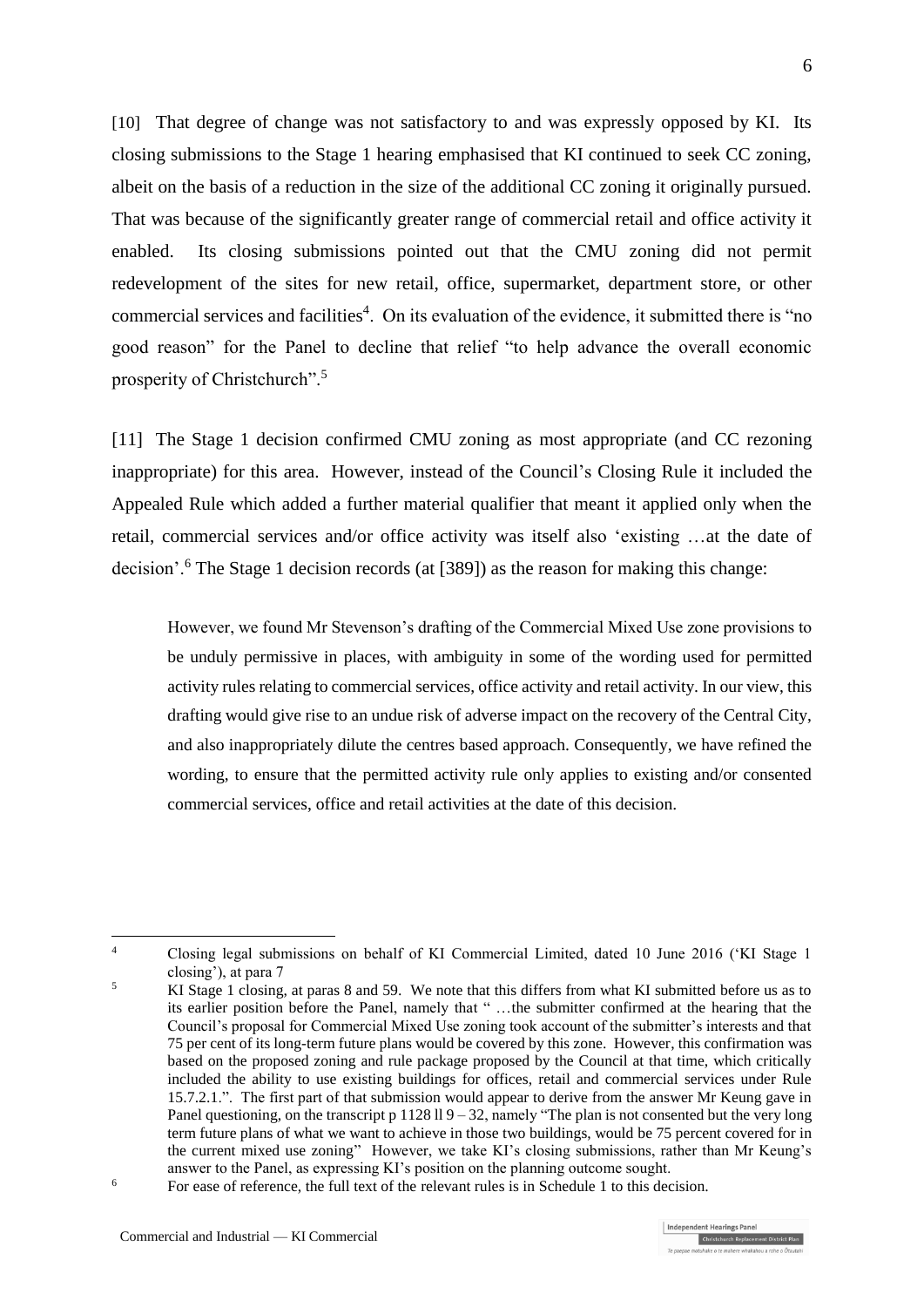[12] Initially, KI appealed on a broad basis against the Stage 1 decision. However, by consent it changed the appeal so that it was confined to challenging what we have termed the Appealed Rule.

[13] In allowing the appeal by consent, the High Court recorded<sup>7</sup>:

[KI] and the Council are agreed that the Panel failed to consider the costs on [KI] (as required by s 32AA of the RMA) and failed to provide [KI] with an opportunity to comment on how the Panel's decision affects its interests in relation to [the sites]. This had a material impact on the Panel's decision.

[14] As background to that, the decision records, inter alia<sup>8</sup>:

Mr Stevenson was questioned about the extent to which offices and retail would be permitted in the [CMU zone] under the provisions that he was promoting. In response to that questioning, Mr Stevenson confirmed that his recommendation was that any buildings that exist as at the date of the decision could be used for retail or offices in the future. In addition, there was an exchange between the Panel and [KI's] witness, Mr Keung, regarding the extent to which the provisions of the [CMU zone] promoted by the Council would take account of the appellant's interest. In that exchange the Panel noted that under the provisions for the [CMU zone] proposed by the Council, [KI's] existing buildings could be used for offices and retail as a permitted activity. Mr Keung confirmed those provisions took account of [KI's] interests and that 75 per cent of its long term future plans would be covered by this zone. In its decision the Panel relied on the evidence provided by Mr Keung to conclude that [KI's] position would not be unduly prejudiced.

[15] The relevant passage of the Stage 1 decision is at [386], and is as follows<sup>9</sup>:

Mr Keung accepted that the Commercial Mixed Use zone took account of KI's interests and that 75 per cent of its long-term future plans would be covered by this zone. These concessions indicate to us that, to the extent that KI's financial interests are relevant to an evaluation of costs and benefits, our choice of Commercial Mixed Use zoning over Commercial Core would not unduly jeopardise KI's position. Rather, it would appear it is more a question of relative

 $\overline{7}$ <sup>7</sup> *KI Commercial* at [18]

 $\frac{8}{9}$  *KI Commercial* at [11]

Referring to the transcript, page 1228, lines 16-29 (Mr Keung).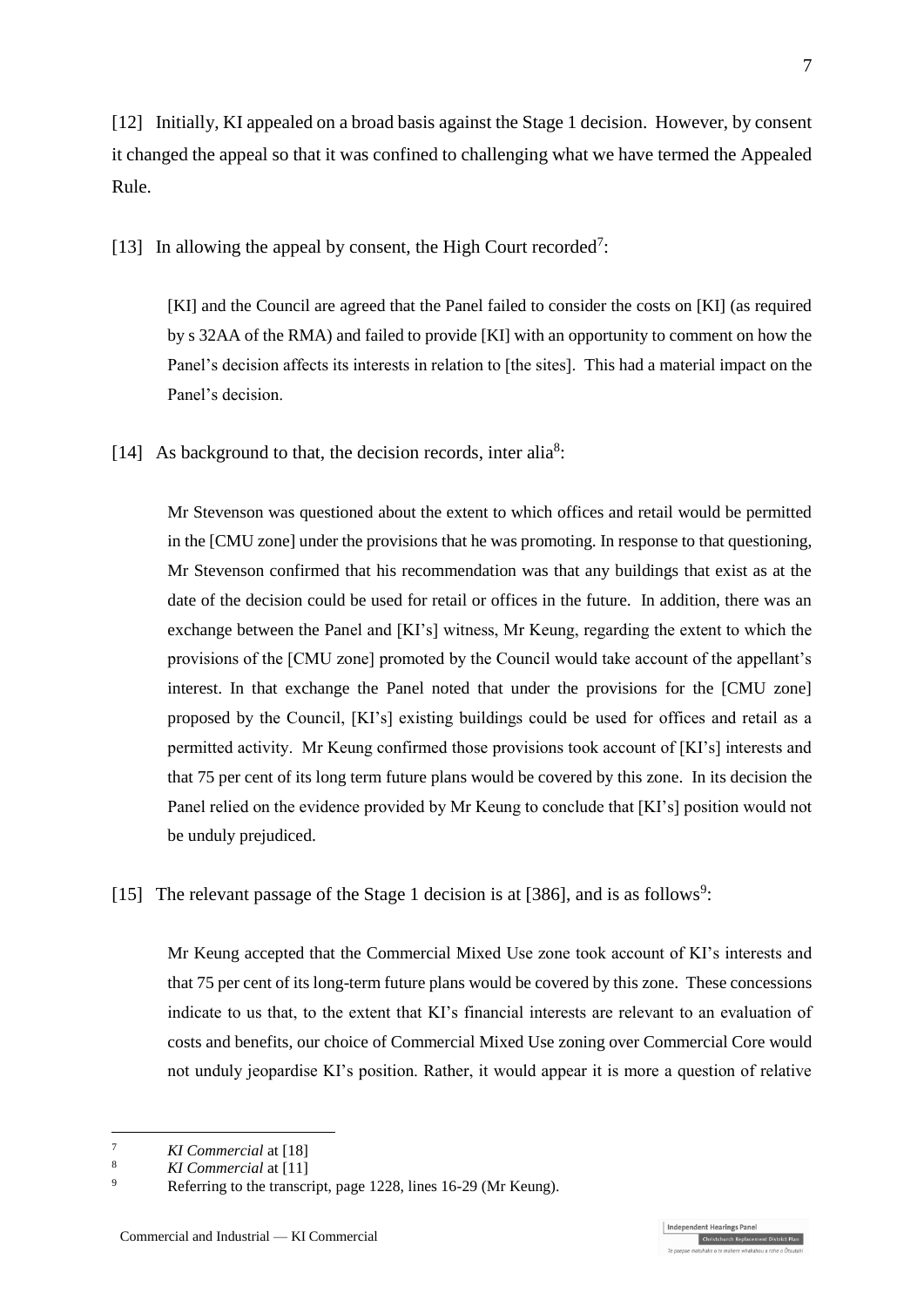financial advantage or benefit. Any difference is clearly overwhelmed by the greater economic wellbeing issues we must consider and have addressed.

[16] The High Court directed us as follows<sup>10</sup>:

In accordance with the agreed position of the parties and because the error involves a failure to consider relevant information and a lack of opportunity to comment, I direct the Panel to provide [KI] with an opportunity to make further submissions and provide further evidence on its interests in relation to its properties.

[17] The following then ensued in the lead up to the hearing:

[18] Initially, KI sought<sup>11</sup> that we dispense with a hearing, on its assumption that the Council did not oppose the replacement of the Appealed Rule with one that would have specified (without any constraints) a rule ('KI's Initial Rule') that was significantly broader than the Council's Closing Rule and that would specify the following as a permitted activity:

Office activity, commercial services, and/or retail activity at 9 and 11-13 Bernard Street Addington (CB29B/221 and CB29B/220).

[19] Surprisingly, given the agreed position of the parties before the High Court, the Council's initial indication to the Panel was that it did not oppose KI's Initial Rule but that it would abide the Panel's decision on whether the rule met relevant statutory requirements, including whether it would achieve relevant objectives.  $12$  Following further Panel enquiries, the Council informed the Panel that, despite the more permissive nature of KI's Initial Rule, its narrower geographic extent could allow the Panel to surmise that the risk it presented to the CBD's recovery was "lower than that identified by Mr Osborne<sup>13</sup>. However, the unreliability of that assurance was demonstrated in response to a further Panel enquiry. A few days later, on 3 August  $2016^{14}$ , the Council informed the Panel that it had sought the views of the experts who

<sup>&</sup>lt;sup>10</sup> *KI Commercial* at [22]

<sup>11</sup> Memorandum of counsel for KI Commercial Limited regarding process for reconsideration, dated 9 June 2016

<sup>&</sup>lt;sup>12</sup> Memorandum of counsel for Christchurch City Council, in response to legal submissions for KI Commercial dated 1 July 2016, dated 8 July 2016

<sup>13</sup> Memorandum of counsel for Christchurch City Council regarding resumed Commercial Stage 1 hearing, dated 27 July 2016

<sup>&</sup>lt;sup>14</sup> Memorandum of the Council regarding relief sought by KI, 3 August 2016.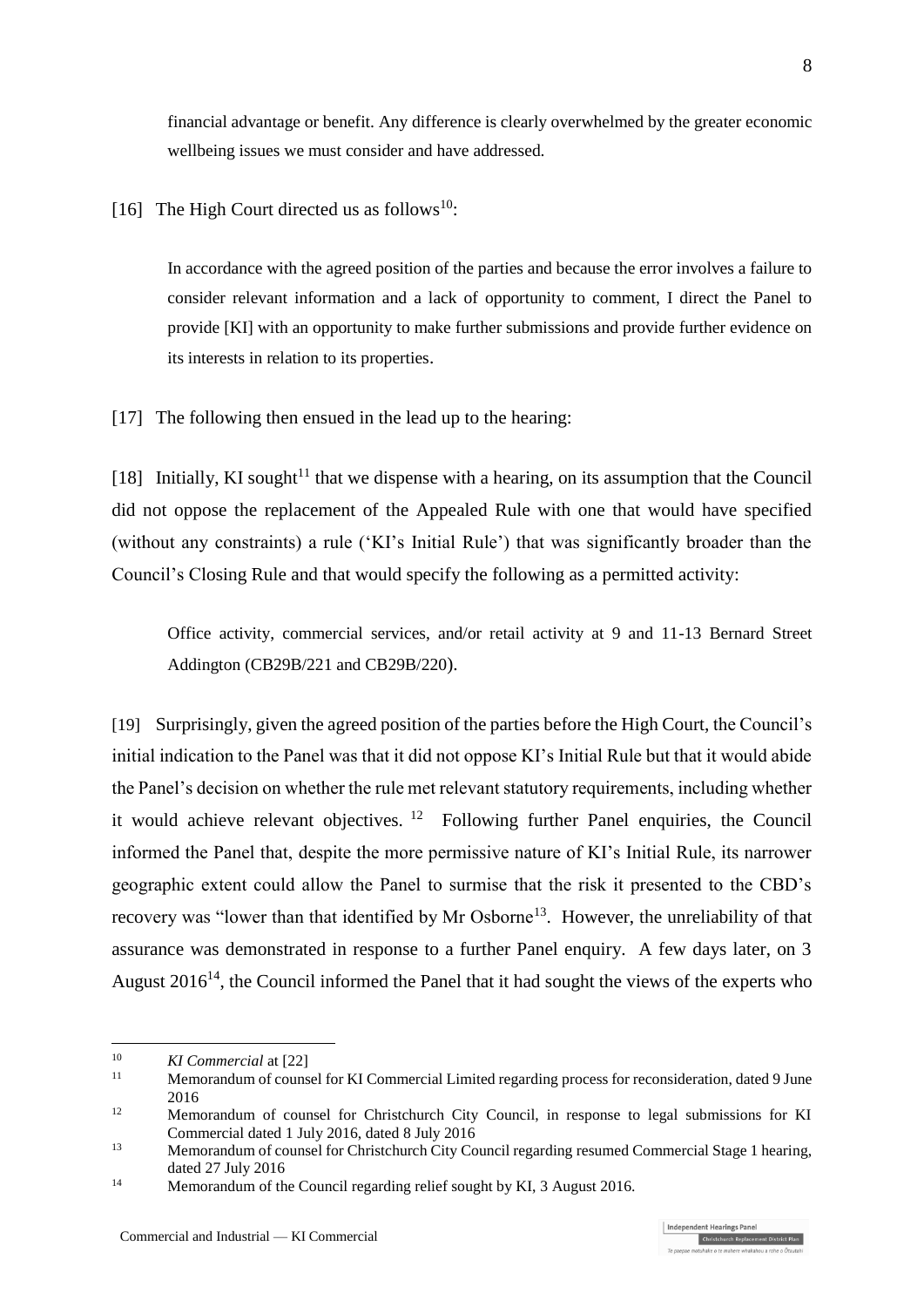gave evidence for the Council at the Stage 1 hearing and they did not consider KI's Initial Rule appropriate. Therefore, the Council informed us that it was not in a position to certify that KI's Initial Rule accorded with the purpose of the RMA.

## **REASONS \_\_\_\_\_\_\_\_\_\_\_\_\_\_\_\_\_\_\_\_\_\_\_\_\_\_\_\_\_\_\_\_\_\_\_\_\_\_\_\_\_\_\_\_\_\_\_\_\_\_\_\_\_\_\_\_\_\_\_\_\_\_\_\_\_\_\_\_\_\_\_\_\_\_\_**

**\_\_\_\_\_\_\_\_\_\_\_\_\_\_\_\_\_\_\_\_\_\_\_\_\_\_\_\_\_\_\_\_\_\_\_\_\_\_\_\_\_\_\_\_\_\_\_\_\_\_\_\_\_\_\_\_\_\_\_\_\_\_\_\_\_\_\_\_\_\_\_\_\_\_\_**

## **FINDINGS OF THE STAGE 1 DECISION ON FRAMING MATTERS**

#### **Preliminary legal matter concerning the effect of the High Court's direction**

[20] In legal submissions of 1 July 2016, KI submitted<sup>15</sup> that:

As is confirmed by the High Court judgment, the Panel's reconsideration is limited to the interests of the submitter in relation to the submitter's property.

[21] We took that as meaning that the High Court's direction did not allow us to consider the range of other matters as may be relevant to our determination under the RMA and OIC, including as provided for under s 32AA. However, contrary to that submission, the High Court's direction is as we have set out at [16]. We understand that direction to require that we receive, rehear and reconsider the evidence on these matters but not on the basis that we are limited to considering the interests of KI. Counsel for KI at the hearing, Mr Fowler, confirmed KI agreed with our interpretation<sup>16</sup> and we apply it in this decision.

[22] As was accepted by KI, our Stage 1 decision findings on the statutory framework, the Higher Order Documents, and RMA principles are the proper starting point for what we must decide.<sup>17</sup> Other than in the confined respects it identifies, and which we have noted, the High Court decision does not call on us to revisit those findings, particularly as to the following:

(a) The statutory framework<sup>18</sup> (at  $[11] - [13]$ );

<sup>&</sup>lt;sup>15</sup> Legal submissions on behalf of KI Commercial Limited, dated 1 July 2016, at para 5<br><sup>16</sup> Transcript, p. 2062, 11.17, 41

 $\frac{16}{17}$  Transcript, p 2062, ll 17 - 41

 $\frac{17}{18}$  Transcript, p 2066, ll 1 - 26

Further background on the review process, pursuant to the Canterbury Earthquake (Christchurch [Replacement District Plan\) Order 2014](http://www.legislation.govt.nz/regulation/public/2014/0228/latest/DLM6190883.html?search=ts_act%40bill%40regulation%40deemedreg_Canterbury+Earthquake+%28Christchurch+Replacement+District+Plan%29+Order+2014+_resel_25_a&p=1) ('the OIC'/'the Order') is set out in the introduction to Decision 1, concerning Strategic Directions and Strategic Outcomes (and relevant definitions) ('Strategic Directions decision'). Our decision does not set out the text of various statutory provisions it refers to, as this would significantly lengthen it. However, the electronic version of our decision includes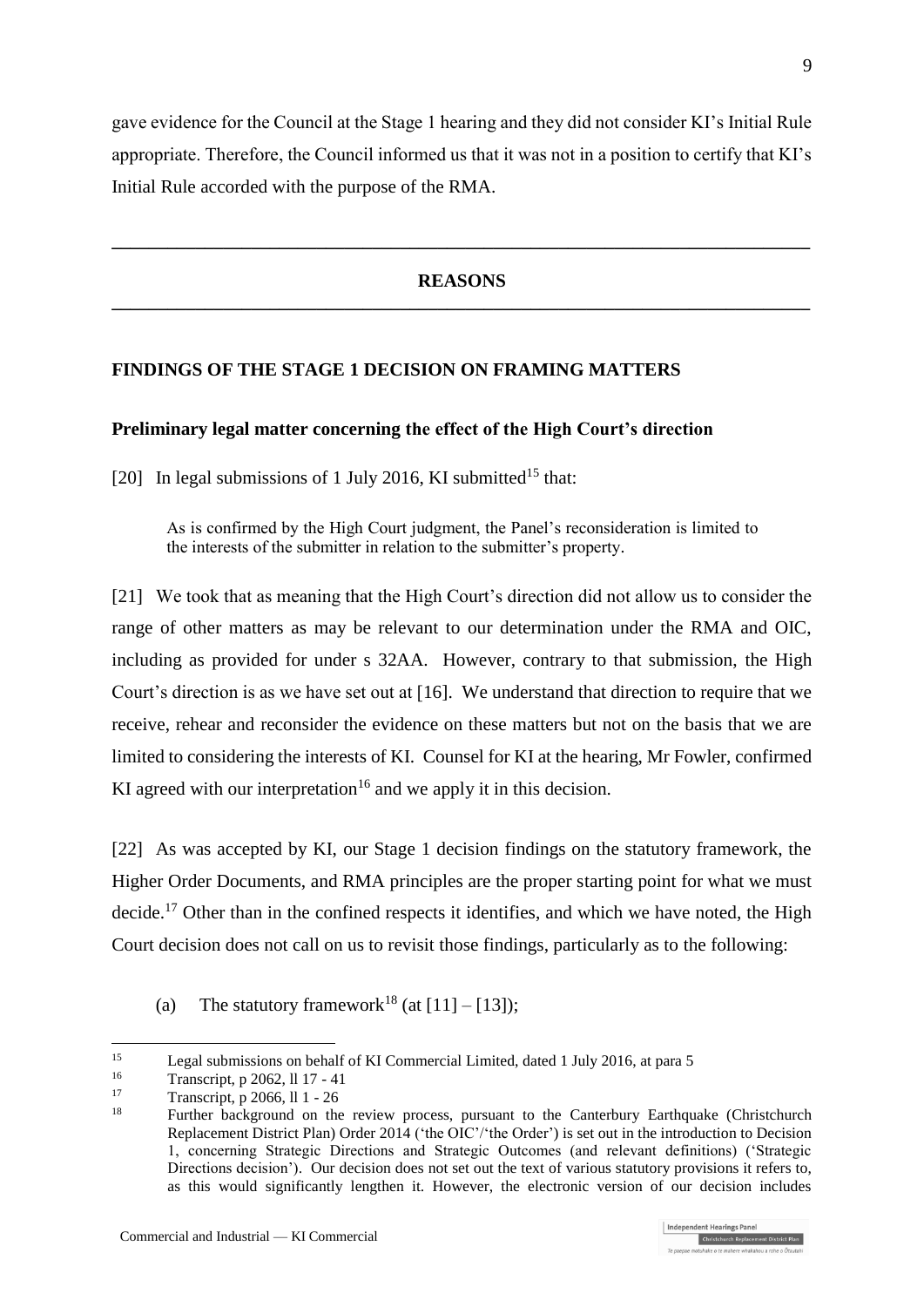- (b) The relevant statutory documents ('Higher Order Documents') including, in particular, the Canterbury Regional Policy Statement 2013 ('CRPS') (at [19] – [39], and [47] - [52]);
- (c) The Council's s 32 reports (at  $[40] [43]$ );
- (d) The remainder of our s 32AA evaluation, including our evidential findings, other than in the specific respects directed; or
- (e) The remainder of our decision, including as to the zonings confirmed (including the CMU zoning of the sites) and the provisions in Schedule 1 to the Stage 1 decision, other than in respect to the Appealed Rule.
- [23] Our following s 32AA evaluation proceeds on that basis.

## **OUR S 32AA EVALUATION**

## **The s 32AA matter in issue**

[24] The sole matter in issue is as to the most appropriate permitted activity regime for retail, commercial services and office activities on the sites for inclusion in Rule 15.7.2.1.

[25] In terms of the requirements of s 32AA, RMA (and as described in the Stage 1 decision), our evaluation of this is to examine what is the most appropriate way to achieve the relevant CRDP objectives<sup>19</sup>. As noted, those objectives are as determined by the Stage 1 decision (and the Panel's Decision 1, on Strategic Directions and Strategic Outcomes).

<u>.</u>

hyperlinks to the New Zealand Legislation website. By clicking the hyperlink, you will be taken to the section referred to on that website. The repeal of the Canterbury Earthquake Recovery Act 2011 ('CER Act') by the Greater Christchurch Regeneration Act 2016 ('GCRA') does not materially alter that position. That is because s 147 of the GCRA provides that the OIC continues in force. Further, Schedule 1 of the GRCA (setting out transitional, savings and related provisions) specifies, in cl 10, that nothing in that Part affects or limits the application of the Interpretation Act 1999 which, in turn, provides that the OIC continues in force under the now-repealed CER Act (s 20) and preserves our related duties (s 17).

<sup>&</sup>lt;sup>19</sup> As required by s 32AA and s  $32(1)(b)$ .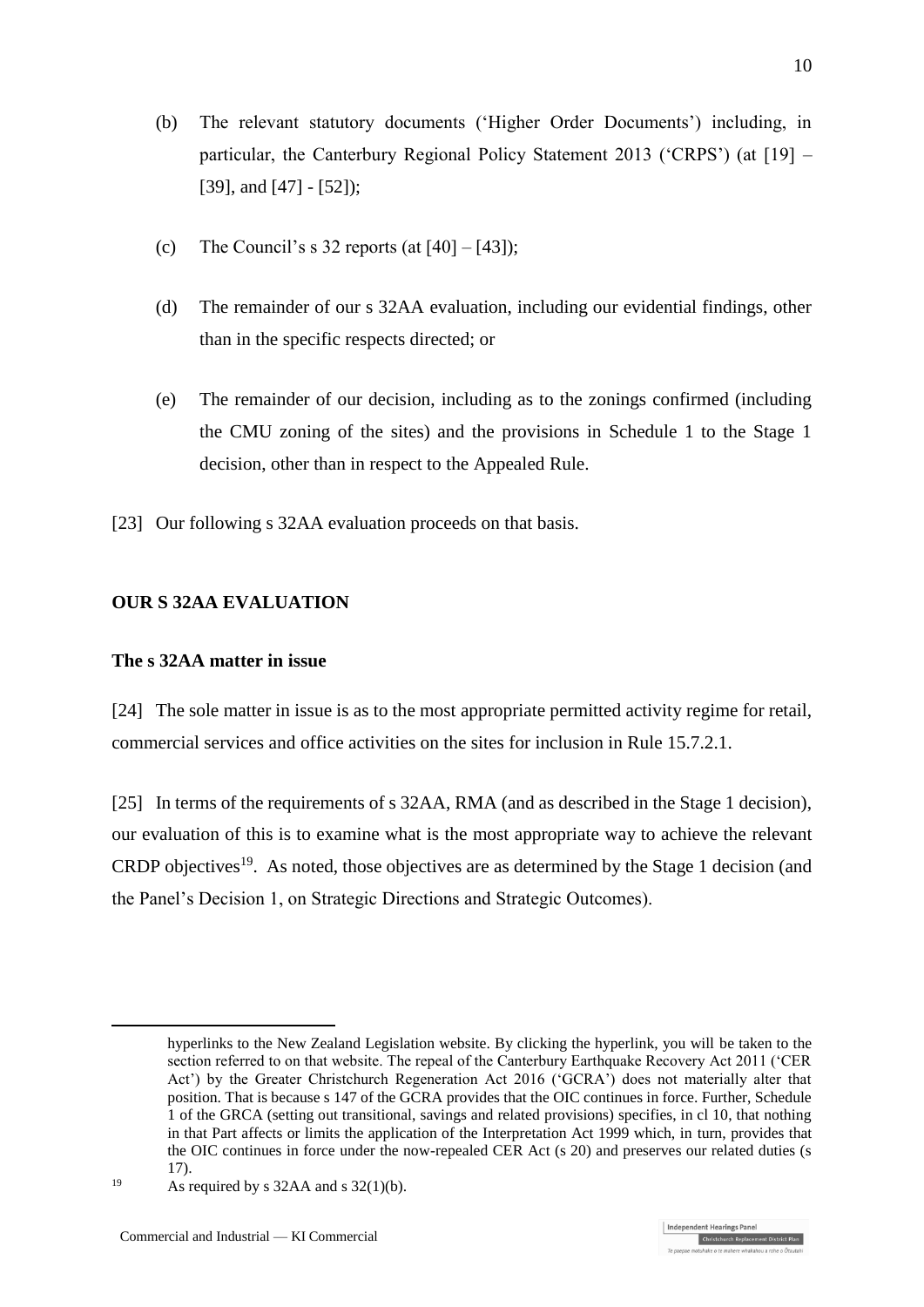[26] As KI put it in its opening submissions, the nature of our evaluation under s 32AA is a comparative one.<sup>20</sup> KI submitted that the choice for this comparison is broadly between what 'currently exists' (i.e. the Appealed Rule) and KI's proposed relief which it modified in its opening submissions ('KI's Revised Rule') by the addition of the following cap (i.e. for permitted retail, commercial services and/or office activities on the sites):

Up to a maximum gross floor area of  $3,600m^2$  across both properties.

<span id="page-10-0"></span>[27] In view of s 32AA and the related evidence, we find the proper range of options we should consider broader than simply between the Appealed Rule and the KI Revised Rule. That is, 32AA directs that we identify and examine 'other reasonably practicable options for achieving the objectives'.

[28] The comparative assessment we undertake under s 32AA is as to the efficiency and effectiveness of the relevant rule alternatives for achieving related objectives. That calls on us to 'identify and assess benefits and costs". As the High Court has directed, those include benefits and costs for KI. However, importantly, our frame of reference must be broader than that. That is, s 32AA directs that we assess the benefits and costs of the environmental, economic, social, and cultural effects that we anticipate from implementation of the provisions in issue. It further directs that we bring within that consideration of the opportunities for economic growth and employment that we anticipate would be provided or reduced (which we take to mean as a consequence of the different rule choices under consideration).

[29] Of course, our evaluation of these matters is according to the findings we make on the evidence and related submissions. In this case, that includes our findings on the evidence and representations heard as directed on this occasion, as well as the findings in our Stage 1 decision (except to the extent that we determine we should revisit those earlier findings in view of what we now hear and consider). Our evaluation also assesses the risk of acting or not acting to the limited extent we find there is uncertain or insufficient information about the subject matter of the provisions (namely, the alternative rules in issue).

<sup>20</sup> Transcript, p 2066, l 16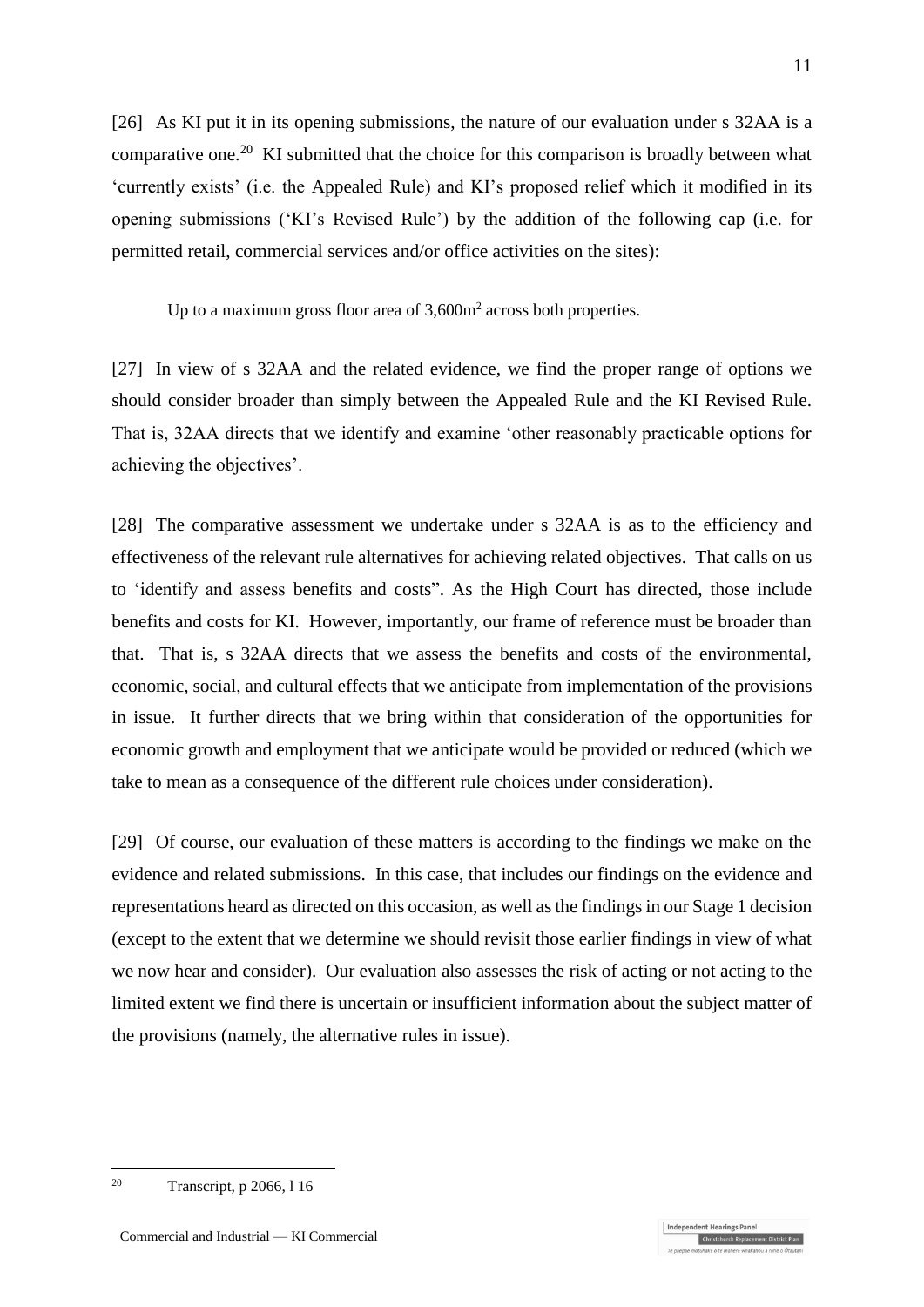## **The relevant objectives**

[30] While Mr Putt, KI's planning witness, and Mr Stevenson offered different interpretations of objectives, and counsel for KI appeared to see the relationship between some of them differently from Mr Stevenson, the relevant Chapter 15 objectives are not in dispute and are as follows:

#### **15.1.1 Objective — Recovery of commercial activity**

a. The critical importance of commercial activity to the recovery and long term growth of the city is recognised and facilitated in a framework that supports commercial centres.

#### **15.1.2 Objective — Centres-based framework for commercial activities**

- a. Commercial activity is focussed within a network of centres (comprising the Central City, District, Neighbourhood, Local and Large Format centres) to meet the wider community's and businesses' needs in a way and at a rate that:
	- i. supports intensification within centres;
	- ii. enables the efficient use and continued viability of the physical resources of commercial centres and promotes their success and vitality, reflecting their critical importance to the local economy;
	- iii. supports the function of District Centres as major focal points for commercial, employment, transport and community activities, and Neighbourhood Centres as a focal point for convenience shopping and community activities;
	- iv. gives primacy to the Central City, followed by District Centres and Neighbourhood Centres identified as Key Activity Centres;
	- v. is consistent with the role of each centre as defined in 15.1.2.1 Policy Role of centres Table 15.1;
	- vi. supports a compact and sustainable urban form that provides for the integration of commercial activity with community, residential and recreational activities in locations accessible by a range of modes of transport;
	- vii. supports the recovery of centres that sustained significant damage or significant population loss from their catchment including the Central City, Linwood, and Neighbourhood Centres subject to 15.1.4.3 Policy – Suburban centre master plans;
	- viii. enhances their vitality and amenity and provides for a range of activities and community facilities;
	- ix. manages adverse effects on the transport network and public and private infrastructure;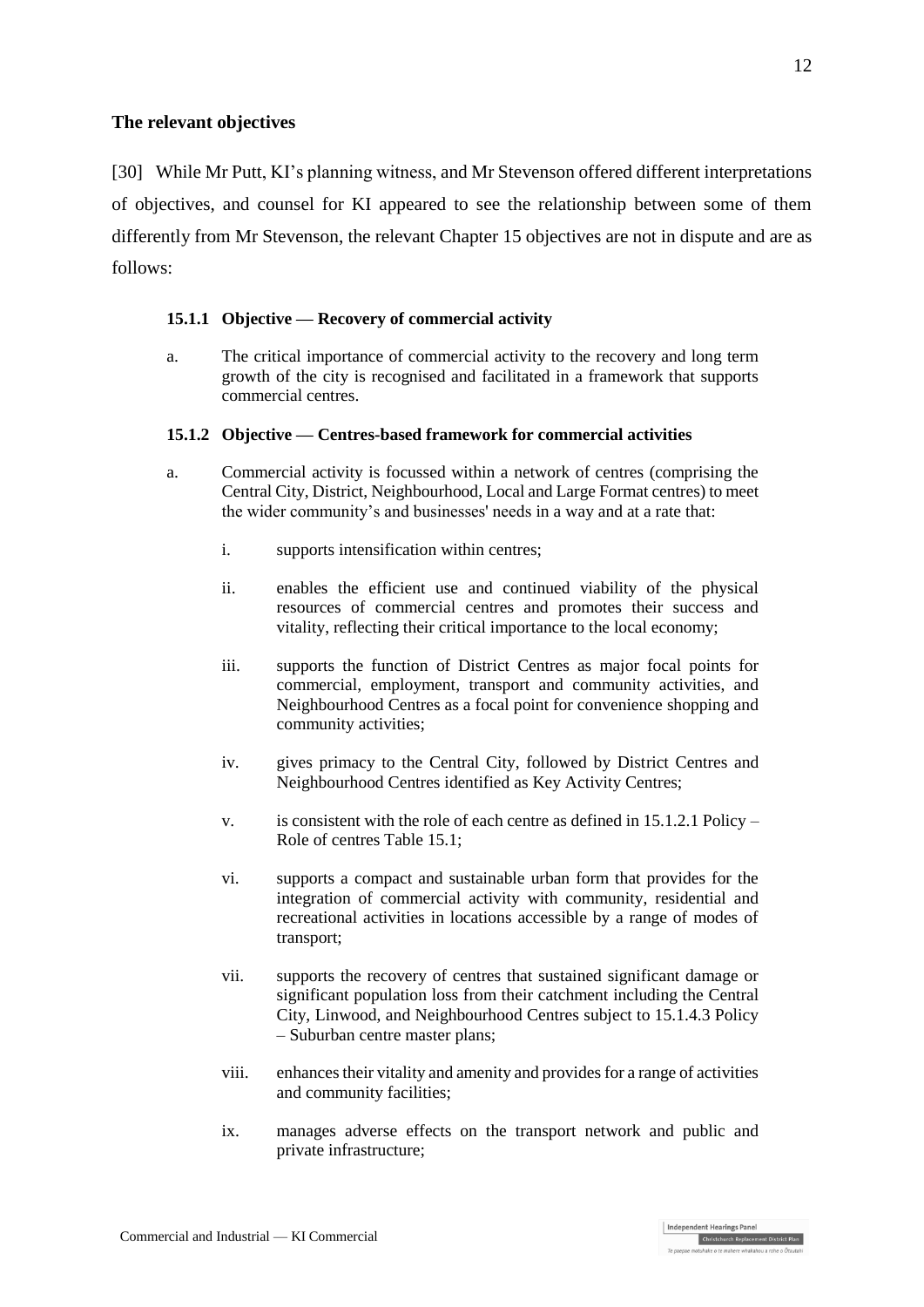- x. is efficiently serviced by infrastructure and is integrated with the delivery of infrastructure; and
- xi. recognises the values of, and manages adverse effects on, sites of significance to Ngāi Tahu and natural waterways (including waipuna).

#### **15.1.3 Objective — Office parks and mixed use areas**

a. Recognise the existing nature, scale and extent of commercial activities within areas zoned Commercial Office and Commercial Mixed Use, but avoid the expansion of existing, or the development of new office parks and/or mixed use areas.

[31] There are associated relevant policies for those objectives, and the statutory function of rules is to implement or achieve objectives and policies (ss 75 and 76 of the RMA).

[32] Mr Stevenson also refers us to various Strategic Directions Objectives and we agree these are also relevant. They are Objectives 3.3.1 (as to the expedited recovery and future enhancement of Christchurch, including in a manner that meets the community's specified immediate and longer term needs and fosters investment certainty), 3.3.2 (as to clarity of language and efficiency), 3.3.5 (as to business and economic prosperity), 3.3.7 (as to urban growth, form and design, including "a consolidated urban form" that, amongst other things "maintains and enhances the Central City, Key Activity Centres and Neighbourhood Centres as community focal points) and 3.3.8 (as to revitalising the Central City as the primary community focal point).

## **The evidence**

- [33] KI called evidence (including rebuttal) from:
	- (a) Paul Keung, its chief executive officer<sup>21</sup>;
	- (b) Gary Sellars, a registered valuer<sup>22</sup>;

<sup>1</sup> <sup>21</sup> Affidavit of Paul Keung on behalf of KI Commercial Limited, dated 28 June 2016 ('Keung EIC'), Rebuttal statement of evidence of Paul Keung on behalf of KI Commercial Limited, dated 22 August 2016 (revised tracked version)

<sup>&</sup>lt;sup>22</sup> Gary Russell Sellars is a Director of Valuations and Consultancy at Colliers International Valuation, is a Registered Valuer and Fellow of the Property Institute of New Zealand and has some 40 years' experience as a valuer in New Zealand and in Hong Kong. He specialises in commercial and industrial valuation and consultancy within Christchurch and major South Island metropolitan areas. His 1 July 2016 statement was in affidavit form and he also presented a rebuttal statement, dated 22 August 2016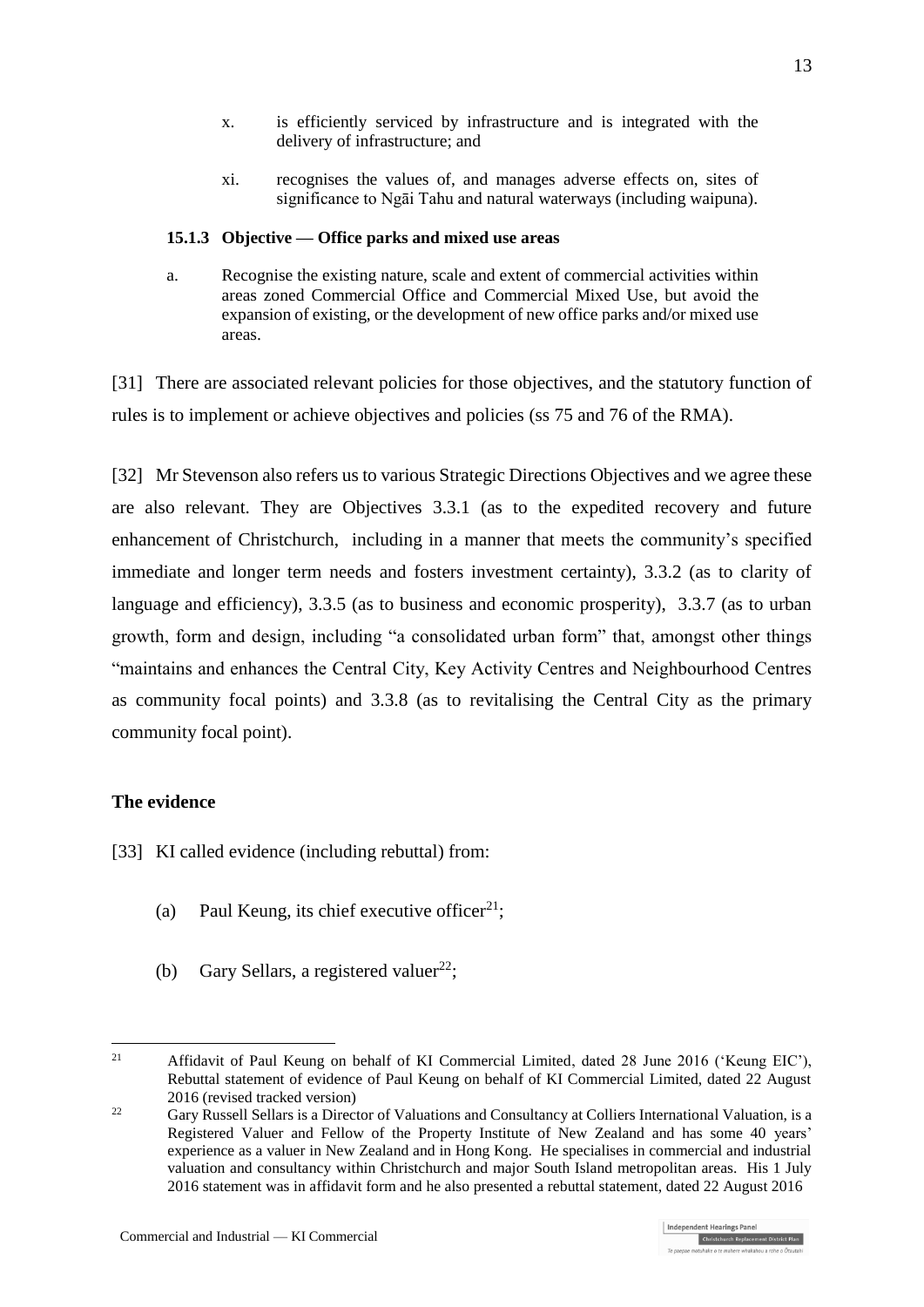- (c) Adam Thompson a consultant adviser in 'urban economics, property market analysis and property development', as a rebuttal witness $^{23}$ ;
- (d) Graham McDermid, a registered architect, whose rebuttal evidence was in affidavit form and who was excused attendance by consent<sup>24</sup>;
- (e) Brett Giddens, the planner who gave evidence for KI at the Stage 1 hearing, whose evidence was also in affidavit form and who was excused attendance by consent (due to unavailability overseas)<sup>25</sup>; and
- (f) Brian Putt, a planner, who gave rebuttal evidence (in view of Mr Gidden's unavailability) $^{26}$ .

<span id="page-13-0"></span>[34] The Council called two witnesses who gave evidence to the Panel for the Stage 1 hearing (and whose credentials as experts are recorded in the Stage 1 decision):

- (a) Philip Osborne, an economist and co-author of the Property Economics Report<sup>27</sup> referred to in the Stage 1 decision as underpinning the Council's s 32 RMA Report on the Notified Version; and
- (b) Mark Stevenson, a planner and the Council's lead planning witness for the Stage 1 hearing (now a consultant, but previously a Council officer).

[35] Before we evaluate that evidence, we make some brief observations about matters pertaining to the independence of the Council's experts.

<sup>23</sup> <sup>23</sup> Statement of rebuttal evidence of Adam Thompson on behalf of KI Commercial Limited, dated 22 August 2016. Mr Thompson has a Batchelor of Resource Studies form Lincoln University and a Master of Planning from Auckland University. In addition, he received a Certificate of Completion from the London School of Economics for his "Dissertation in Urban Economics": Transcript, pp 2112 - 45

<sup>&</sup>lt;sup>24</sup> Affidavit of Graham McDermid on behalf of KI Commercial Limited, dated 19 August <sup>25</sup>

<sup>&</sup>lt;sup>25</sup><br>Affidavit of Brett Giddens on behalf of KI Commercial Limited, dated 1 July 2016.

<sup>26</sup> Statement of evidence of Brian William Putt on behalf of KI Commercial Limited, dated 22 August 2016. Mr Putt is a Director of Metro Planning Limited, a town planning and resource management consultancy based in Auckland but operating nationwide. His qualifications include a Batchelor of Arts in History and Psychology and a Diploma of Town Planning, both from Auckland University. He has some 42 years' experience as a planning and resource management consultant.

<sup>&</sup>lt;sup>27</sup> This is referenced in the Stage 1 decision, at [42]. As noted there, it comprises Appendix 8.3 to Commercial s 32 Report: Property Economics Proposed Christchurch City District Plan Commercial and Industrial Chapters Economic Analysis, November 2013 and also Appendix 8.5 to Commercial s 32 Report: Letter from Messrs Heath and Osborne to Mark Stevenson, 4 June 2014.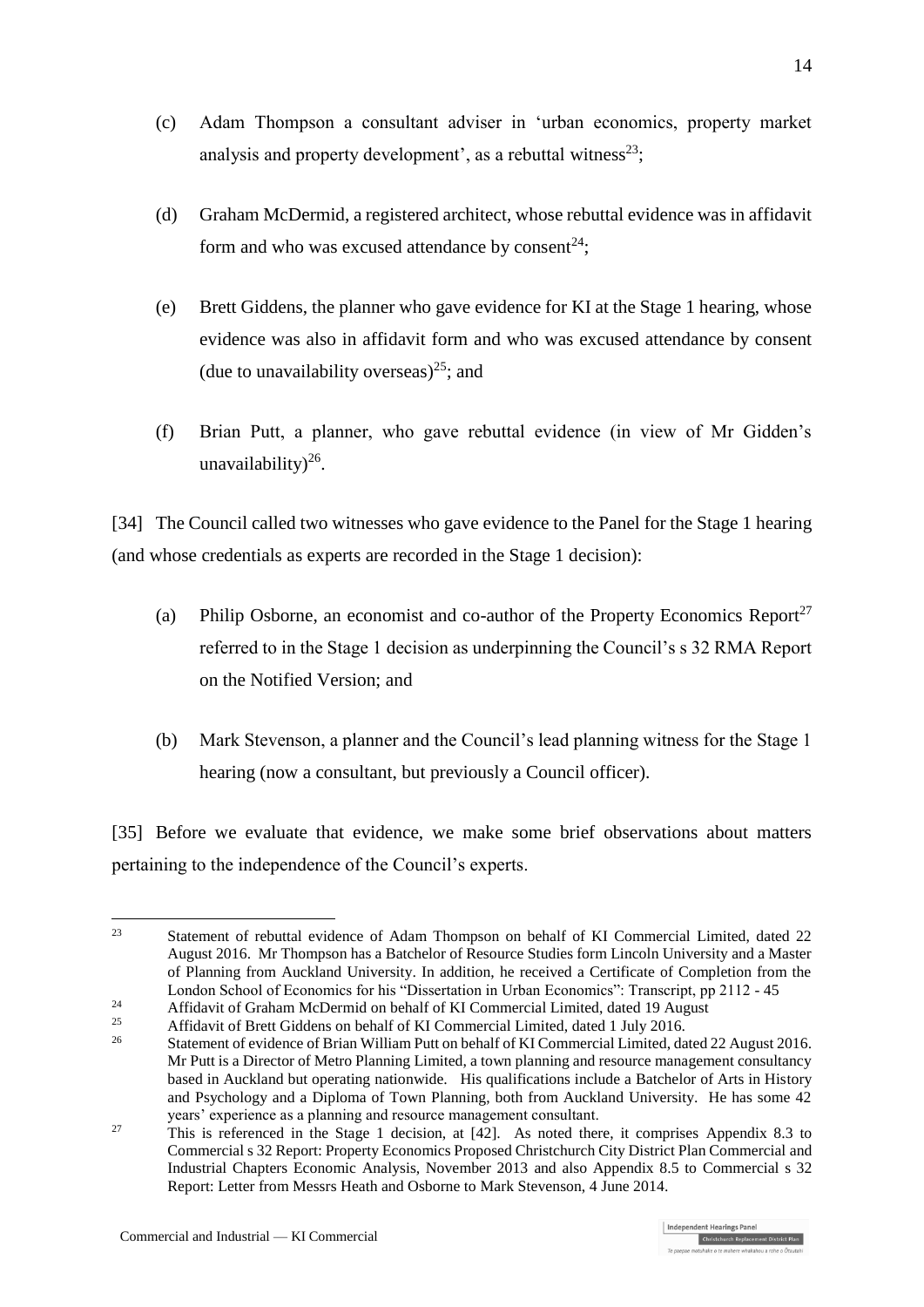[36] In his initially submitted rebuttal statement, Mr Keung put in issue the independence and Code of Conduct ethics of the Council's experts, Messrs Osborne and Stevenson. That was in his statement that "it is nothing short of misleading for the Council and their experts to submit evidence such as this" <sup>28</sup>

[37] The Council's opening submissions took exception to these remarks and KI sought leave to replace Mr Keung's initial statement with one that made a number of changes including removing the remarks. When questioned, counsel for KI informed us that the offending statement of evidence "was completed … at a time when Mr Keung was also involved with Court appointed mediation"<sup>29</sup>. In giving evidence, Mr Keung apologised for the comments and explained that it was "a poorly written document that I reviewed within 15 minutes during a break in a Court hearing in Christchurch and I left it to some people to attend to<sup>330</sup>.

[38] Regrettably, this is not the first such indiscretion on Mr Keung's behalf. His initially submitted statement for the Stage 1 hearing included similarly intemperate and unsupported criticisms of some of the Council's expert witnesses. At that time, the matter was resolved by the Panel granting leave for the statement of evidence to be replaced with one that did not include the offending remarks.<sup>31</sup> At that time, the Panel chair advised KI's then counsel (Mr Pedley) of counsel's responsibilities to ensure particularly egregious and outrageous matters of opinion do not appear in brief of evidence and Mr Pedley acknowledged those responsibilities<sup>32</sup>. However, KI's memorandum of counsel of 15 August  $2016^{33}$  used the words "disingenuous and misleading" to describe the use that Messrs Osborne and Stevenson made of a maximum development potential figure of  $10,470m^2$  for the sites<sup>34</sup>. That was in the context of asking that we require the withdrawal of the evidence of those experts on the surprising footing that these experts' evidence was "in direct contradiction to the settlement agreement" that KI claims to have with the Council in that it was "directly opposed to the specific relief proposed by the submitter"35.

<sup>&</sup>lt;sup>28</sup> At para 14 of that initial statement.<br>
<sup>29</sup> Transcript p 2061 11 9 – 11

<sup>&</sup>lt;sup>29</sup> Transcript, p 2061, ll 9 – 11.<br><sup>30</sup> Transcript, p 2074, ll 15, 24.

 $30$  Transcript, p 2074, ll 15 - 24<br> $31$  Transcript, p 1107, ll 18 - 45

<sup>31</sup> Transcript, p1197, ll 18 – 45, p 1198, ll 1 – 27, p 1215, ll 45 – 46, 1216, 1217

 $\frac{32}{33}$  Transcript, p1217, ll 1 - 7<br>Memorandum of counsel

<sup>33</sup> Memorandum of counsel for KI Commercial Limited seeking further directions, dated 15 August 2016.

 $^{34}$  15 August memorandum, at para 7<br> $^{35}$  15 August memorandum et none 5

<sup>35</sup> 15 August memorandum, at para 5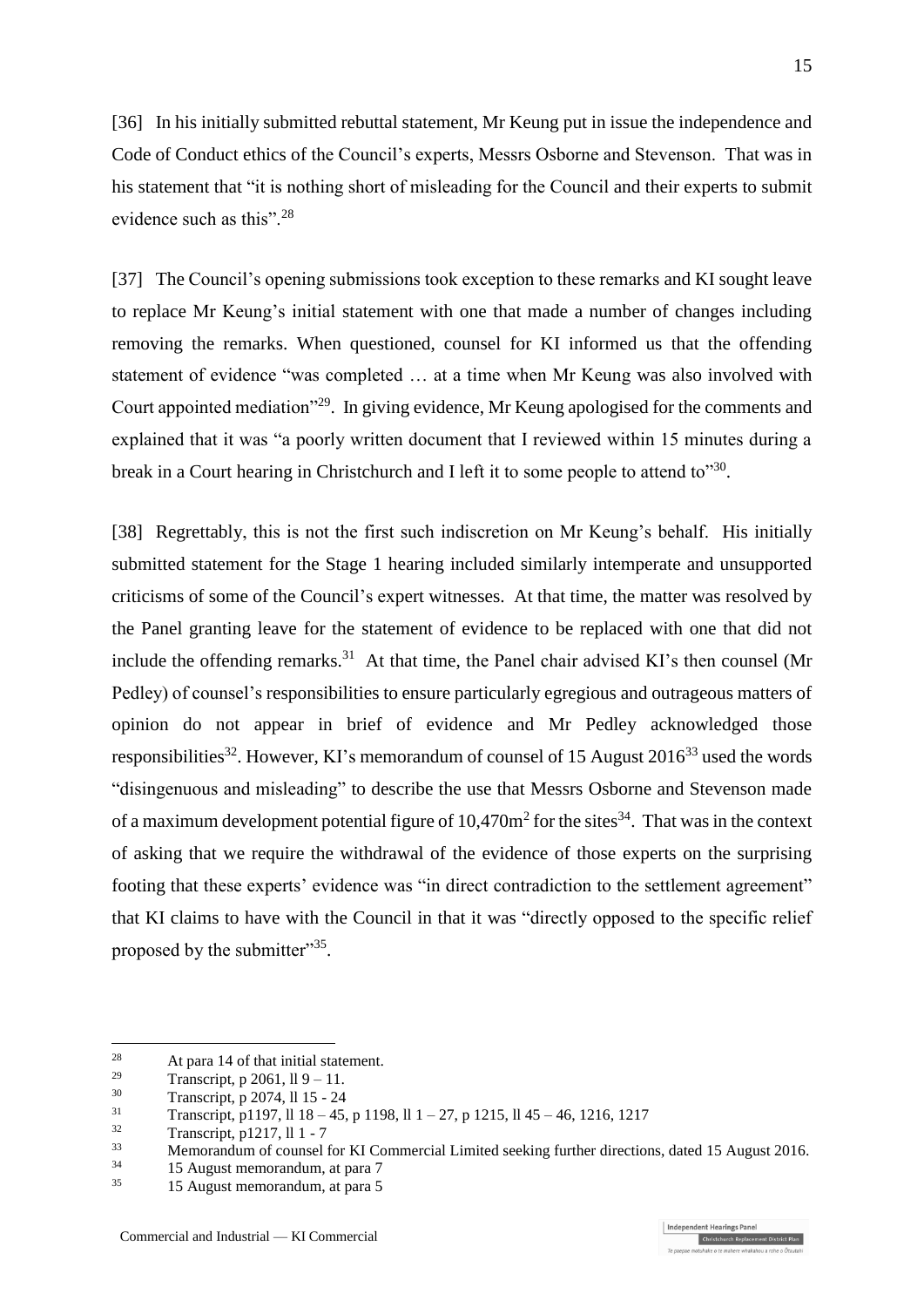[39] In essence, each of the now withdrawn statements and the memorandum of counsel demonstrate a fundamental misunderstanding of, and respect for, the proper roles of an independent expert under the Code of Conduct and of the Panel under the OIC and RMA. They are a derogation of the responsibilities of counsel, as was made clear in the exchange between the Chair and Mr Pedley to which we have referred. We reassure the experts concerned that the observations have had no influence on our assessment of them as credible and professional independent experts, duly cognisant of their Code of Conduct responsibilities.

#### **KI evidence received by consent or not cross-examined**

[40] The affidavit evidence of Messrs McDermid (architect) and Mr Giddens (planner) were entered by consent due to those witnesses unavailability. The Council elected not to crossexamine the remaining KI witnesses. We explain how that influences our weighting of relevant evidence in our evaluation below.

#### **The sites and the present state and use of the buildings**

[41] The Panel undertook a site visit on 24 August 2016. We viewed the buildings from the gravelled street frontage area (comprising an informal carpark and a construction site office) before Mr Keung guided us through the buildings. He briefly pointed out the features and partially reconstructed elements of the buildings, and areas where KI intended to make modifications (including the façade addition, and modifications inside the rear boundary wall that faces the neighbouring bus park).

[42] Bernard Street is a short street running south-west from Lincoln Road towards the main trunk railway line, where it turns sharply left towards the new Court Theatre building. The relevant stretch of Lincoln Road between the Christchurch Southern Motorway (to the east) and the closely proximate intersection with Moorhouse Avenue (to the west) is a busy sometimes congested arterial.

[43] Several blocks along from the Lincoln Road/ Bernard Road intersection is the Addington Neighbourhood Centre, which is zoned CC under the CRDP. However, as we have noted, several new commercial buildings spill beyond that zoned commercial centre, including in the vicinity of the sites. That reflects the significantly more permissive regime for commercial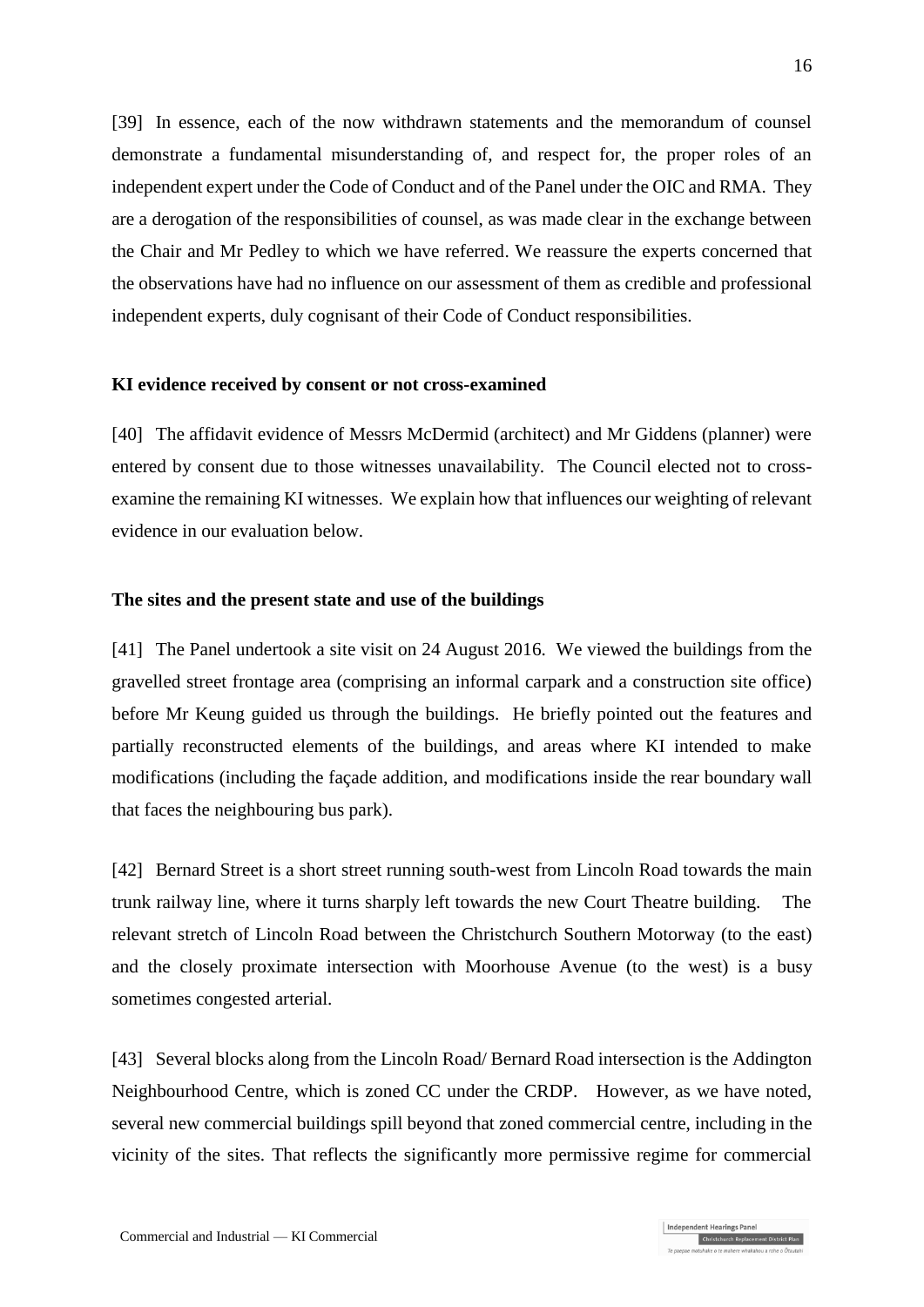retail and office activity under the Existing Plan's Business 4 ('B4') zoning. Immediately adjacent the sites, and fronting Lincoln Road, is a larger newer commercial building (with an intervening carparking area and access). A similarly relatively large and modern commercial building fronts Lincoln Road on the other side of Bernard Street. It houses a gym and other commercial and office activities. There is a Council bus depot to the rear of the sites.

[44] The sites, at 9 and 11-13 Bernard Street, are in two titles but are contiguous. There are two single storey high stud buildings (with mezzanine floors) on them, dating from the 1940s/ 1950s. One features a saw-tooth roofline. Given their close proximity to the rail corridor and Addington Sale Yards, Mr Keung understands that the buildings were originally used by Dalgety & Co, a market trading company that dealt primarily in stock and rural goods. Originally, the buildings occupied 100% of their respective titles. Prior to the earthquakes, they had a gross floor area ('GFA') of approximately  $2900 \text{m}^2$ <sup>36</sup>

[45] KI purchased the sites in  $2004$ .<sup>37</sup> At that time, the sites hosted a furniture sales showroom, offices, a caretaker's apartment, and a range of light industrial and commercial activities. Subsequent uses included a range of other office, project management, tourism, retail, storage, educational, industrial and other activities (including a crèche). Mr Keung characterised these as being "predominantly second tier tenancies, being localised businesses or smaller enterprises that would not venture into the CBD".<sup>38</sup>

[46] We accept that evidence of the factual usage history of the sites and buildings, although we do not place weight on Mr Keung's opinion on activities that would not venture into the CBD. We prefer the evidence of relevant experts on those matters, on which the Stage 1 decision makes relevant findings to which we later return.

[47] The buildings were badly damaged during the earthquakes  $(11 - 13$  Bernard Street being red-stickered, 9 Bernard eventually green-stickered). This necessitated tenants vacating both buildings. They have been vacant since those events. Due to extensive damage, the front

<sup>&</sup>lt;sup>36</sup> Legal submissions for KI Commercial Limited, dated 1 July 2016, at paras  $7 - 8$ . Legal submissions for KI Commercial Limited in support of relief sought by KI Commercial, dated 23 August 2016, at para 2. Keung affidavit, para 40. We note some discrepancies in the descriptions of the pre-earthquake GFAs, with Mr Keung stating  $916m^2$  for 9 Bernard Street,  $1835m^2$  for 11 Bernard Street (including a  $250m^2$ mezzanine). However, we treat these as approximations in any case.

 $\frac{37}{138}$  Affidavit of Paul Keung on behalf of KI Commercial Limited, dated 28 June 2016, at para 10

<sup>38</sup> Affidavit of Paul Keung on behalf of KI Commercial Limited, dated 28 June 2016, at paras 11 - 17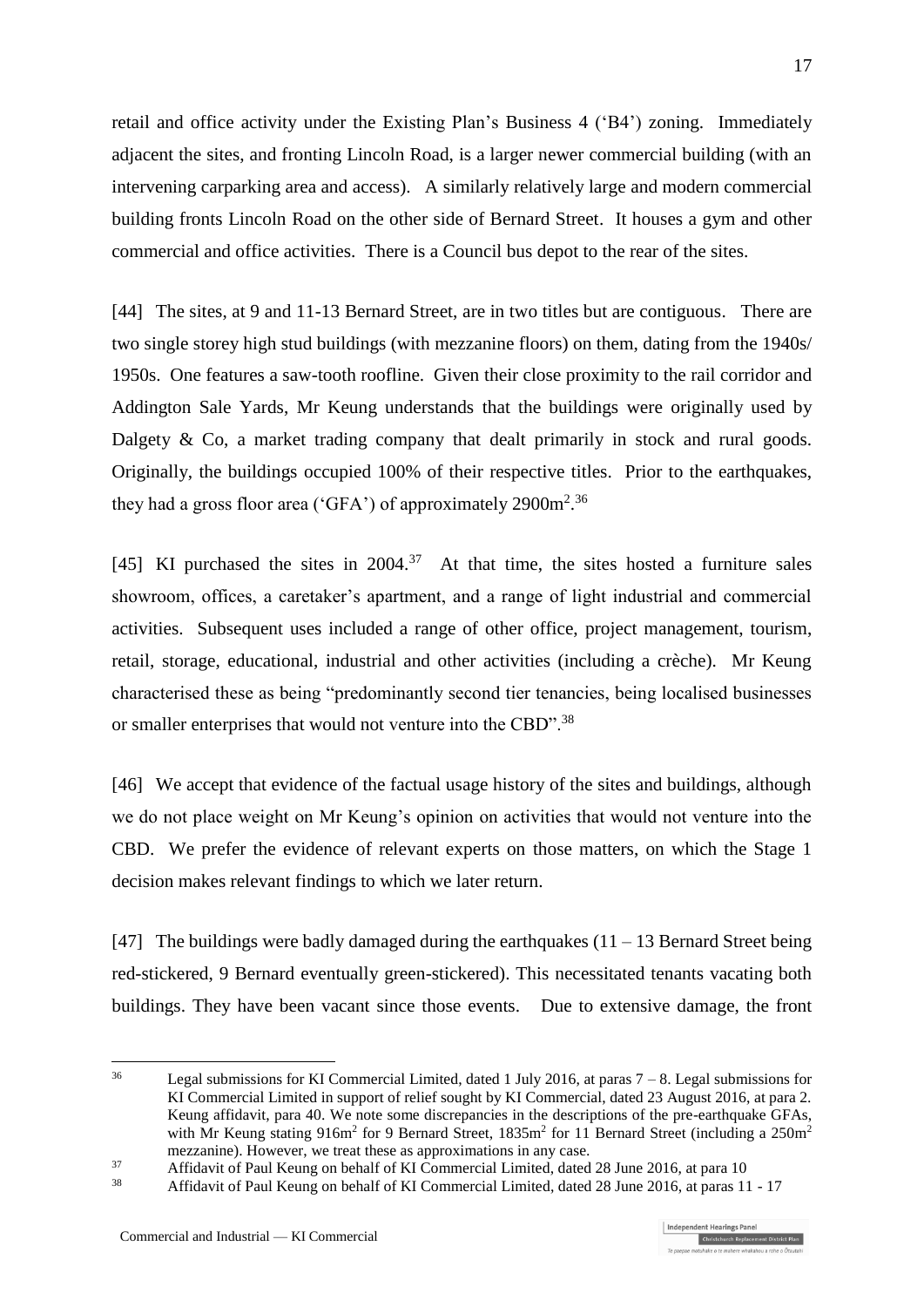façade of the building at 11-13 Bernard Street was removed and the party wall it shares with 9 Bernard Street needed to be strengthened. KI has also decided to replace the rear brick wall of 11 Bernard Street with a modern structural wall and to bring both buildings up to 100% of Code. It has completed 90% of the strengthening of 9 Bernard Street, including significant upgrading of its steelwork, piles, concrete pads, and a new roof. The remaining internal and external cladding work is on hold pending our decision. The same work is planned for 11 Bernard Street. To date, KI has spent more than \$2M on this strengthening and refurbishment work. To date the buildings remain vacant (other than to the extent KI uses them for its construction business) and neither is leased. 39

[48] In terms of future usage of the buildings, Mr Keung explained that KI envisages a couple of boutique retail outlets, medical facility and, for surrounding tenants, some overflow office space. In addition, KI expects previous tenants that operated a gym facility, dance and arts accessory shop, and a 'café organic food store' would return to fill the space. He presented preliminary architectural plans for this intended refurbishment, including a new frontage facing Bernard Street (in what we observed from our site visit to be a current vacant gravelled space adjacent a construction site office and small informal carpark).

[49] Given Mr Keung's evidence at the Stage 1 hearing that the CMU zone would take account of KI's interests and cover 75 per cent of its long-term future plans<sup>40</sup>, we asked him what had changed since. That was particularly given that KI now pursued a permitted activity rule significantly different from the Council's Closing Rule (which, as we have explained, was included in the Council's proposed CMU zone). Mr Keung explained that this was in part because of discussions his legal team were continuing to have at the time with the Council as to "existing use rights that were potentially being offered to us", but which he accepted were not in evidence before the Panel at that time<sup>41</sup>. In addition, he explained that KI subsequently became concerned that the "old wording" would have given rise to problems "related to insurances … and related to [that] if we had to rebuild … we would have lost those rights [in relation] to existing buildings".<sup>42</sup> He also explained that, at the time of the Stage 1 hearing, KI had not thought about "another natural disaster" and particularly the insurance implications of another earthquake. He then went on to suggest that this combination of circumstances,

<sup>39</sup> <sup>39</sup> Affidavit of Paul Keung on behalf of KI Commercial Limited, dated 28 June 2016, at paras  $18 - 21$ .

 $^{40}$  Stage1 decision, at [386].

 $\frac{41}{42}$  Transcript, p 2089, 1 1 - 39

<sup>42</sup> Transcript, p 2089, ll 39 - 44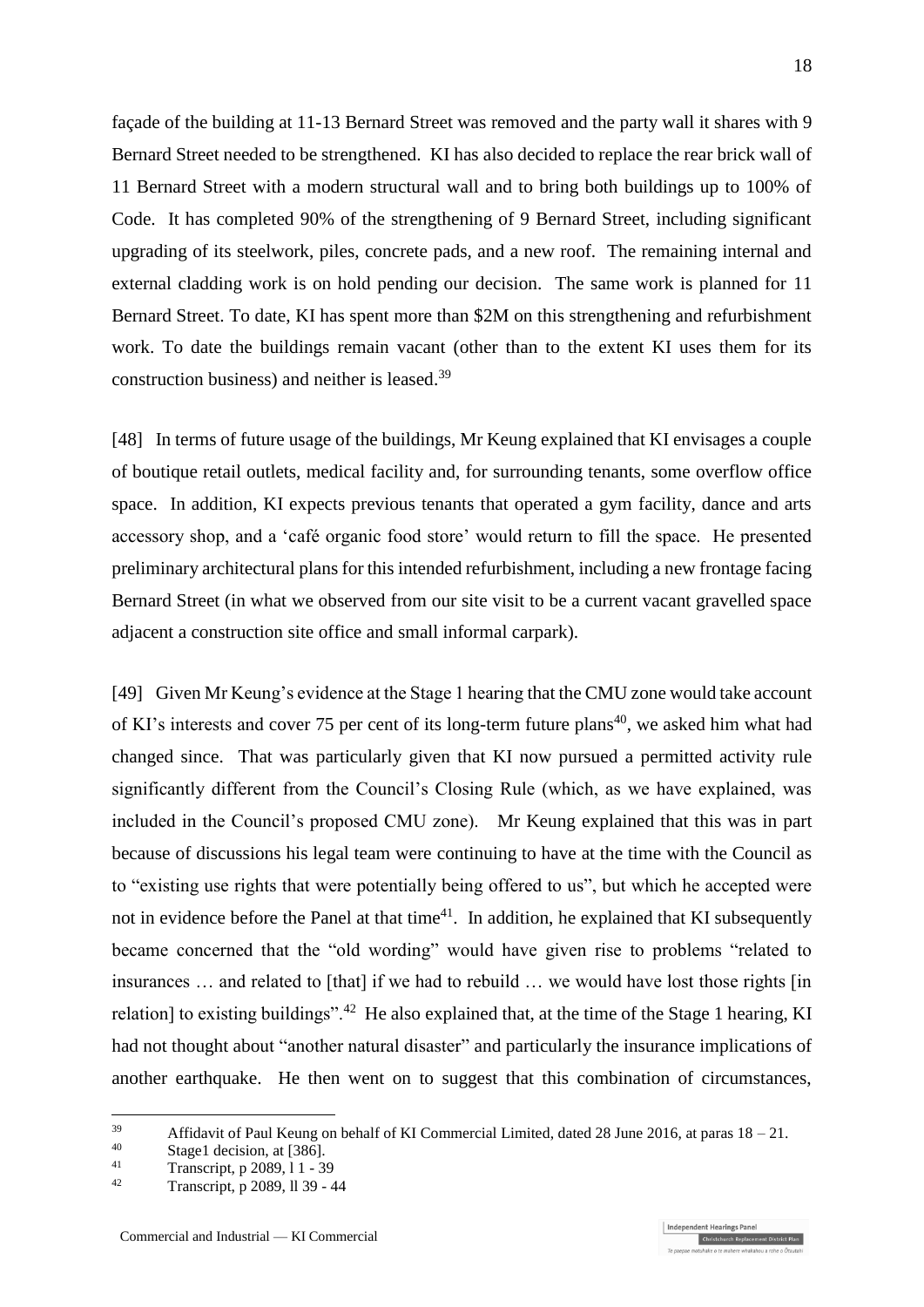including KI's subsequent discovery of insurance related problems, led to what he termed the "amicable solution and way forward" KI reached with the Council<sup>43</sup>. We took that to refer to KI's Initial Rule which we have noted was first put to us following the consent appeal and initially on a basis that the Council did not oppose it.

[50] However, whether that is the actual sequence of events is clouded by what Mr Keung then went on to say, effectively indicating that all such matters were known at the time Mr Keung gave evidence in the Stage 1 hearing, including in answer to the Panel's question concerning the Council's Closing Rule<sup>44</sup>:

When they proposed that there were discussions between our legal team and the Council and it seemed like a solution that we could live with and we didn't want to aggravate the situation any further and we basically agreed with it. And that is why I said "Look, 75 percent of our needs are going to be met, we are going to compromise and go along with what the Council has suggested" and we backed off pushing for Central Core.

[51] Contrary to Mr Keung's recollection, as we noted at [10], KI's closing submissions for the Stage 1 hearing in fact explicitly pursued CC zoning, albeit over a reduced area of Addington.

[52] From Mr Keung's explanations, we surmise that throughout the Stage 1 hearing and subsequent stages leading to this further hearing, KI has wanted significantly more enablement of commercial activity than what the CMU zoning provides, including what was proposed in the Council's Closing Rule.

#### **Evidence concerning KI's costs and benefits**

[53] Mr Keung's opinion was that the impact that the Appealed Rule would have on KI's investment in the sites (by comparison with what he called "the previous zoning") was "over \$7M". He explained that the underlying value of the sites/buildings was controlled by two factors: the lease amount (i.e.  $\frac{\pi}{2}$ ) and capitalisation rate (i.e. ratio of annual net operating income to property asset value). A low capitalisation rate (say 5%) indicates less risk associated with an investment, due to high demand. A high capitalisation rate (say 10%)

<sup>&</sup>lt;sup>43</sup><br>Transcript, p 2090, ll 35 – 46, p 2091, ll 1 – 18.<br>Transcript, p 2001, ll 18 – 25.

Transcript, p 2091, ll  $18 - 25$ .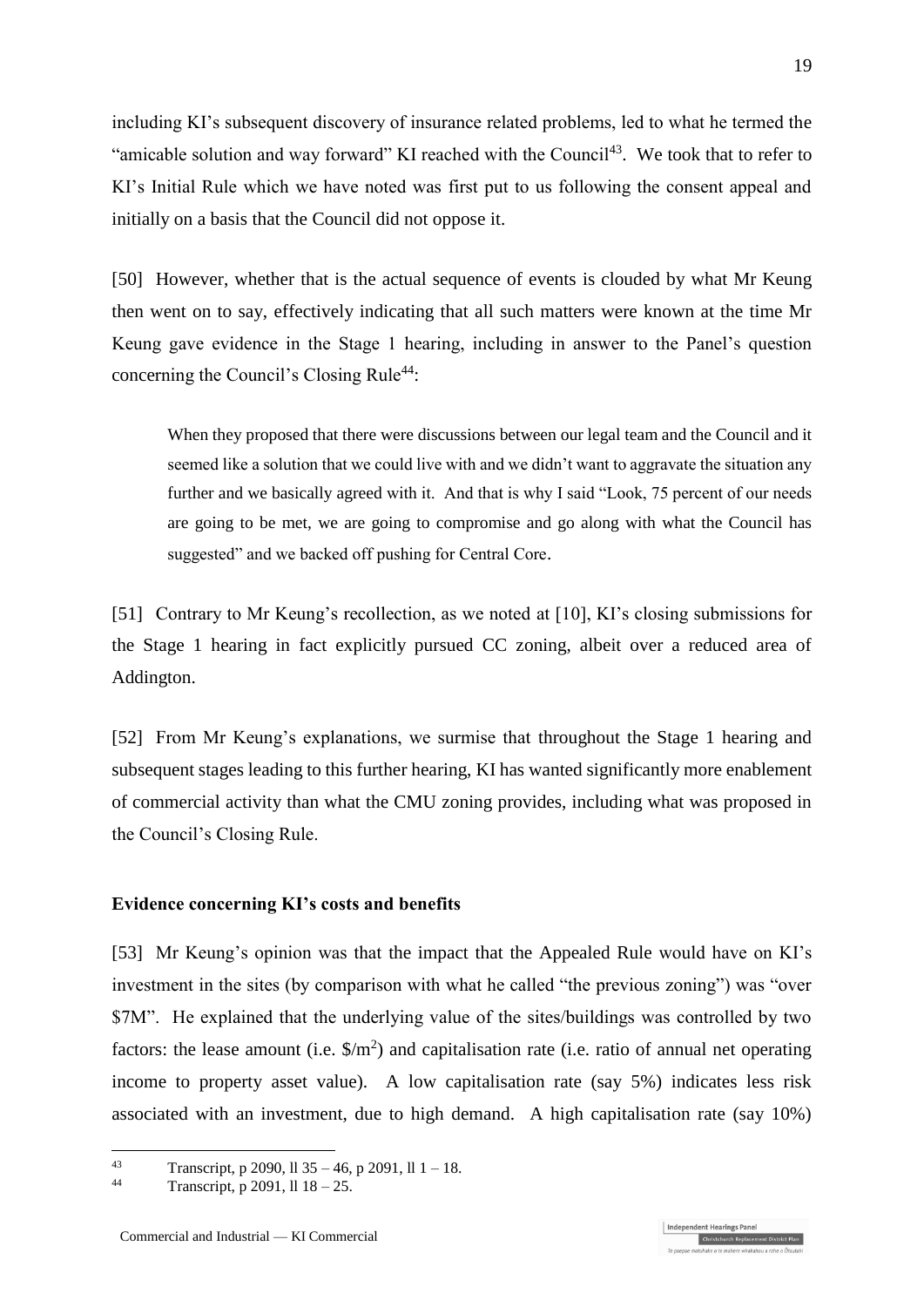indicates higher risk (e.g. shabby building, "low zoning", needs repairs). By this method, his calculations to derive his \$7M sum were as follows:

- (a) 9 Bernard Street: 1156m<sup>2</sup> GFA; potential lost rent from CMU zoning (as compared to his reckoning for "office/retail" zoning)  $$150/m^2 = $173,000$  (we assume per annum); applying a 7% capitalisation rate "equates to \$2,477,143 plus GST in lost property value".
- (b) 11 Bernard Street: 1835m<sup>2</sup> GFA, potential lost rent from CMU zoning (as compared to his reckoning for "office/retail" zoning)  $$150/m^2 = $275, 250;$ applying a 7% capitalisation rate "equates to \$3,932,143 plus GST in lost property value".

[54] Mr Keung explained that these calculations did not take into account the potential use of the site and overall capitalisation rate, which is always a considered factor when valuing a building for sale. <sup>45</sup>

[55] As can be appreciated, those calculations rely on significant assumptions. Most significantly, Mr Keung would appear to have misunderstood the legal effect of the Appealed Rule in the context of related CMU rules. He stated that "it does not provide for offices, retail or commercial services (other than some limited ancillary activities) unless those activities are existing at the date of the decision".<sup>46</sup> While that is a broadly correct description of the Appealed Rule, it ignores the fact that activities that fall beyond it are classed as discretionary activities and, hence, are not precluded from being consented. As we discuss a[t \[158\],](#page-44-0) a similar misconception appears to underlie KI's closing submissions.

[56] Further, as Mr Keung acknowledges, the Appealed Rule includes a long list of other permitted activities, a number of which would appear at least potential tenants of the buildings given the broad range of previous tenancies Mr Keung has described in his evidence. Those include, for example, P4 (food and beverage outlet), P5 (trade supplier), P7 (second-hand goods outlet), P14 (service industry), P16 (trade and industry training facility), P19 (health care facility), P20 (pre-school) and P21 (gymnasium). Mr Keung's analysis gives us no insight into

<sup>&</sup>lt;sup>45</sup><br>Affidavit of Paul Keung on behalf of KI Commercial Limited, dated 28 June 2016, at paras  $29 - 31$ .<br>Affidavit of Paul Keung on behalf of KI Commercial Limited, dated 28 June 2016, at para  $25$ .

<sup>46</sup> Affidavit of Paul Keung on behalf of KI Commercial Limited, dated 28 June 2016, at para 25.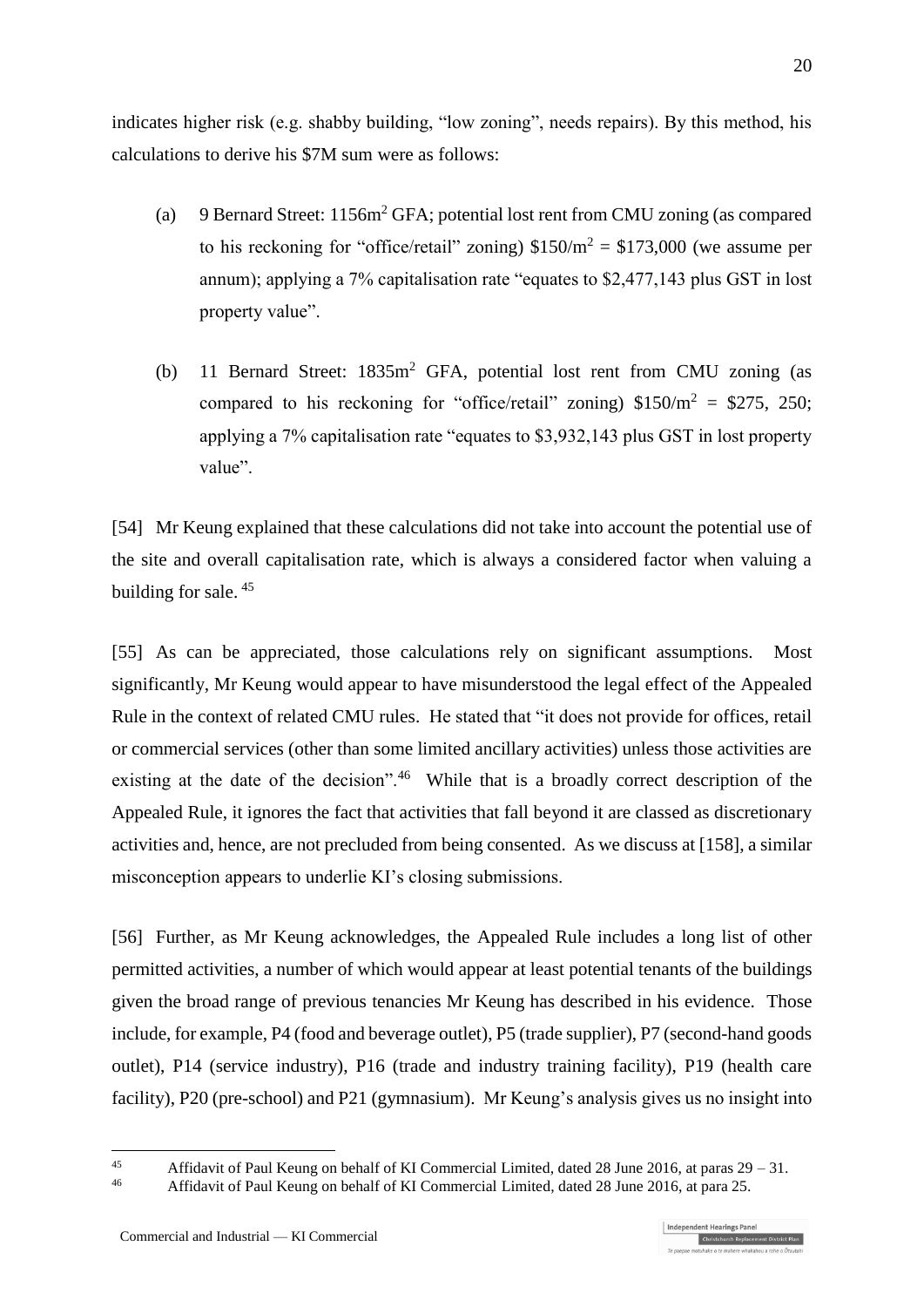how he derived his calculated difference of \$150m<sup>2</sup> between the likely return from such permitted tenancies, as compared to tenancies for office, retail and/or commercial services.

[57] If we assume, even so, that Mr Keung's calculation of that difference is correct, his calculation of a \$7M loss of "property value" needs to carry a significant further qualifier i.e. "assuming resource consent, on a discretionary activity application, is not forthcoming".

[58] As we have noted, KI's valuation expert Mr Sellars is a highly experienced valuer. He was far more cautious in his opinion. He explained that the value of investment is driven by two inputs – rent income and yield. Rent income is influenced by the utility value of the property measured in terms of rent; lower utility translating into lower rent. Yield or capitalisation rate is influenced by the investment appeal of the property, measured by factors including lease or tenant quality, building quality, underlying zoning and long term future, including development potential. Hence, restricting the range of commercial activities impacts both rent and yield. He agreed with the evidence that Marius Ogg (the Crown's witness) presented at the Stage 1 hearing as to the relationship between market value and zoning.

[59] Mr Sellars' opinion was that, *if* KI's properties are not able to be used for offices, retail and commercial services, this will have negative implications for the rental and value of these properties. However, he cautioned that he had not completed any valuation in relation to KI's properties and, hence could not quantify value implications.<sup>47</sup>

[60] We accept Mr Sellars' opinion on these matters, noting that it includes the significant qualifiers we have noted.

[61] Apart from being based on the invalid assumptions we have noted, Mr Keung's calculations have not accounted for a number of the factors that Mr Sellars identified as potentially relevant to investment value. Further, inherently, Mr Keung's calculations were not those of an independent expert but a submitter with a financial stake in the outcome. Therefore, despite the Council's election not to cross examine him, we find we should not rely on his \$7M calculation of property value loss. Where it is not practicable to do so, we are not

<sup>&</sup>lt;sup>47</sup> Affidavit of Gary Russell Sellars on behalf of KI Commercial Limited, dated 1 July 2016, at paras 5, 24 - 26.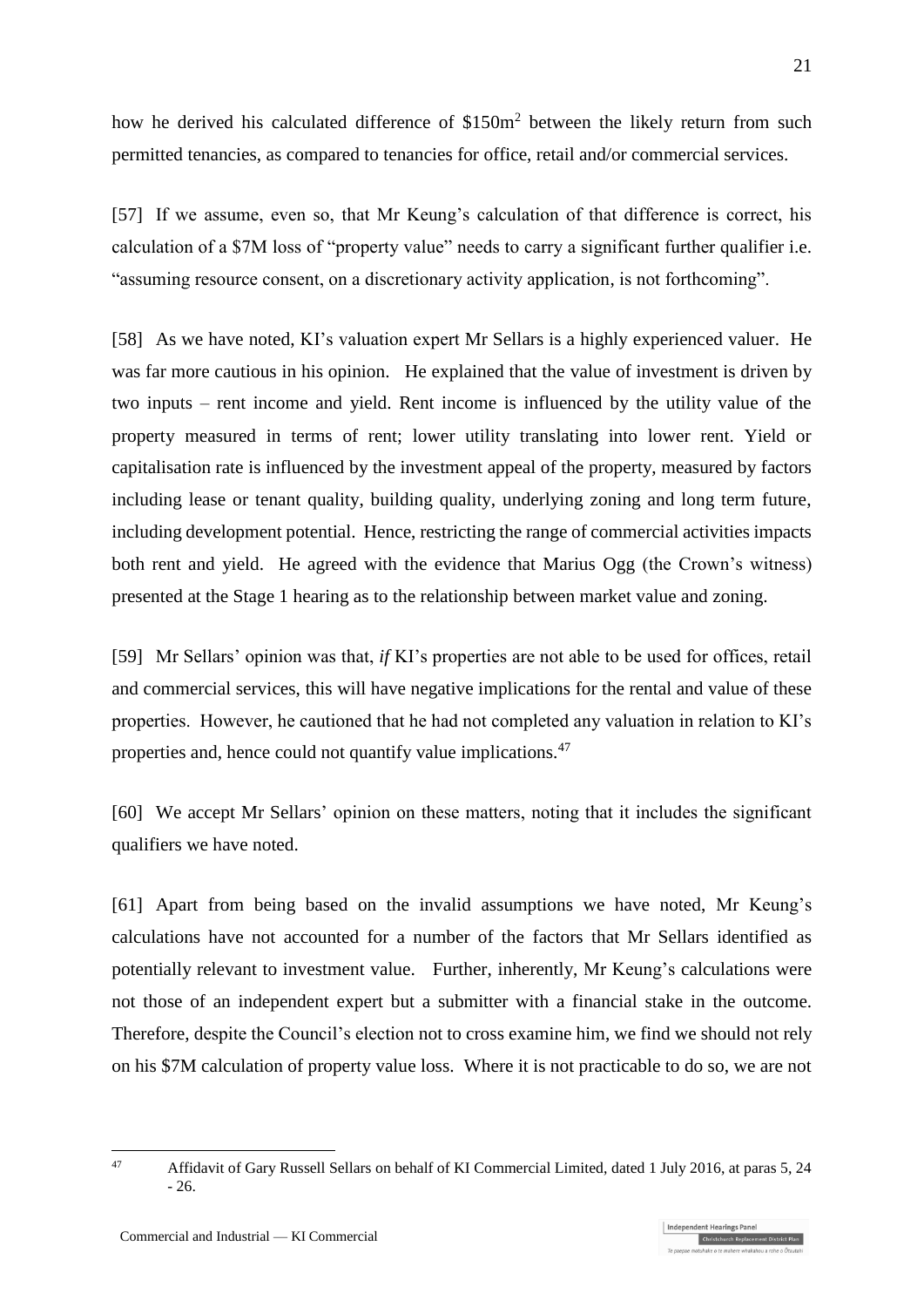required to quantify benefits and costs: s 32(2)(b). On the evidence of Mr Sellars, we find that we should not do so.

<span id="page-21-0"></span>[62] However, on the basis of Mr Sellars' evidence, we find that there would be a materially more negative consequence for investment in the sites arising from the relatively more restrictive approach that the Appealed Rule would take to enablement of office, retail and commercial service activities, by comparison to KI's Revised Rule. As activities that fall outside the permitted activity parameters would default to discretionary activity, and hence are at least theoretically capable of being consented, that cost for KI of the Appealed Rule may ultimately be a confined consent application transaction cost (ie the cost of consultants, Council administrative charges, and time in securing consent).

[63] Potentially, there is a risk of loss of development opportunity (i.e. should consent be declined or be granted subject to unacceptable conditions). While we have also taken that risk into consideration, we cannot quantify the related potential costs of such a future loss of investment potential. That is because the package of other relevant rules for the CMU zone allow for a range of other potentially viable development scenarios. As we have noted, Rule 15.7.2.1 allows for a range of other permitted activities. We observe that these include activities that appear to closely match descriptions that KI gave in evidence of what the sites have been tenanted for in the past and what KI expects could be future tenants. While we appreciate that KI seeks opportunity for a range of other activities on the sites, we do not consider the other permitted activities as a proper gauge of any relative loss of investment opportunity in that discretionary activity Rule 15.7.2.4 allows for consent to be pursued for 'any activity not provided for as a permitted, restricted discretionary or non-complying activity'.

<span id="page-21-1"></span>[64] However, we accept that the Appealed Rule would give rise to relatively higher (but unquantified) transaction costs for KI and would likely constrain investment opportunity for KI somewhat, as compared to KI's Revised Rule (but on the basis that we cannot practicably quantify the difference). We take those unquantified costs into account in our evaluation of benefits and costs. Alongside that, we next evaluate the evidence on wider economic costs for the community as a whole.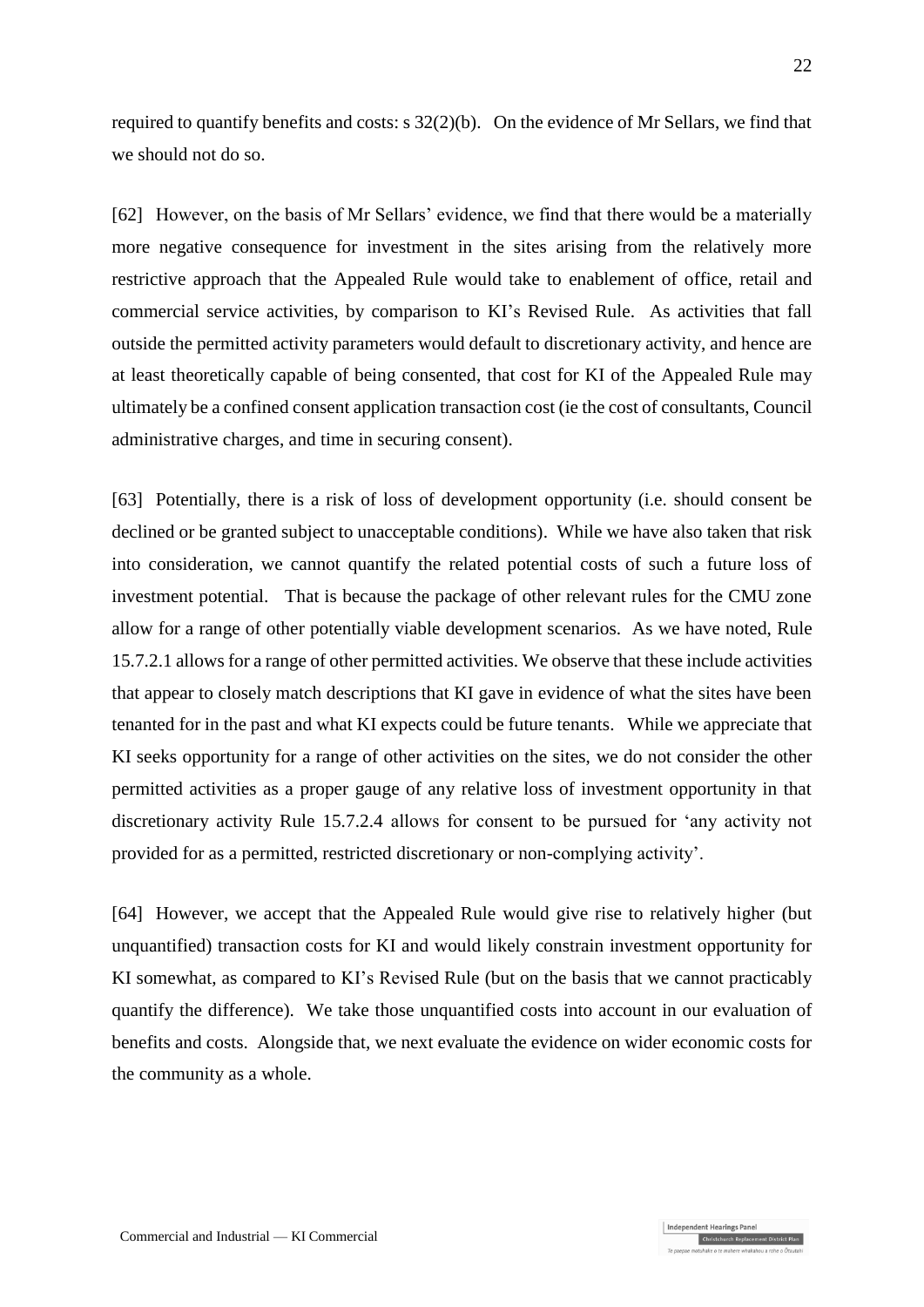#### **The economics evidence**

[65] KI called Adam Thompson, primarily as a rebuttal witness in relation to the evidence of the Council's economist, Mr Osborne. Mr Thompson assessed matters on the assumption of KI's Revised Rule (ie with a cap on office, retail and commercial services across the sites of 3,600m<sup>2</sup> ). He considered "the proposal would represent an expansion of the Addington Neighbourhood Centre in a manner that is consistent with the intended scale and function of these centres". He told us that "[given] the proposal would potentially have a large retail component, of a type … that is focussed on a local and to a limited extent a sub-regional market, rather than a regional market, this would not present any risk to the commercial performance of the CBD as claimed by Mr Osborne". <sup>48</sup>

[66] Mr Thompson's repeated reference to "the proposal" belies broad assumptions he has made as to what may or may not occur on the sites. His approach was more akin to a resource consent application assessment, than an evaluation for the purposes of s 32AA, RMA (yet still on a highly speculative basis as to what will or will not occupy the sites).

[67] A further difficulty arises in the foundation Mr Thompson has relied on for his opinions that the "proposal" was an "expansion of" the Addington Neighbourhood Centre" and consistent with the intended scale and function of centres. On the first matter, Mr Osborne presented a relatively crude table of retail floorspace for different centres to first demonstrate that Addington Neighbourhood Centre's  $6,200m^2$  was below an "average" of 7,400 $m^2$  and, hence, opine that an increase to  $9,200m^2$  (by an assumption that the "proposal" would result in that increase) would "still be consistent with the function of a Neighbourhood Centre at this scale".<sup>49</sup> That is patently superficial, paying no heed to relevant CRDP objectives (against which the appropriateness of rules is to be evaluated under s 32AA) or to the CRPS (to which the CRDP must give effect) or to the Stage 1 decision findings on these matters. Further, from Panel questioning, it appeared that, in envisaging the "proposal" as an expansion of the Addington Neighbourhood Centre, Mr Thompson was in fact unaware that the CC-zoned boundaries of the Centre were not contiguous with the sites but some considerable distance from them. The transcript records, for example<sup>50</sup>:

<sup>48</sup> <sup>48</sup><br>Statement of rebuttal evidence of Adam Thompson on behalf of KI Commercial Limited, at para 32.

<sup>49</sup> Statement of rebuttal evidence of Adam Thompson on behalf of KI Commercial Limited, at paras 44 – 45.

<sup>50</sup> Transcript, p 2108, ll 1 -22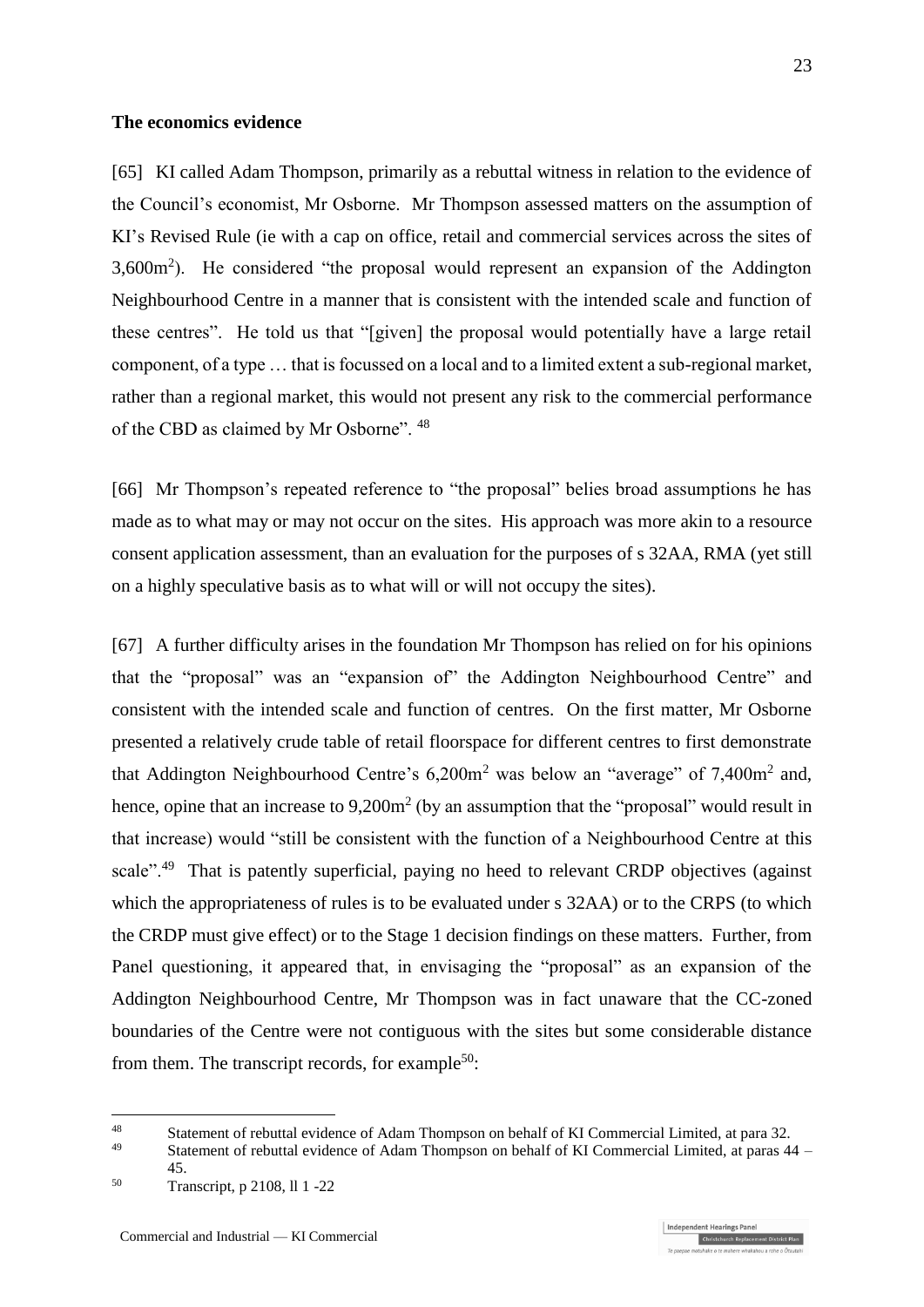MS DAWSON: But it is not immediately adjacent to these properties on the corner of Bernard Street and Lincoln Road or down Bernard Street? Do you know?

MR THOMPSON: My recollection was that it was. If it is not I will accept that view, however …

MS DAWSON: We probably can get the zoning map up there but if you take it from me that, well you have said that the Plan says that it is the Commercial Core zone that is the neighbourhood centre, and that the Commercial Mixed Use zone is a different concept, treated under different policies?

MR THOMPSON: Yes I may have made an error there by assuming that the large multi-level commercial buildings with retail at ground level were part of that commercial core, in my assessment.

[68] A significant aspect of Mr Thompson's theory that the "proposal" would be "consistent with the centres-based framework" of the CRDP was that it would represent a "consolidation" of the Addington Neighbourhood Centre. In addition to what we have just traversed for that proposition, Mr Thompson drew very heavily on his understanding of Mr Timothy Heath's evidence to the Panel for the Stage 1 hearing. Mr Heath was the Council's retail distribution expert to that hearing and, with Mr Osborne, he co-authored what we have referred to as the Property Economics Report. Mr Thompson's approach of constructing an argument founded on his understanding of another expert's prior opinion completely bypasses his own responsibilities as an expert. It contrasts with the approach taken by Messrs Heath and Osborne (including on this occasion), in clearly underpinning their opinions with sound modelling and research and their understanding of the relevant Higher Order Documents. We reported on all these matters in our findings as to the reliability of the opinions of Messrs Heath and Osborne in our Stage 1 decision (for example, at  $[41]$ ,  $[42]$  and  $[97]$ ).<sup>51</sup> However, Mr Thompson conceded, in answer to the Panel, that he had not read that decision<sup>52</sup>.

[69] Mr Thompson characterised Mr Osborne's approach as being "to deliberately restrict supply below the natural market demand<sup>"53</sup>. He asserted that it was contrary to the Proposed

 $51$ <sup>51</sup> Statement of rebuttal evidence of Adam Thompson on behalf of KI Commercial Limited, for example at paras 9 -12, 35 – 40, 48.

 $\frac{52}{53}$  Transcript, p 2115, ll 14 - 15

<sup>53</sup> Statement of rebuttal evidence of Adam Thompson on behalf of KI Commercial Limited, at para 39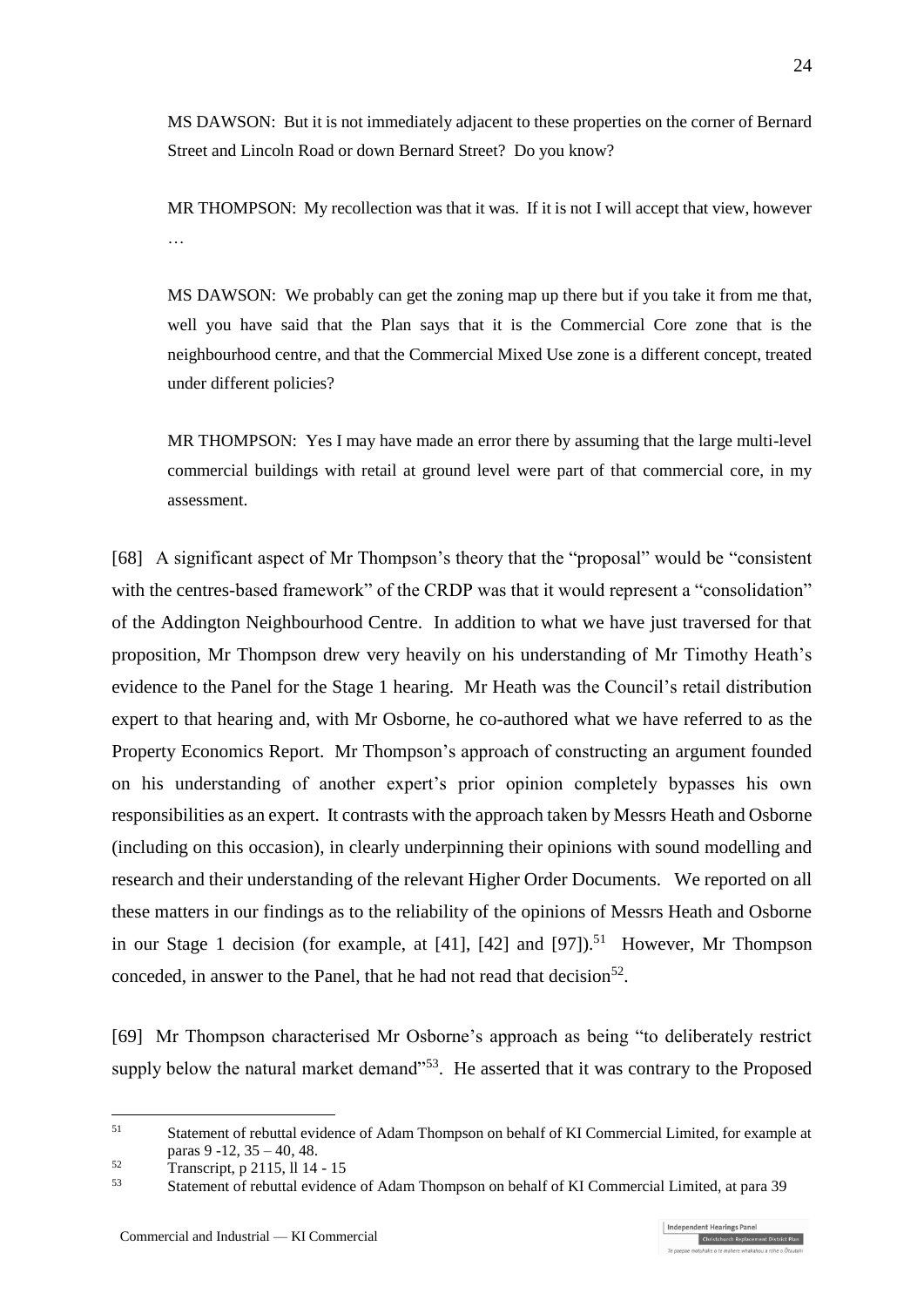National Policy Statement on Urban Development Capacity ('pNPSUDC') which he said "appears to have been proposed to ensure the opposite of what Mr Osborne has recommended".<sup>54</sup> As Mr Osborne pointed out, Mr Thompson misunderstood Mr Osborne's evidence on this matter (including to the Stage 1 hearing). In summary, it was that the CRDP provides more than sufficient capacity to meet future demand and to be properly framed by reference to applicable CRDP objectives and the Higher Order Documents, particularly the CRPS.

[70] Mr Osborne pointed out, and we agree, that Mr Thompson did not frame his position by reference to the Higher Order Documents or the relevant Strategic Directions or other settled CRDP objectives. His reference to the pNPSUDC was clearly erroneous. Unlike the CRPS, it is a document circulating for comment, not a document that the CRDP must give effect. In addition to not having considered matters with reference to the CRPS, Mr Thompson conceded that he did not know that it is something we must give effect.<sup>55</sup>

[71] Instead, he presented loose and unsubstantiated assertions such as those noted as to consolidation and that "the only regulation that would effectively support the development of the CBD is the provision of public infrastructure and measures to avoid land banking".<sup>56</sup> That comment demonstrates a lack of understanding of the policy context within which the centres based approach of the CRDP has been formulated.

[72] KI did not seek to re-examine Mr Thompson on any matters.<sup>57</sup>

[73] For all of those reasons, we do not find Mr Thompson's evidence in any sense reliable and we do not give it weight in our evaluation. Specifically, nothing in that evidence gives us any cause to revisit the findings we made on these matters in the Stage 1 decision.

[74] Mr Sellars told us that Bernard Street would never attract high end retail, but it is an ideal location for second and third tier retail, commercial services and office accommodation, especially in converted accommodation. We accept that to be the case.

<sup>54</sup> 54 Statement of rebuttal evidence of Adam Thompson on behalf of KI Commercial Limited, at para 92<br> $\frac{55}{2}$  Transcript, p2114, ll 26 – 45

 $55$  Transcript, p2114, ll 26 – 45.

<sup>&</sup>lt;sup>56</sup> Statement of rebuttal evidence of Adam Thompson on behalf of KI Commercial Limited, at para 29<br>
Transmitt a 2115, 1116, 21

<sup>57</sup> Transcript, p 2115, ll 16 – 21.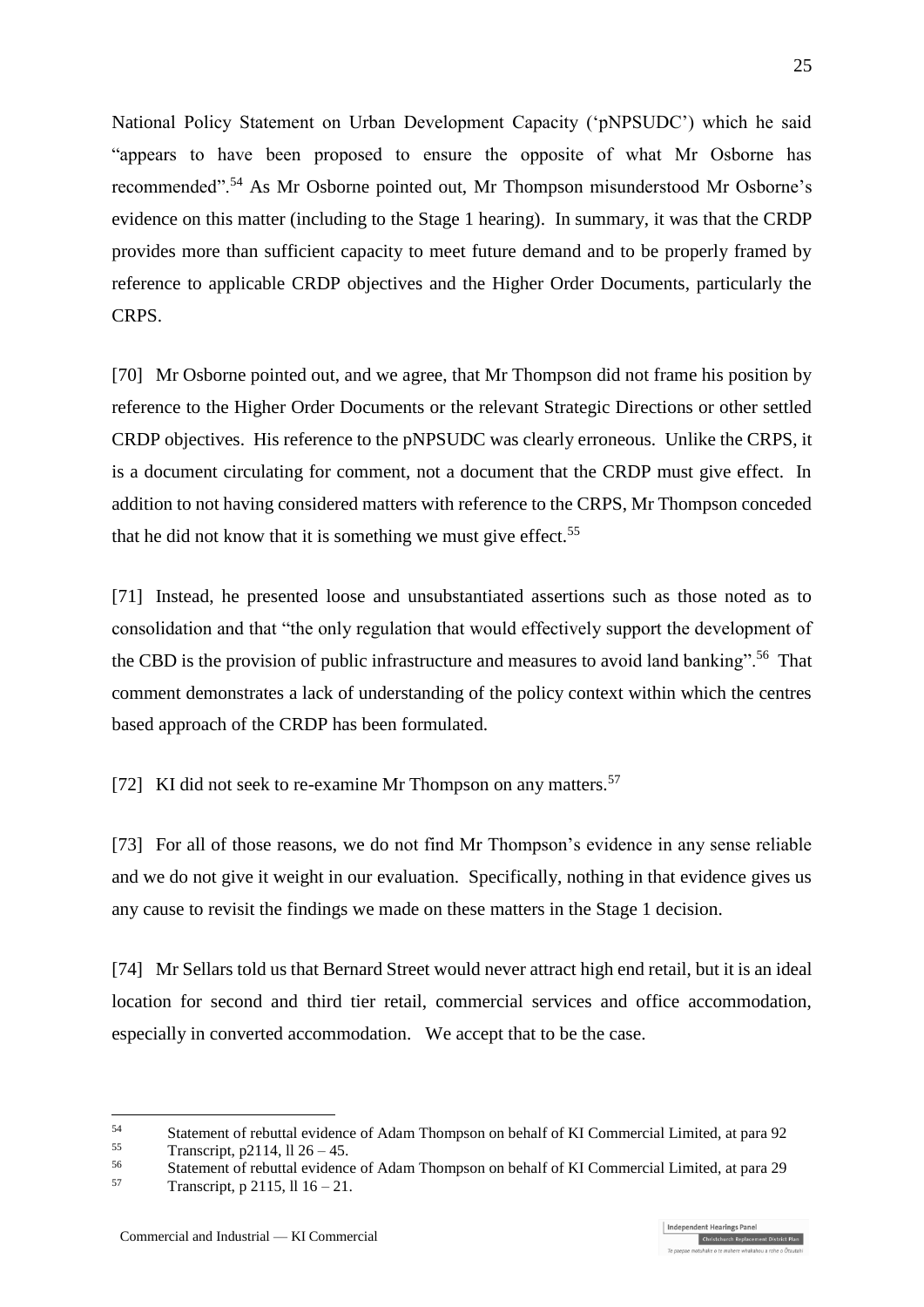[75] He differed from Mr Osborne as to the implications of this for the CBD and other centres. He said there was a shortage of accommodation across the city for the B and C grade commercial activity that the sites would offer. As such, he considered the sites would be unlikely to attract tenants that would otherwise locate in the CBD or other centres.<sup>58</sup> He also expressed the view that tenants for B and C grade spaces would be unlikely to be attracted to the CBD "because this type of retail and office accommodation is not available".<sup>59</sup> Therefore, he disagreed with Mr Osborne on the matter of whether the sites presented any risk for the CBD's recovery through oversupply.

[76] In answer to Panel questions, Mr Sellars agreed that the present lack of interest by developers of B and C grade buildings in the CBD was related to both high building costs and high land values. On the latter, he accepted that, in theory, there was a longer term prospect that land values for areas of vacant land in the CBD could reduce and so open opportunities not presently apparent for the establishment of lower grade rental space. However, he pointed out that there had so far been no such reduction. He agreed that the essential difference between him and other experts (such as the Crown's expert in the Stage 1 hearing, Mr Marius Ogg) was on whether it was realistic that there would be such a reduction in price in land values over the life of the CRDP.<sup>60</sup>

[77] We were surprised that KI elected not to cross-examine Mr Osborne, given the important respects in which he differed from both Mr Thompson and Mr Sellars.

[78] In his written statement<sup>61</sup>, Mr Osborne explained why he considered KI's Revised Rule would give rise to economic disbenefits for the Christchurch community. In summary, that was by reason of the following:

(a) KI seeks to increase the level of commercial floorspace in a market that is already over-supplied as a consequence of the significant increase in suburban commercial

<sup>1</sup> <sup>58</sup> Affidavit of Gary Russell Sellars on behalf of KI Commercial Limited, dated 1 July 2016, at paras 13 – 14.

<sup>59</sup> Rebuttal Statement of Evidence of Gary Russell Sellars on behalf of KI Commercial, dated 22 August 2016, at paras  $9 - 11$ .

<sup>&</sup>lt;sup>60</sup><br>
Transcript, at p 2098 ll 3 – 44, p 2099, ll 1 – 10, p 2100, ll 4 - 30<br>
Statement of oxidence of Philip Merk Ocherne on hebelf of Chris

Statement of evidence of Philip Mark Osborne on behalf of Christchurch City Council, dated 11 August 2016, at paras  $6.1 - 6.4$ .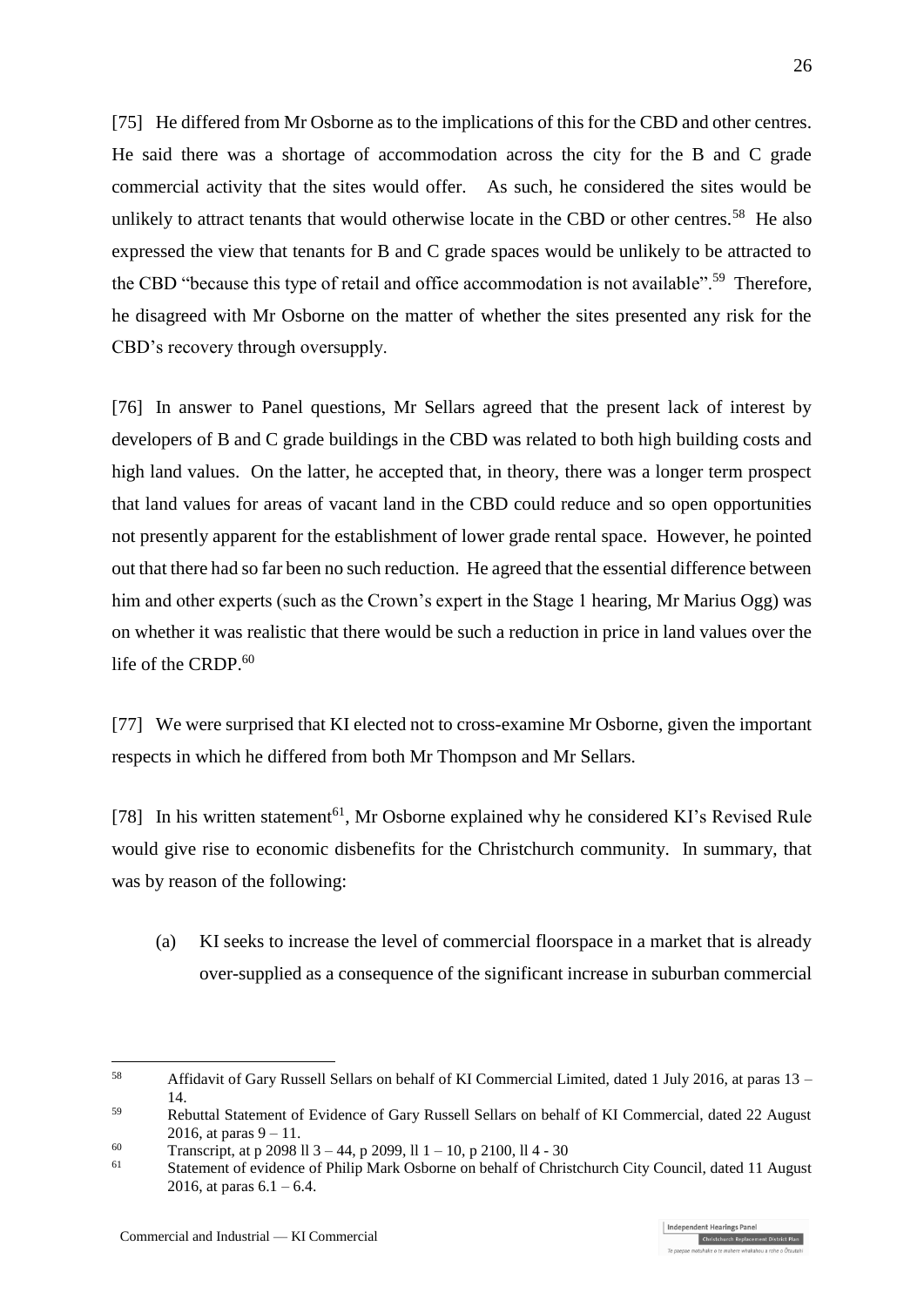development resulting from the commercial dislocation of the 2011 earthquake sequence;

- (b) The increase would be in close proximity to the CBD and a centre currently competing for CBD activity;
- (c) There are no benefits from this for the Christchurch community, it would be contrary to the strategic and commercial objectives of the CRDP, pose a risk to the efficient operation of the commercial market and therefore feasible redevelopment of the CBD;
- (d) While what is sought for the sites is proportionately relatively low, its effects would likely be more than linear.

[79] As the basis for that opinion, Mr Osborne explained a number of matters also covered in his evidence (and the related evidence of Mr Heath, and other experts) in the Stage 1 hearing. He explained that the loss of CBD premises as a result of the 2011 earthquakes had necessitated the relocation and development of  $100,000m^2$  of commercial office space to suburban locations. He said we should consider the recovery of the CBD is in that market context, namely of a markedly increased and competitive level of commercial space throughout the suburban network. He noted that capacity evolved without the CBD and, therefore, its current supply levels are artificially high (i.e. assuming the strategic intention of a recovered CBD is realised). He pointed out that recovery of the CBD, and indeed the sustainable recovery of the Christchurch economy, is reliant on re-establishing the primacy of the CBD for commercial activity.

<span id="page-26-0"></span>[80] In addressing Mr Sellars' evidence concerning impacts on rental levels and feasible development on the sites, he commented that the sites' competitive impacts were not just on other suburban office development but also on potential and proposed development within the CBD (which he indicated could be to the same extent, if not more). He explained that this was fundamental to the Council's intention to limit additional commercial development in a suburban market already exhibiting over-supply of space. He explained that the finite nature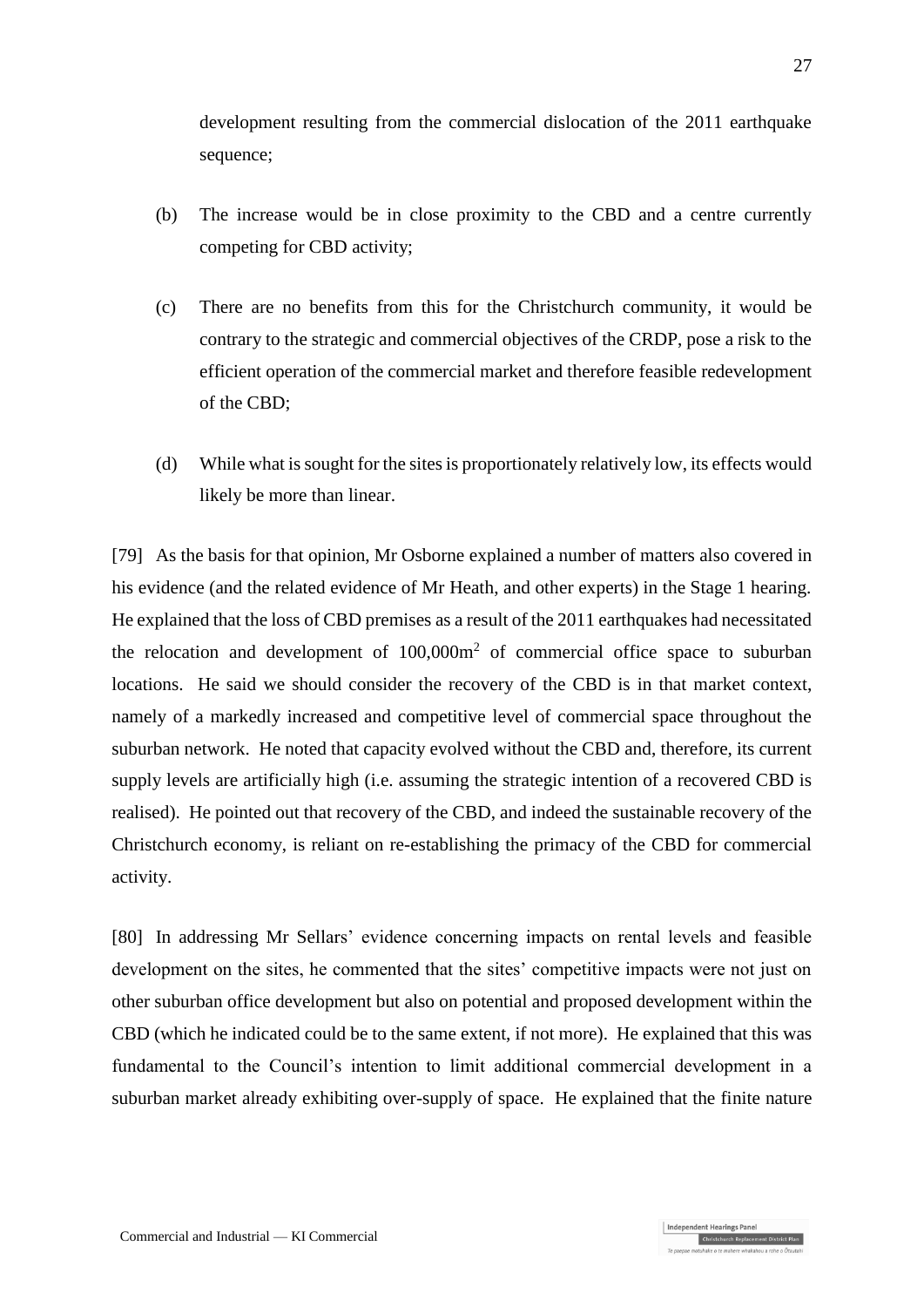of commercial demand means increasing supply at Addington would redirect demand from elsewhere.<sup>62</sup>

[81] As to competition with the CBD, he observed that the sites would likely offer B and C grade space, which are sectors where the CBD is currently struggling to compete.<sup>63</sup>

[82] In answer to Panel questions, he said he was not in a position to give an opinion on the relative impact of allowing  $3600m^2$  of additional retail and/or office space as he had not done the necessary analysis. He favoured an approach of requiring resource consent so that such assessment could be carried out.<sup>64</sup> He acknowledged that fairness was a factor to be considered for existing activities impacted by a change from the B4 zoning regime of the Existing Plan. However, he clarified that he had not been consulted at the time the Council (supported by Mr Stevenson's evidence) recommended for the change from the Industrial General zoning of the Notified Version to CMU zoning.<sup>65</sup>

[83] When pushed in questioning, he said that if we were to change the Appealed Rule in relation to the sites, we should limit any additional permitted commercial activity to the level in existence at the time of the Panel's decision. He prefaced that with caution that he understood 22% of the CBD space is presently vacant and that we should view the exercise as one of "... how little damage can we do rather than avoiding damage altogether.."<sup>66</sup>

[84] We found both Mr Osborne and Mr Sellars credible witnesses. For the following reasons, we prefer Mr Osborne's opinions on all matters of material difference with Mr Sellars (and on all matters concerning Mr Thompson's evidence).

[85] We accept Mr Sellars' opinion that the CBD does not presently compete for B and C grade commercial tenancies and, as such, that what the sites would likely attract would not directly compete with the CBD at this time. However, we do not agree that this means we can dismiss as unrealistic the risk that this position could change in the future. In particular, Mr

<sup>&</sup>lt;sup>62</sup> Statement of evidence of Philip Mark Osborne on behalf of Christchurch City Council, dated 11 August 2016, at  $2.1 - 2.12$ 

<sup>63</sup> Statement of evidence of Philip Mark Osborne on behalf of Christchurch City Council, dated 11 August 2016, at 2.10

 $^{64}$  Transcript, at p 2141, ll 10 - 37

<sup>65</sup> Transcript, at p 2142 ll 3 – 22, p 2143, ll 13 – 33.

<sup>66</sup> Transcript, at p 2145,  $111 - 5$ ,  $19 - 21$ ,  $25 - 34$ .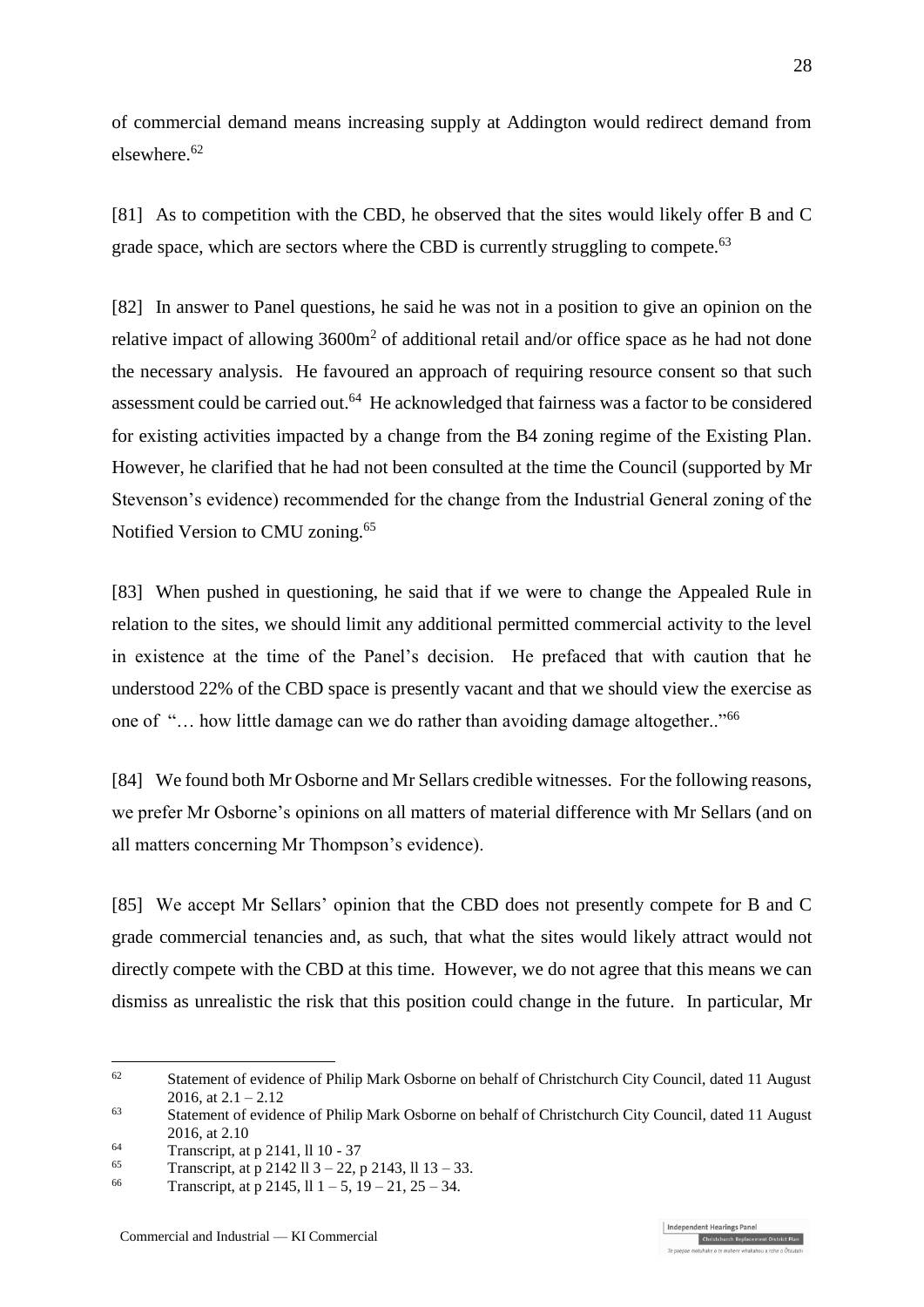Sellars acknowledged that at least one significant contributing factor in the present lack of significant B and C grade office and retail development in the CBD is the present value of land. Given the significant amount of that land is presently vacant, he also acknowledged the potential for a downwards adjustment of land value during the lifetime of the CRDP. Related to that, there is at least a realistic prospect that, over time, developer interest in development of lower grade leasehold space in the CBD could increase.

[86] We acknowledge that, in a proportionate sense, the sites represent a relatively small potential for additional out-of-centre retail and office development. However, KI's evidence does not include any valid modelling or assessment of that.

[87] We note that the sites are relatively close to the CBD. The lack of present B and C grade development in the CBD does not persuade us that it is an irrelevant ingredient for its recovery over the life of the CRDP. We accept Mr Osborne's opinion that these are grades of development in respect of which the CBD is struggling to compete.

<span id="page-28-0"></span>[88] Further, we accept and prefer Mr Osborne's evidence that, in a suburban market already exhibiting over-supply of space and finite or at least not fast growing commercial demand, increasing supply at Addington would redirect demand from elsewhere. In particular, Mr Sellars did not substantiate that there would be no risk of competition as between the sites and other centres for the supply of B and C grade premises. Indeed, as we have noted, Mr Osborne envisaged the sites and surrounding CMU zoned land as an effective extension of the Addington Neighbourhood Centre. The sites cannot be realistically viewed as an enclave for B and C grade offerings and it is not safe to assume that any present shortage of supply for such space will remain so within the life of the CRDP. Markets do not work that way.

[89] We find that, both in terms of the matter of land values in the CBD and the knock on effects referred to by Mr Osborne, it is overly simplistic simply to point to a present lack of demand for B and C grade space in the CBD to argue that allowing KI's relief would not pose material risk. Rather, the commercial market remains in a state of flux in the aftermath of the significant commercial dislocation following the earthquakes. We remain at a point where recovery of the CBD to fulfil the role intended of it by the CRDP objectives is by no means assured.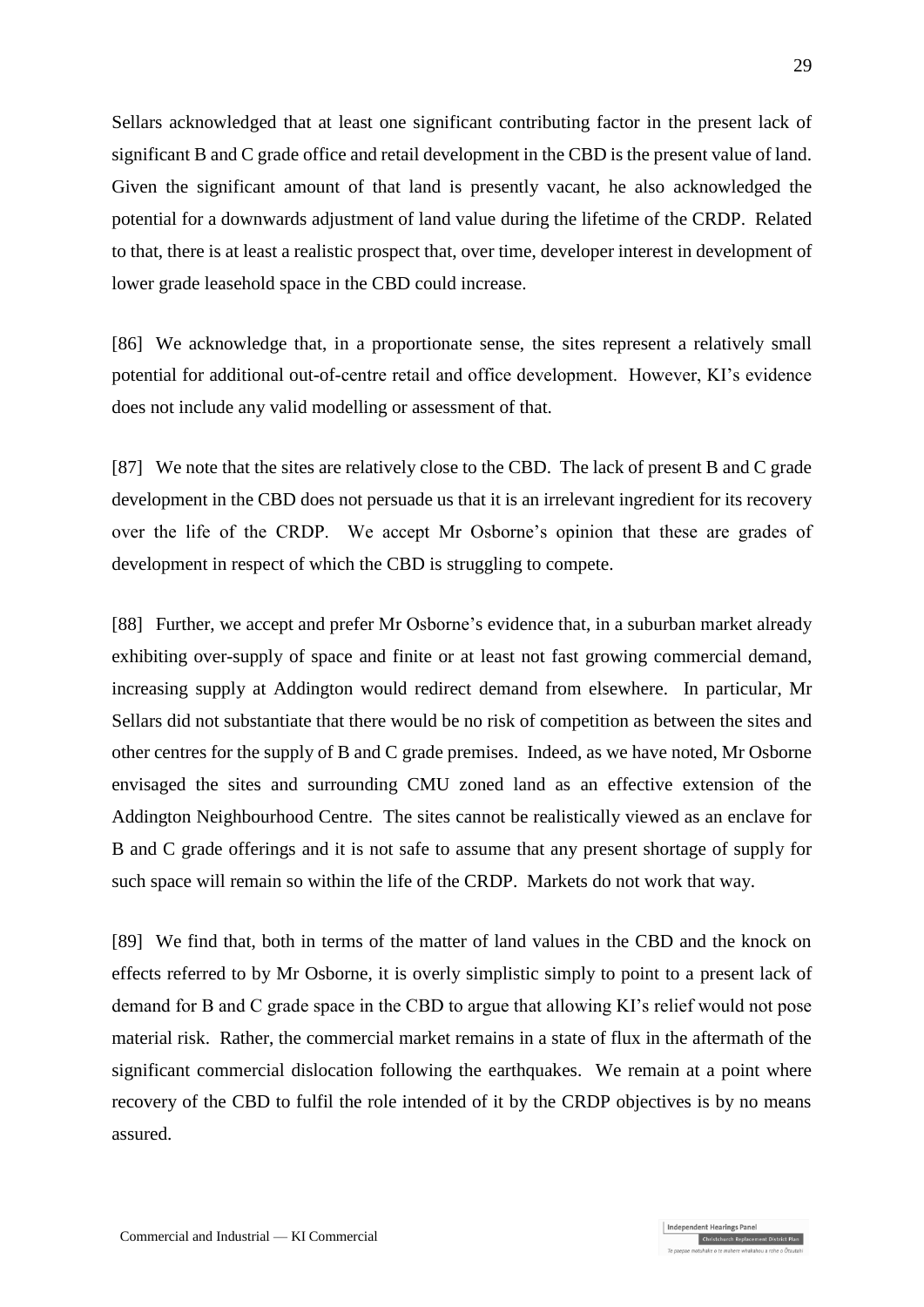[90] Therefore, we do not dismiss the risks posed by KI's Revised Rule for the CBD's recovery as being insignificant, in terms of our obligation to evaluate alternatives to determine the most appropriate rule to achieve related objectives. We agree with Mr Osborne that the question concerning what should be allowed as a permitted activity at the sites concerns how little damage can we do rather than avoiding damage altogether.

[91] We find Mr Osborne's evidence to be consistent with, and support, the findings of the Panel's Stage 1 decision. His evidence confirmed the soundness of the Panel's Stage 1 decision findings concerning the vulnerability of the CBD's recovery, the importance of that recovery for the Christchurch economy and the importance of supporting that recovery through the CRDP. We also accept his evidence that allowing for  $3600m<sup>2</sup>$  of additional retail, commercial services and/or office activities as permitted activities on the sites presents a material, albeit unquantified, risk to the CBD's recovery and for the success of the CRDP's centres based approach. We do not find Mr Sellars' evidence to give us any sound basis to revisit those findings.

[92] More fundamentally, we must consider these matters in the context of being satisfied of what is the most appropriate rule for achieving related CRDP objectives. Objective 15.1.1 emphasises the critical importance of commercial activity for that recovery and the long term growth of the city. Objective 15.1.2(a)(i) refers to commercial activity being 'focussed within a network of centres … to meet the wider community's and businesses' needs in a way that … supports intensification within centres'. Objective 15.1.2 is for that activity to be focussed within a network of centres in a way and at a rate that, amongst other things, gives primacy to the Central City. Related Policy 15.1.2.1 is to maintain and strengthen the Central City and commercial centres as focal points for the community and business through intensification within centres that reflects their functions and catchment sizes in a way that, amongst other things, gives primacy to and supports the recovery of the Central City.

[93] We agree with Mr Stevenson's observation that their centres based approach is deliberately firm on where commercial activity is to be encouraged to be directed (namely to the CBD and other parts of the centres network) and why (namely because of the importance of doing so for the recovery, not only of the CBD but also of the wider Christchurch economy). We find Mr Osborne's opinions properly informed of and consistent with those objectives.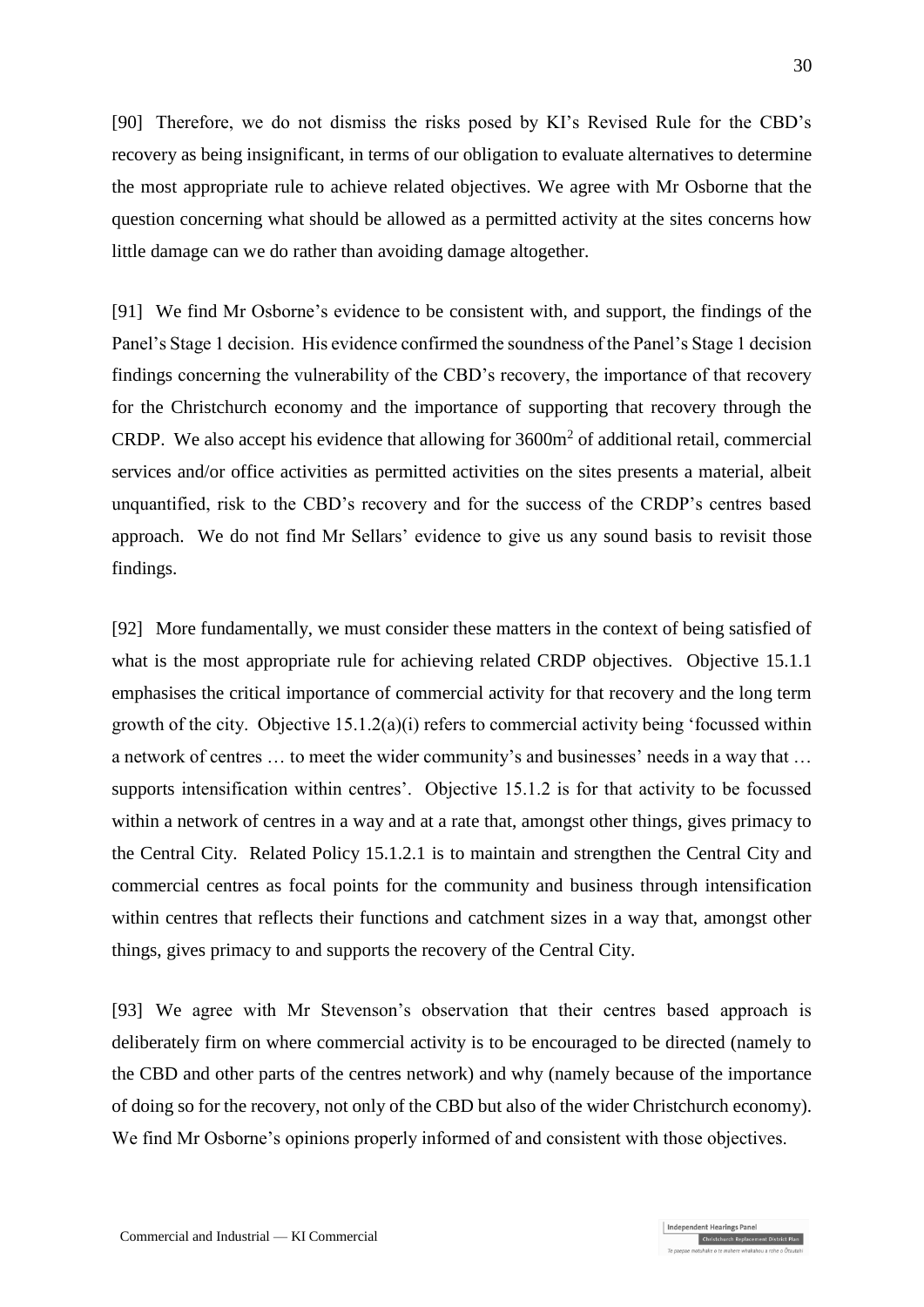<span id="page-30-0"></span>[94] In light of those objectives, we find it would be imprudent to dismiss the potential for B and C grade space to assist CBD intensification and recovery, in the future, simply by reason of the present lack of competition from the CBD in the offer of such space.

#### **The evidence as to the proper interpretation of related objectives**

[95] The primary issue in contention between the planning experts, Mr Putt and Mr Stevenson, was as to the extent of flexibility afforded by relevant objectives for new retail, commercial services and office activities to be allowed as permitted activities in buildings on the sites following their repair or redevelopment.

[96] We consider that matter before addressing the differences between those experts on the most appropriate rule for achieving the objectives. At the same time, we address KI's closing submissions on these matters<sup>67</sup>.

[97] For KI, Mr Putt argued that the centres-based approach of the CRDP has sufficient flexibility such that KI's Revised Rule is most appropriate for achieving the related objectives. He relied, in particular, on an interpretation he placed on Objective 15.1.3 and in particular the meaning of 'existing' in its words 'Recognise the existing nature, scale and extent of commercial activities within areas zoned … [CMU]'. He argued 'existing' in this context should be read with regard to the statutory purpose of an objective for achieving the RMA's sustainable management purpose which purpose he read to seek avoidance of resource wastage. On that theme of wastage, he characterised the buildings at the sites, in their state of postearthquakes repair, as a useable physical resource of value to people and communities in providing for their wellbeing. He reasoned that Objectives 15.1.1 – 15.1.3 have the intended flexibility to allow the commercial usage KI sought for the buildings within their designed and intended building envelope. He argued that both Mr Osborne and Mr Stevenson had been overly rigid and deterministic in their interpretations of those objectives.<sup>68</sup>

[98] He also argued that the provision of the CMU zone itself also demonstrates this intended flexibility in the centres based approach. Related to that, he argued that Policy 15.1.3.2, in recognising the existing nature, scale and extent of retail and office activities at Addington,

<sup>67</sup> <sup>67</sup> The Council did not specifically address the matter in its closing submissions.<br><sup>68</sup> Statement of ovidence of Prior William Dutt on hebelf of KLCommandial Limit

<sup>68</sup> Statement of evidence of Brian William Putt on behalf of KI Commercial Limited, dated 22 August 2016, at paras 13 – 15, 20 - 25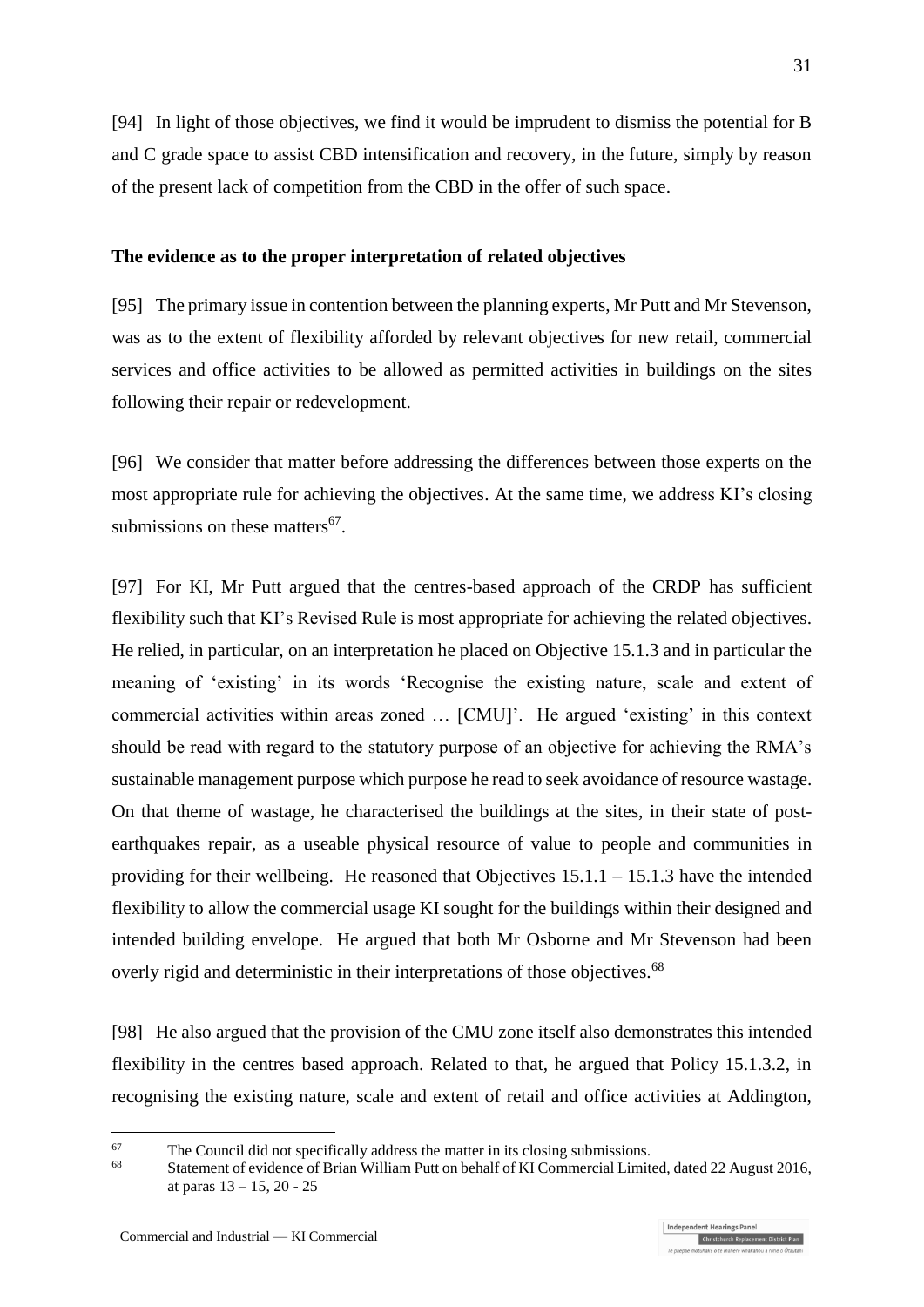should also be read to encompass the built form (including buildings, roads and infrastructure) that supported those activities. He argued that this policy reflected an intended flexibility in approach, including as to the existing environment and usage of the CMU as a land use management tool.<sup>69</sup>

[99] He considered that Strategic Directions Objectives 3.3.1, 3.3.5, 3.3.8 and 3.3.10 also intend to allow flexibility for the return of the existing buildings to commercial usage, once redeveloped.<sup>70</sup>

[100] Mr Stevenson interpreted Objectives 15.1.1 and 15.1.2 as establishing a framework that supports centres and not as one offering the extent of flexibility argued for by Mr Putt which he saw as eroding the very outcome that those objectives seek to achieve. He noted the Panel's finding (at [103] of the Stage 1 decision) that implementation of a centres based approach is a market intervention which may have trade competition consequences but which is in the best interests of the community as a whole, particularly a recovering community.<sup>71</sup>

[101] He disagreed with the interpretation Mr Putt offered that Objective 15.1.3 does not limit activities and land use in existing buildings. He said it needed to be read in conjunction with the associated policy framework that clearly anticipates limits on scales and types of activity in order to support a centres based approach. As to the matter of flexibility, he said that the CRDP "seeks to foreclose any expectation that [the CMU zone] [is] a location for new commercial activities beyond those permitted".<sup>72</sup>

[102] KI cross-examined Mr Stevenson on his interpretation of relevant objectives and policies. As to Objective 15.1.3, Mr Fowler put to him that, in context, its use of the word "existing" should relate to commercial activities that were existing at the time of the earthquakes. Mr Stevenson did not agree, referring to the related policies and rules as intending that this word meant "existing at the time of the [Panel's] decision". He disagreed that this approach to interpretation amounted to the tail (i.e. rules, policies) wagging the dog (i.e the objective).  $^{73}$ 

<sup>69</sup> Statement of evidence of Brian William Putt on behalf of KI Commercial Limited, dated 22 August 2016, at paras 30 - 32

<sup>70</sup> Statement of evidence of Brian William Putt on behalf of KI Commercial Limited, dated 22 August 2016, at 26 - 29

 $\frac{71}{72}$  Transcript, p 2148, ll 6 - 23

 $\frac{72}{73}$  Transcript, p 2148, ll 35 - 40

Transcript, p 2152, ll 10 – 45, p 2153, ll 1 - 30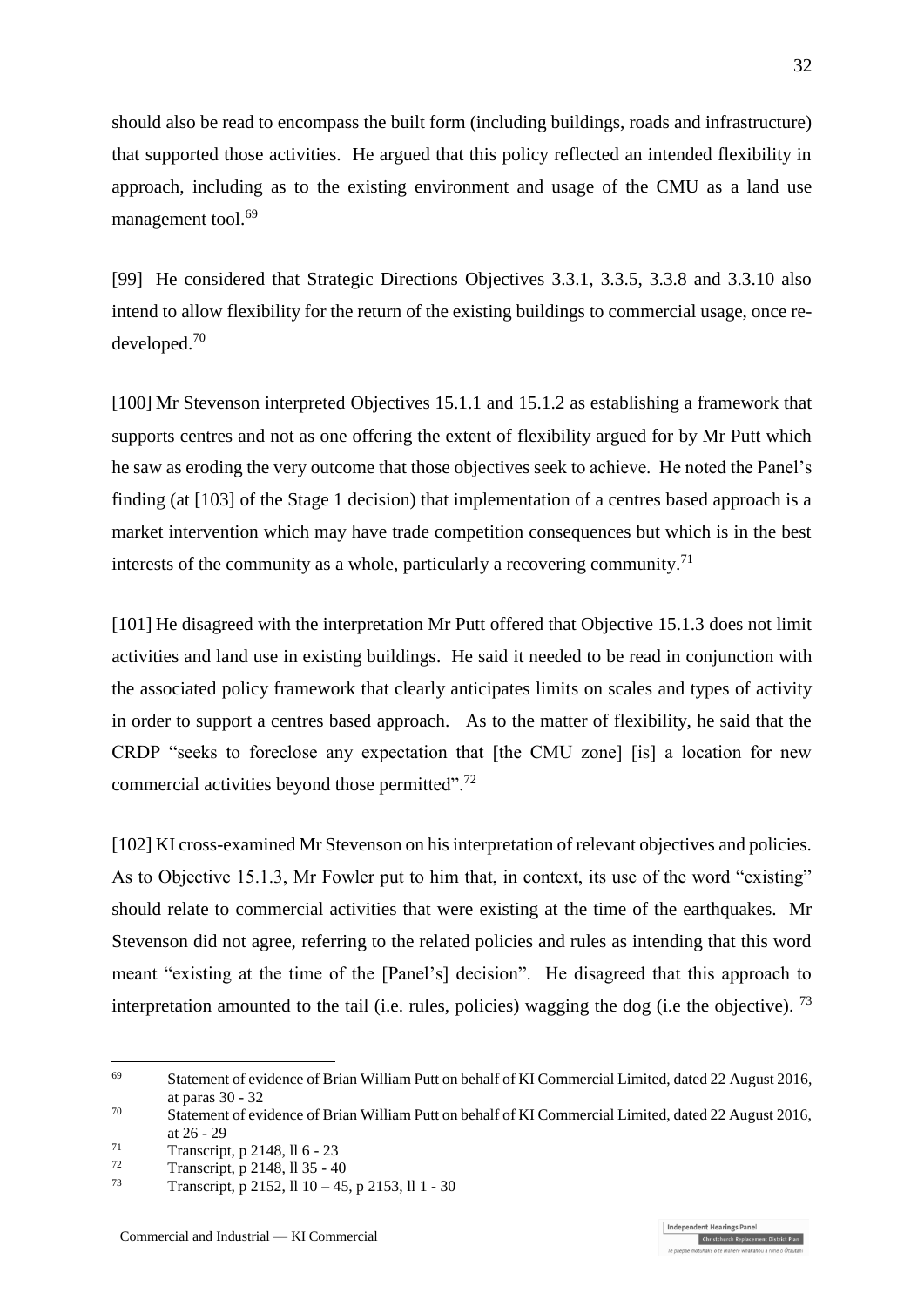As to whether this resulted in an arbitrary outcome, i.e. dependent on what was in existence at the time of the Panel's decision, Mr Stevenson commented that the CRDP is deliberately firm and seeks to redirect commercial activities from less appropriate to more appropriate locations.<sup>74</sup> He acknowledged this could give rise to potential hardship for landowners such as KI, with investment directed towards re-establishment of what existed at the time of the earthquakes. However, he said this needs to be balanced against the costs and benefits for the whole community considered in terms of the policy framework, including for recovery of the city and the role of the CBD for that recovery.

[103] KI's closing submissions on the relevant objectives focussed on Objective 15.1.3 (and it also refers to Policy 15.1.3.2). It submitted that Mr Stevenson had taken an overly rigid and unsound interpretation of its reference to 'existing'. That was in the sense that Mr Stevenson interpreted it by reference to the scope of permitted activities authorised under Rule 15.7.2.1 P2, P9 and P10. It submitted that we should prefer Mr Putt's alternative more flexible interpretation (whereby 'existing' is taken to refer to activities existing at the time of the Canterbury earthquakes). It argued that this was supported by the fact that the default classification for activities that do not meet permitted activity standards is as a discretionary, rather than non-complying, activity.<sup>75</sup>

[104] We start by noting that we agree with Mr Stevenson and Mr Putt that the range of relevant objectives also include Objectives 15.1.1 and 15.1.2 (and the various Strategic Objectives that we have referred to).

[105] On the matter of the meaning of 'existing' in Objective 15.1.3, we agree that it is not sound to treat that meaning as being proscribed by the scope of related permitted activity rules. Such an interpretation would be potentially at odds with the intended statutory position whereby rules are for the implementation or achievement of objectives (ss 32, 75, 76, RMA). However, it is also artificial to interpret an objective in isolation from related rules. To do so also ignores the intended statutory relationship between objectives and rules. Indeed, KI's submission that we should read the Objective as more flexible in light of the choice of discretionary, over non-complying, activity classification also assumes such a connection.

Transcript, p 2153, ll 32 – 46, p 2154, ll 1 – 3.<br>
Closing submissions on bobalf of KL dated 5.5

<sup>75</sup> Closing submissions on behalf of KI, dated 5 September 2016,at paras 29 33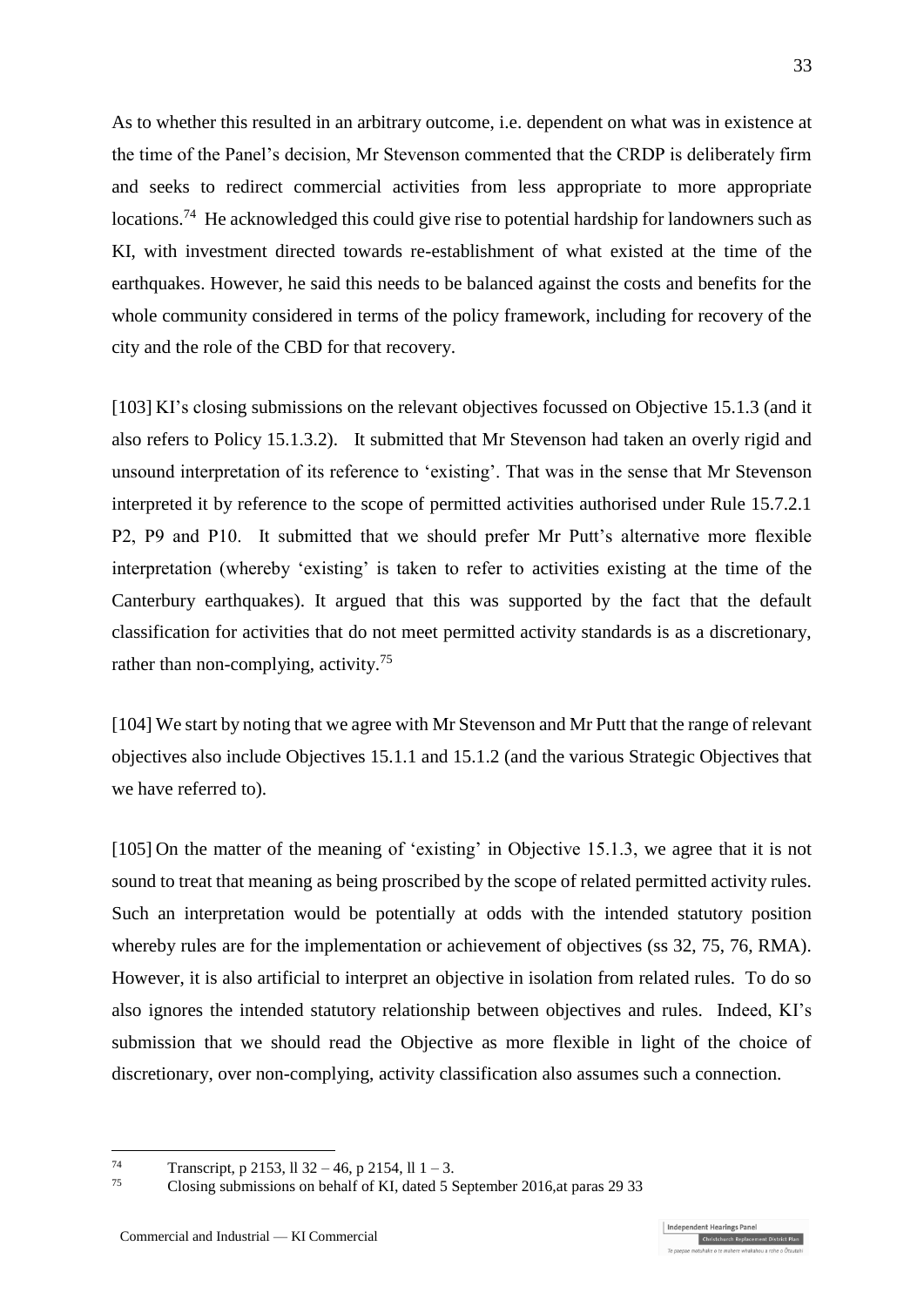[106] Mr Putt's interpretation of 'existing' (as meaning at the time of the earthquakes) puts a gloss on Objective 15.1.3. He did not identify any sound basis for doing so.

[107] His argument that the provision of the CMU zone is demonstration of the flexibility he argued for is plainly invalid in that the zone objectives are the driver of the intentions of a zone, not the other way around. This error is similar to Mr Putt's reliance on other commercial mixed use zones in New Zealand to demonstrate support for KI's Revised Rule. His interpretation that Policy 15.1.3.2 encompasses built form (including buildings, roads and infrastructure) puts a gloss on the plain meaning of that policy for which we can see no justification (unless, of course, we accept Mr Putt's overall view that flexibility is inherently driven from the purpose of the RMA). Likewise, nothing in the plain meaning of Objectives 3.3.1, 3.3.5, 3.3.8 or 3.3.10 supports Mr Putt's position that Objectives  $15.1.1 - 15.1.3$  are to be read with the gloss he has given them.

[108] As s 5, RMA we accept that, in the relevant context, it could well have the effect of avoiding resource wastage and hence supporting usage of buildings, following their repair. That is because its language is intentionally flexible in allowing for proper weighting of matters in context. However, it does not have that necessary meaning and it does not follow that the plain wording of the objectives must be read with a gloss to accord them a flexibility that provides for the extent of usage sought by Mr Putt's client.

[109] The fundamental flaw in Mr Putt's interpretation concerns how objectives relate to s 5. The direction in s 32 that we examine objectives for whether they are the most appropriate for achieving the RMA's purpose indicates their statutory function in identifying relevant s 5 priorities for the district. It is plain from reading our Decision 1 on Strategic Directions and the Stage 1 decision that the evidence the Panel heard in those hearings satisfied the Panel of the s 5 priority of earthquake recovery and that directly informed the expression of the relevant objectives. Given the statutory purpose of objectives, where these identify a s 5 priority for a district and an intended response to that priority, it is plainly invalid to look behind that in effect to elicit a new priority or more flexible response to it by the back door of an interpretation of s 5 itself. Further, in doing so, Mr Putt did not have the benefit of the extensive foundation of expert evidence that underpinned the inclusion of the objectives in the CRDP.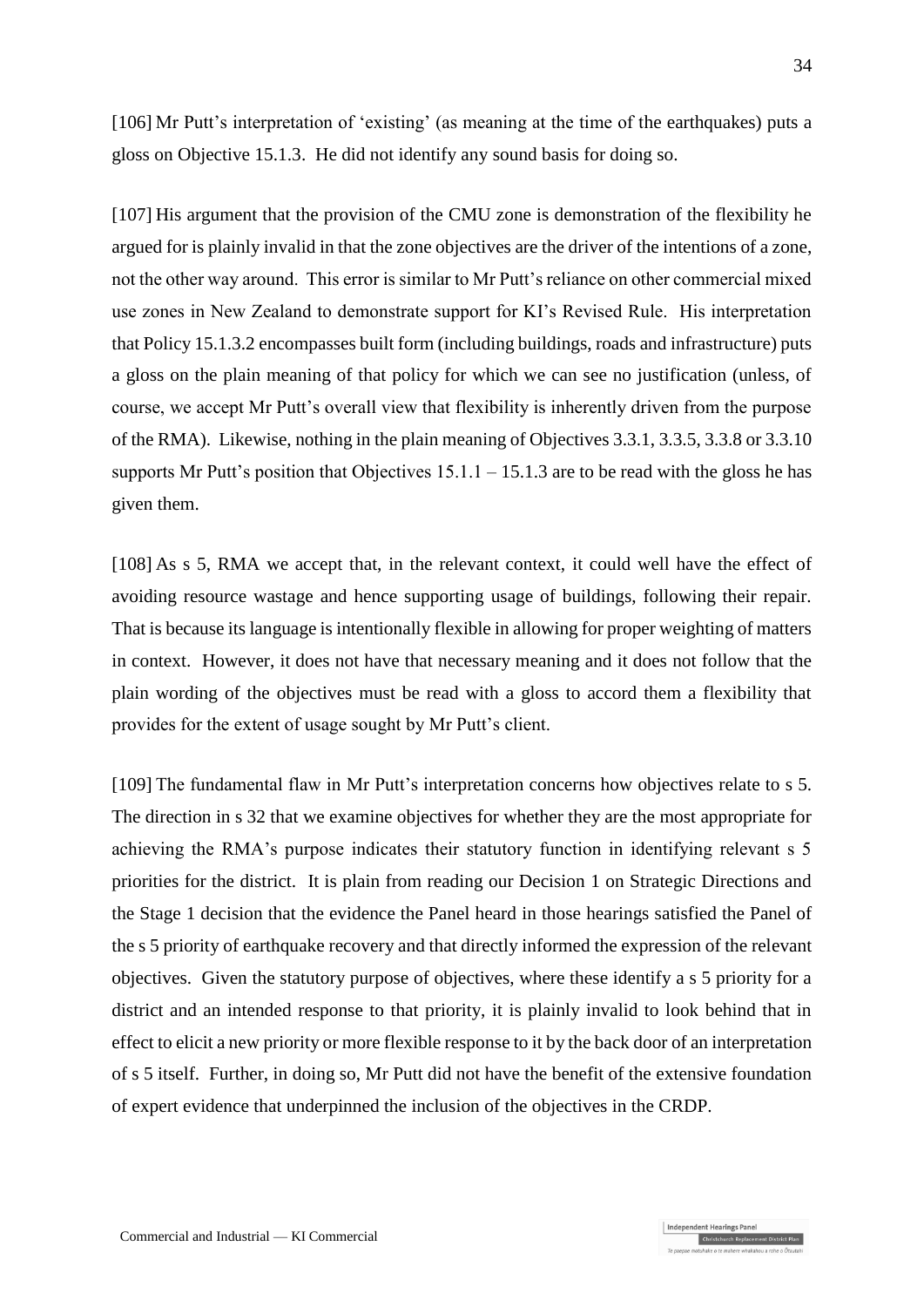[110] Furthermore, as Mr Stevenson observed, Rule 15.7.2.1 provides a range of other permitted activities and related CMU zone rules allow for the consenting of appropriate commercial activities in that zone. In those terms, the CMU zone allows scope for the return of earthquake-damaged buildings to commercial use and that is plainly recognised in Objective 15.1.3. The issue concerns the degree of flexibility intended, not whether or not it is intended.

[111] We find the proper meaning of 'existing' in Objective 15.1.3 plainly evident on the face of the objective itself. The fuller phrase is 'existing nature, scale and extent'. That phrase applies to what follows in the sentence, i.e. 'of commercial activities within areas zoned Commercial Office and Commercial Mixed Use'. Hence, the focus is on what was on the ground, in terms of commercial activities, at the time those zones came into effect. That point of time is then the point by which we measure the following qualifying words, i.e. 'but avoid the expansion of existing, or the development of new office parks and/or mixed use areas'. Again, that focus is on avoidance of expansion on what existed, or was in place, at the time the zones came into effect. That intention is also reflected in the wording of the Appealed Rule, in particular its reference to 'at the date of decision'.

[112] That interpretation is also entirely consistent with the origins of the Appealed Rule. As noted, the Council's Closing Rule (originating from Mr Stevenson recommendation, as the Council's lead planning witness that the Notified Version's Industrial General zoning for land at Addington be replaced with CMU zoning) also used the words 'at the date of decision'.

[113] Therefore, we find that, for the purposes of determining the most appropriate rule, 'existing' in Objective 15.1.3 means existing as at the date that objective came into effect following our Stage 1 decision. It follows that we disagree with Mr Putt's interpretation that 'existing', in Objective 15.1.3, means existing at the time of the Canterbury earthquakes and we reject KI's related submission.

[114] As to the objectives more generally, we find that Mr Stevenson presented a sound interpretation and Mr Putt did not.

[115] We agree with Mr Stevenson in finding that Objectives 15.1.1 – 15.1.3: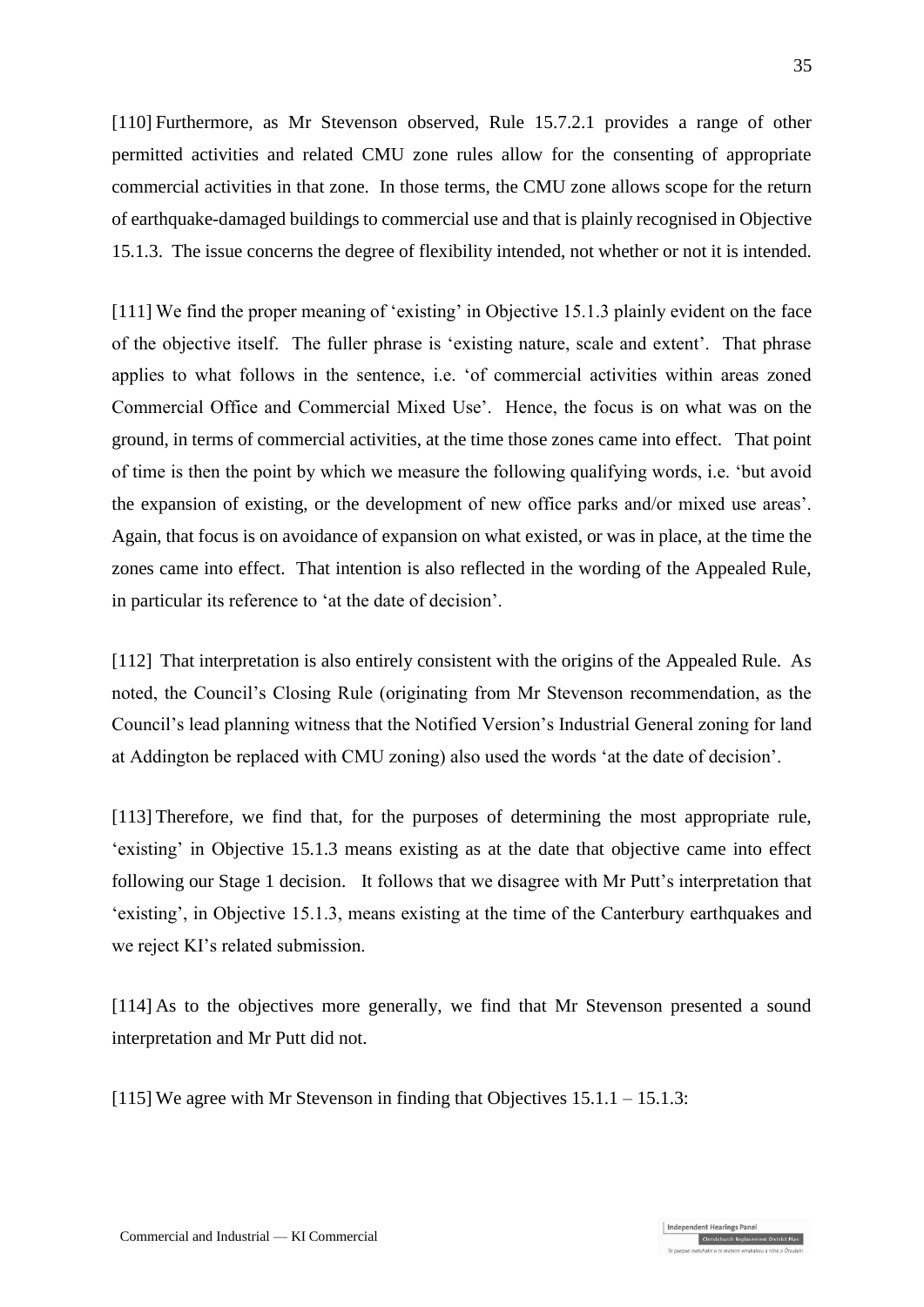- (a) Establish a framework that supports centres and does not offer the extent of flexibility argued for by Mr Putt, which would in essence erode the outcome that those objectives seek to achieve.
- (b) Implement a centres based approach, which is a market intervention that may have trade competition consequences but is in the best interests of the community as a whole, particularly a recovering community.

[116] We generally agree with Mr Stevenson that the CRDP's centres based approach is deliberately firm in its approach to where commercial activity is to be encouraged to be directed, namely to the centres network, and in view of the s 5 importance of recovery and what recovery requires. All of those matters are addressed in the Panel's Stage 1 decision, and nothing of the evidence of Mr Putt (or the other KI witnesses) gives us any sound basis for departing from those findings or revisiting related objectives.

[117] We do not go so far as Mr Stevenson in that we do not read the objectives as "foreclosing" any expectation that the CMU zone is a location for new commercial activities beyond those permitted. That is because the zone also allows for the consenting of other activities, including in its broadly expressed discretionary activity rule. Importantly, however, that added flexibility ensures a process for the proper evidential testing of new commercial activities against the priorities identified by the objectives and policies (as Mr Osborne noted).

[118] In terms of Objectives 15.1.1 – 15.1.3, in our evaluation of the rule options, we find we should pay particular attention to:

- (a) The critical importance of commercial activity to the recovery and long term growth of the city;
- (b) The intention to give primacy to the centres' network and focus commercial activity within that network, including to support their intensification, success and vitality (reflecting their critical importance to the local economy); and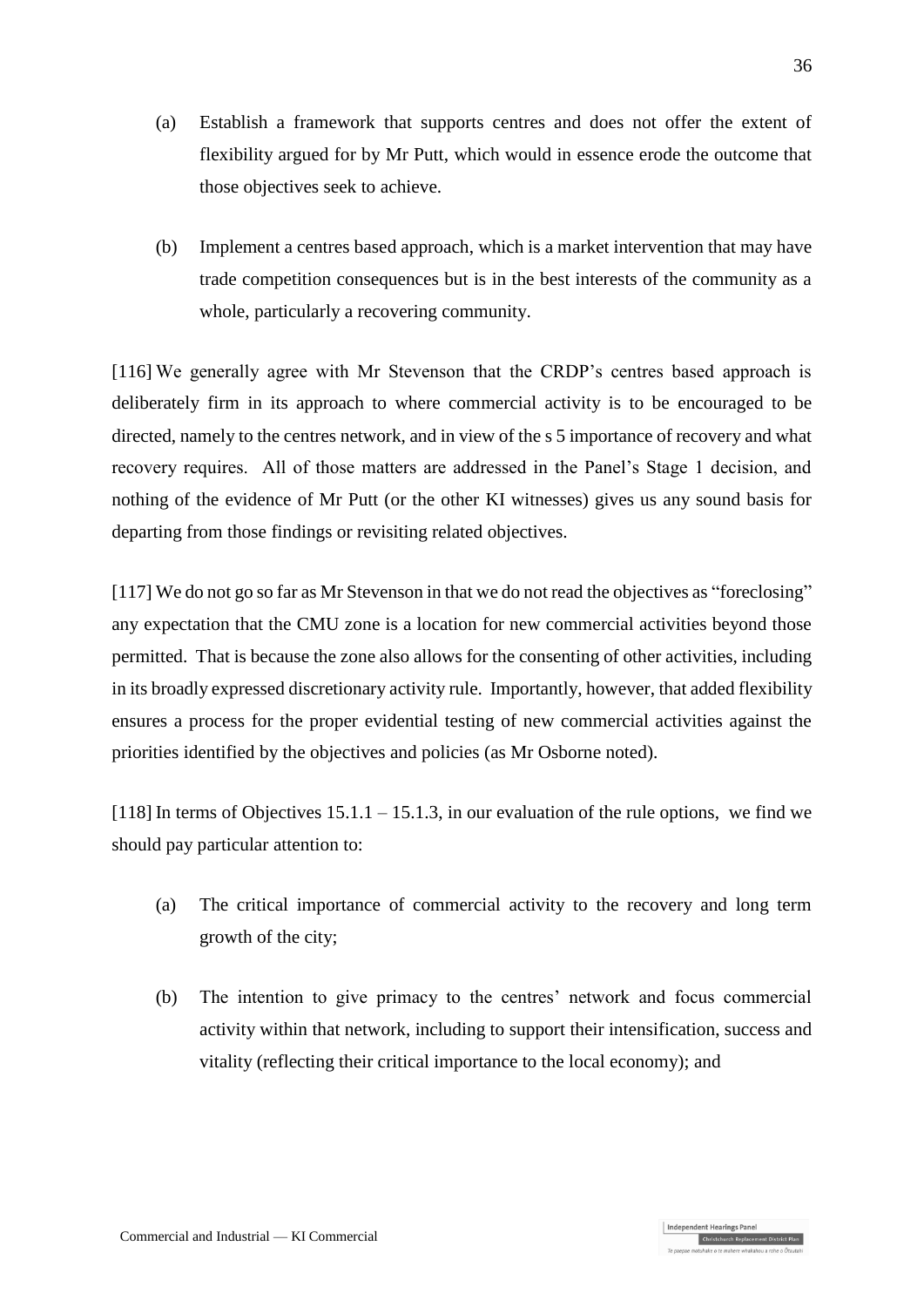(c) The intention to recognise the nature, scale and extent of commercial activities that existed within the Addington area at the date Objective 15.1.3 came into effect, following the Panel's Stage 1 decision.

[119] We now turn to the opinions of Mr Putt and Mr Stevenson on the most appropriate rules.

[120] Mr Putt presented his s 32AA evaluation of why he considered KI's Revised Rule the most appropriate for achieving the related objectives.

[121] In addition to his interpretation of relevant objectives, Mr Putt relied on Mr Thompson's evidence (on wider economic matters) for his opinion that KI's Revised Rule was appropriate. We have already recorded our findings on that evidence and simply note that it takes away from the reliability of Mr Putt's opinion also. Mr Putt also drew from his experience of successful commercial mixed use zoning in other centres in New Zealand (e.g. Auckland, Wellington, Hamilton). In essence, he considered such zones a supportive companion of nearby centres and, as such, CMU zoning should strengthen the Addington Neighbourhood Centre. However, while Mr Putt may well be right about that, it does not help us in that we are not now considering the CMU zoning *per se*, but the most appropriate permitted activity rule under that zoning for the sites in issue. In answer to Panel questions, Mr Putt also opined that the "CBD in Christchurch has got to regenerate its own energy. It cannot exist off forces that do not want to be there"<sup>76</sup> That is far too broad brush an observation to be in any sense reliable. It does not give us any sound basis to depart from the findings we made in our Stage 1 decision, on the basis of a range of expert opinions, and the directions of Higher Order Documents and the related objectives and policies to which we have referred.

[122] Mr Putt noted the significant new buildings in the immediate neighbourhood of the sites, used for office and retail activities whose RMA compliance relies on having been established before the zoning change of Decision 11. He argued that, in this context of substantial new development having taken place, it was important that the zoning of the area undergoing change reflect the land uses that have gained consent even if they have not yet been fully implemented. He supported KI's Revised Rule as providing opportunity for this to occur at the sites.<sup>77</sup> That

 $76$  $^{76}$  Transcript, p 2120, ll 32 – 46, p 2121, ll 1 - 26<br> $^{77}$  Statement of ovidence of Prior William Putt on

<sup>77</sup> Statement of evidence of Brian William Putt on behalf of KI Commercial Limited, dated 22 August 2016, at para 33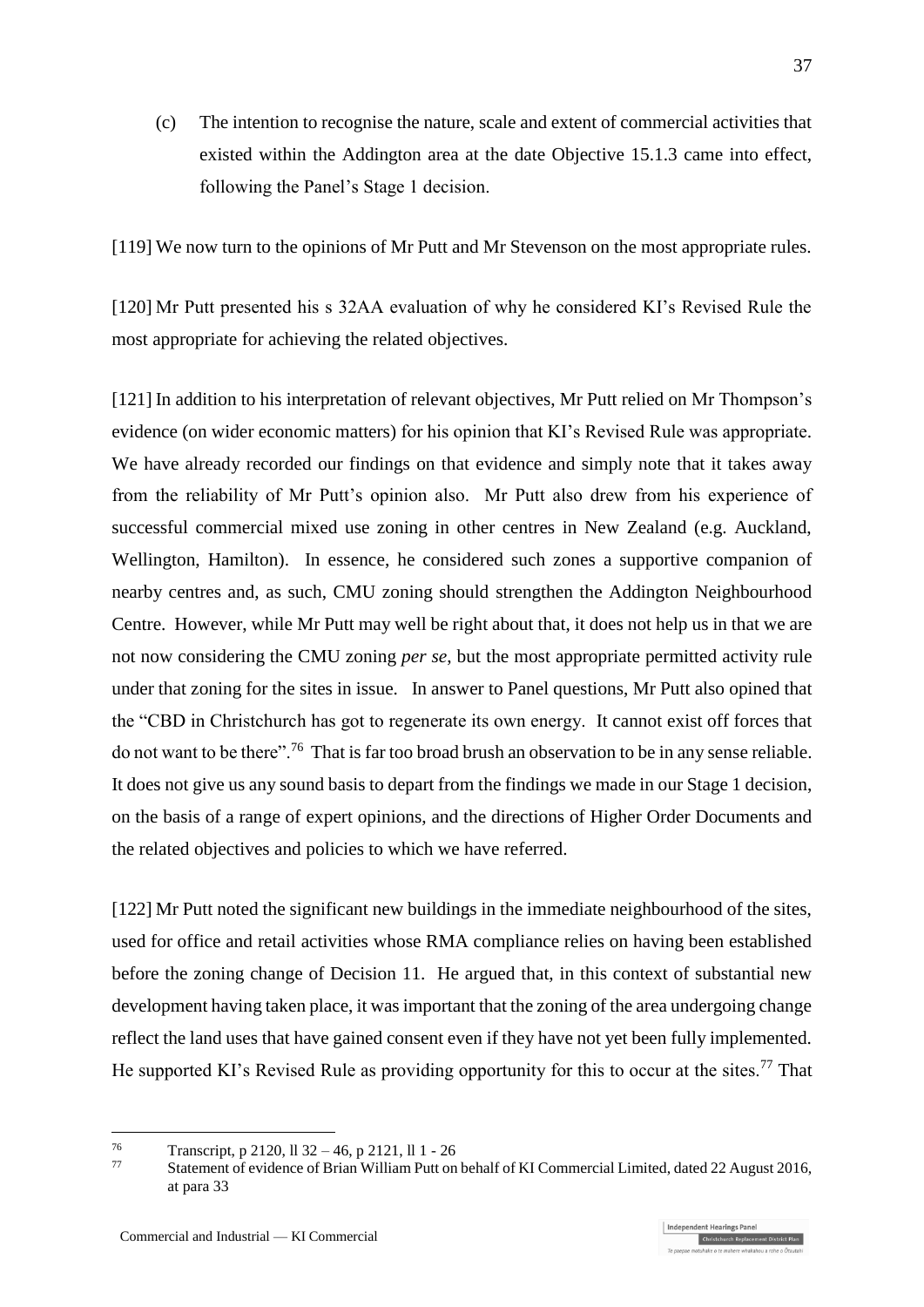argument would appear to ignore the intended statutory purpose of district plans of assisting territorial authorities to carry out their functions in order to achieve the purpose of the RMA (s 72, RMA). Of course, the associated costs and benefits must be evaluated, as s 32 requires. However, if a change of direction in what an existing plan allows for is required to respond to a properly identified s 5 priority, a change can be made.

[123] Mr Putt made significant concessions on the matters of the precedent risk posed by KI's Revised Rule.

<span id="page-37-0"></span>[124] When asked whether the KI Revised Rule could pose a risk of being a platform for other people to ask for the same, he answered<sup>78</sup>:

It is a difficulty that you face with a site specific relief but that is just the circumstances as I see and I did not have any background on this until a week ago. … It is a risk. It is a risk that could arise through public plan change requests in the future. It may actually trigger a review of the structure of the Mixed Use Zone along the lines I have just mentioned, that it could be liberalised in order that it gives a better foundation for the commercial core zones.

[125] Related to that, when asked whether he saw any special circumstances that distinguish the sites from others, bearing in mind that KI's Revised Rule could allow for entirely new buildings, he could not identify any. He acknowledged that risk but said he thought the likelihood of the present ones being demolished, given the amount of money spent on them, was remote.<sup>79</sup> He acknowledged that the position on the sites was different in two respects from those of neighbours, namely that the buildings on the sites are not tenanted at present and some parts of the buildings on them have been demolished.

[126] We do not dismiss the risk in that way, given the broad scope of redevelopment opportunity KI explicitly seeks be allowed as a permitted activity on the sites and the centresbased intentions of the relevant objectives.

[127] Mr Putt also told us that, as he had only been recently instructed, he had not authored or advised on the formulation of KI's Revised Rule and that there may have been other ways to

1

<sup>78</sup> Transcript, p 2121, ll 32 – 45, p 2122, ll 1 – 5.<br>
Transcript, p 2122, ll 20, 42

Transcript, p 2122, ll 20 -43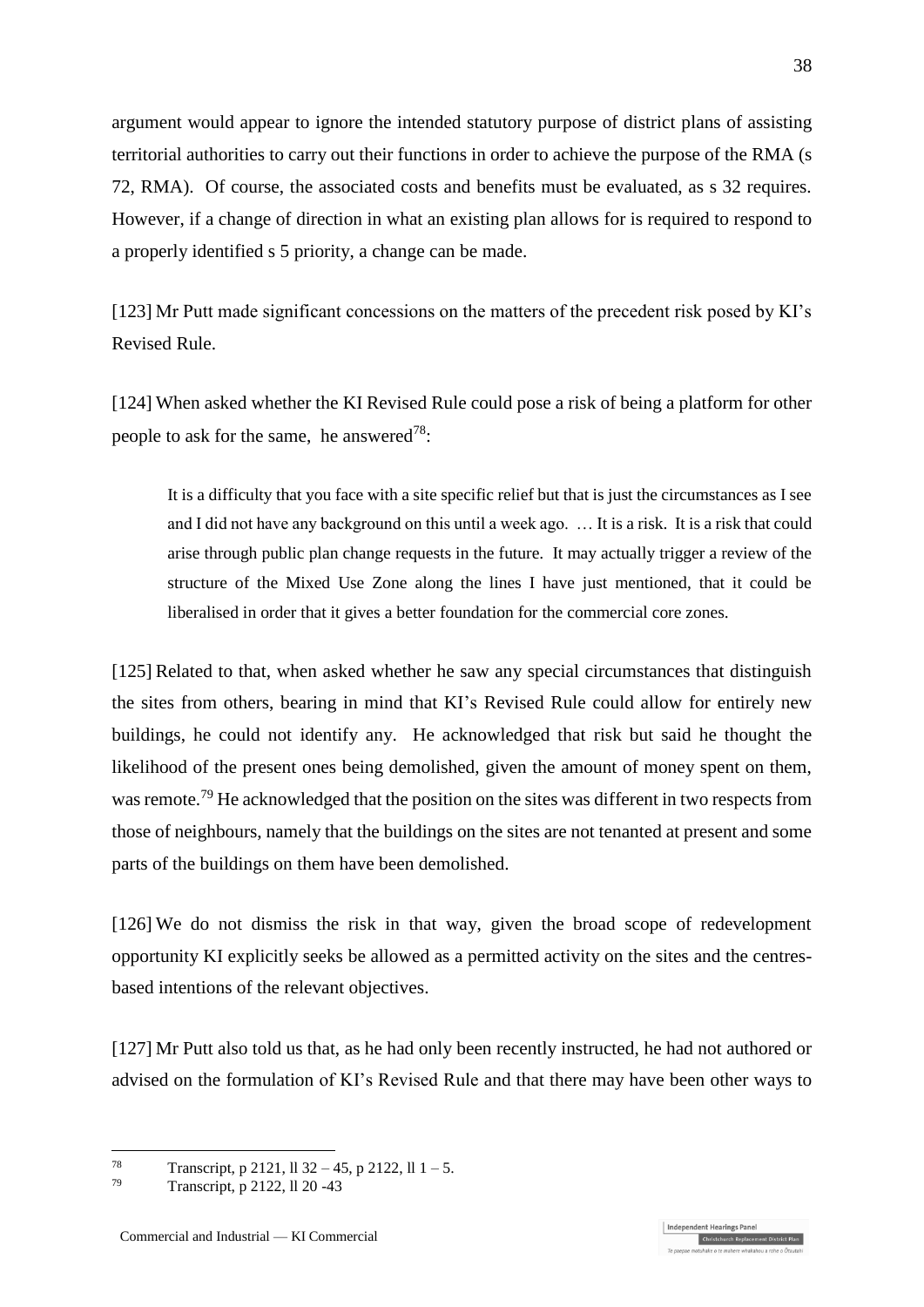deal with the matters in issue.<sup>80</sup> He offered some broad suggestions on what could be addressed (i.e restricting retail to the ground floor, and matching retail GFA to the building footprint). However, he did not offer any related redrafting.

[128] In view of those concessions and our other findings on Mr Putt's evidence, we find that his evidence does not provide a sound basis for determining that KI's Revised Rule is the most appropriate for achieving the relevant objectives. In essence, we reach the same conclusion in view of our findings on KI's other evidence.

[129] We note that we have also considered the affidavit evidence of KI's other planning witness, Mr Giddens. As it concerned KI's Initial Rule, it has not assisted in our evaluation.

[130] Before dealing with Mr Stevenson's evaluation of the alternative rules, we return briefly to the topic about which he was severely criticised in in KI's 15 August 2016 memorandum of counsel. That concerned the calculation he made in his written evidence, on the basis of KI's Initial Rule, of a theoretical maximum capacity from the sites in the vicinity of 10,470m<sup>2</sup>. On the same matter, KI produced a statement from an architect, Graham McDermid<sup>81</sup> which calculated a new build maximum capacity of only  $1800m^2$  (comprising  $200m^2$  of retail, and 1600m<sup>2</sup> of office space). His broad assumptions for deriving this included his understanding of CRDP carparking requirements (including "queuing distances") and that "a two story" (sic) development "is a realistic development of the site"<sup>82</sup>.

[131] In view of the evidence we have now considered, and our site visit, we agree that Mr Stevenson's calculation was unrealistic by a significant margin. When we compare Mr McDermid's calculation with KI's proposition that we allow for up to  $3600m<sup>2</sup>$  on the sites (including for a new build), it appears to us that he may have also under-calculated what could be possible with a new build. In any event, however, KI's Revised Rule (with its proposed cap) makes this matter otiose.

 $80$  $\frac{80}{181}$  Transcript, p 2129, ll 32 - 42

<sup>81</sup> Mr McDermid is a registered architect with approximately 30 years' experience in commercial, high rise, hospital, residential, industrial and other architecture. He was excused attendance at the hearing and his affidavit evidence was received by consent.

<sup>&</sup>lt;sup>82</sup> Affidavit of Graham McDermid on behalf of KI Commercial Limited, dated 19 August 2016, at paras 6  $-14.$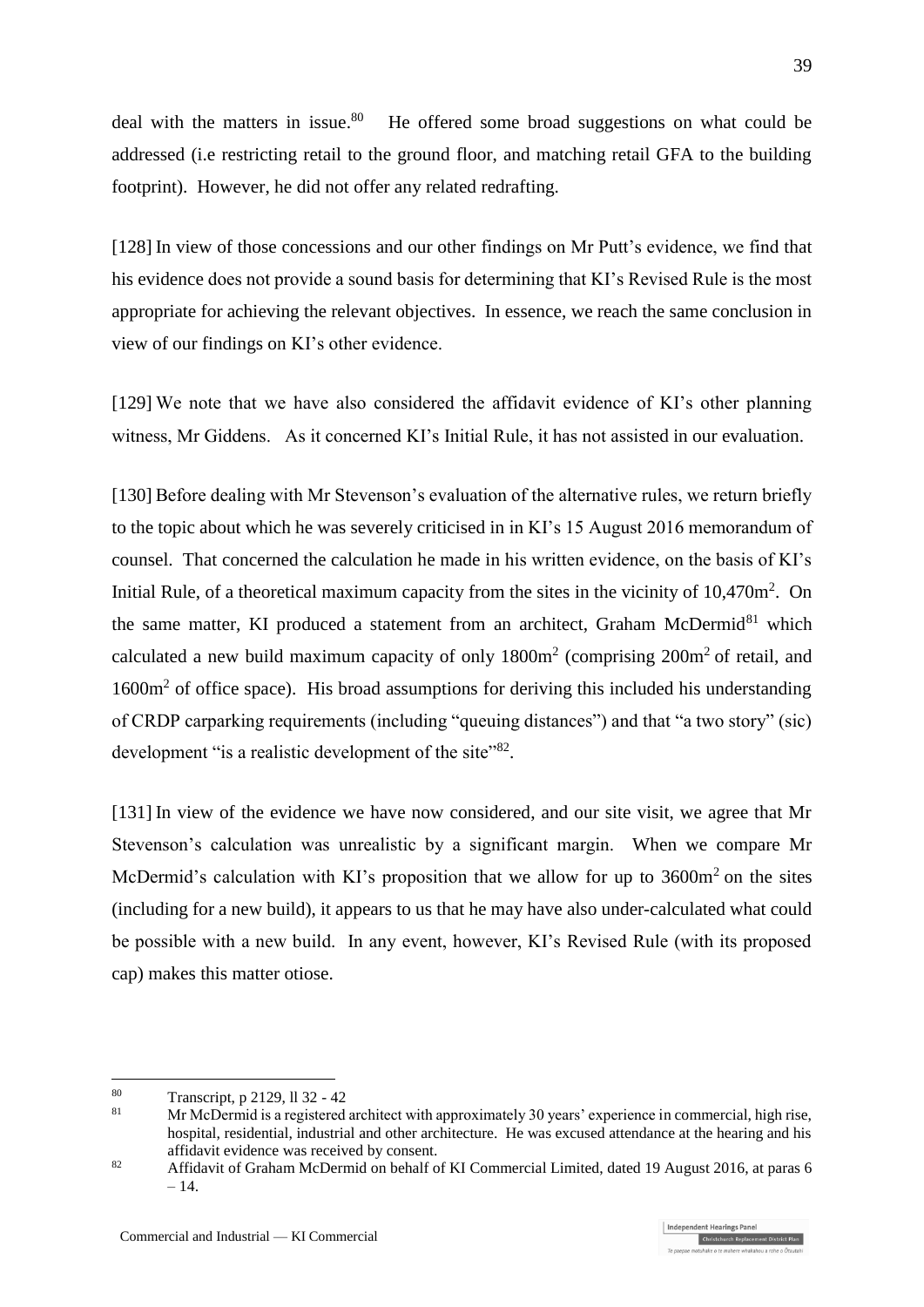[132] At the time Mr Stevenson wrote his evidence, the two rules in issue were KI's Initial Rule and the Council's Closing Rule (which, as we have noted, he authored).

[133] He expressed the opinion that KI's Initial Rule was inappropriate for achieving the related objectives<sup>83</sup>. As we have noted, KI subsequently replaced that with what we have termed KI's Revised Rule. In any case, on our findings on the evidence, we overwhelmingly agree with Mr Stevenson that KI's Initial Rule is inappropriate.

[134] He also explained that he no longer considered the Council's Closing Rule to be the most appropriate. That was given the significant risk it presented to the Strategic Directions and Commercial chapters' policy framework.<sup>84</sup>

[135] In its closing, KI criticised Mr Stevenson for this significant change of position. It argued that there had been no change in factual circumstances as would justify this and, therefore, it raised questions of credibility and reliability.<sup>85</sup>

[136] Again, we found that criticism unduly harsh and unfair. The Stage 1 decision (at [389]) clearly identified that the drafting of the Council's Closing Rule was unduly permissive and ambiguous and posed an undue risk for the recovery of the Central City. Self-evidently, those deficiencies of drafting were not seen by Mr Stevenson at the time he drafted the rule. That is a factual circumstance. In any case, the Code of Conduct responsibilities of experts include identifying where they have got something wrong. Our findings on this occasion, including on Mr Osborne's evidence (on which Mr Stevenson relies) confirm the findings of our Stage 1 decision concerning the deficiencies of the Council's Closing Rule. Furthermore, despite criticising Mr Stevenson for his change of position on the Council's Closing Rule, KI has not sought that we replace the Appealed Rule with it. Rather, KI's Initial Rule and its Revised Rule seek an entirely reframed and broader permitted activity regime. Clearly, Mr Stevenson is correct to reject what he originally formulated as inappropriate. We accept as valid his change of position, record that this does not detract from his credibility, and confirm that we find the Council's Closing Rule inappropriate.

 $83$ 83 Statement of evidence of Mark David Stevenson on behalf of Christchurch City Council, at 3.1

<sup>&</sup>lt;sup>84</sup> Statement of evidence of Mark David Stevenson on behalf of Christchurch City Council, at 5.7.<br><sup>85</sup> Closing submissions for  $VI$  at none 27.

Closing submissions for KI, at para 27.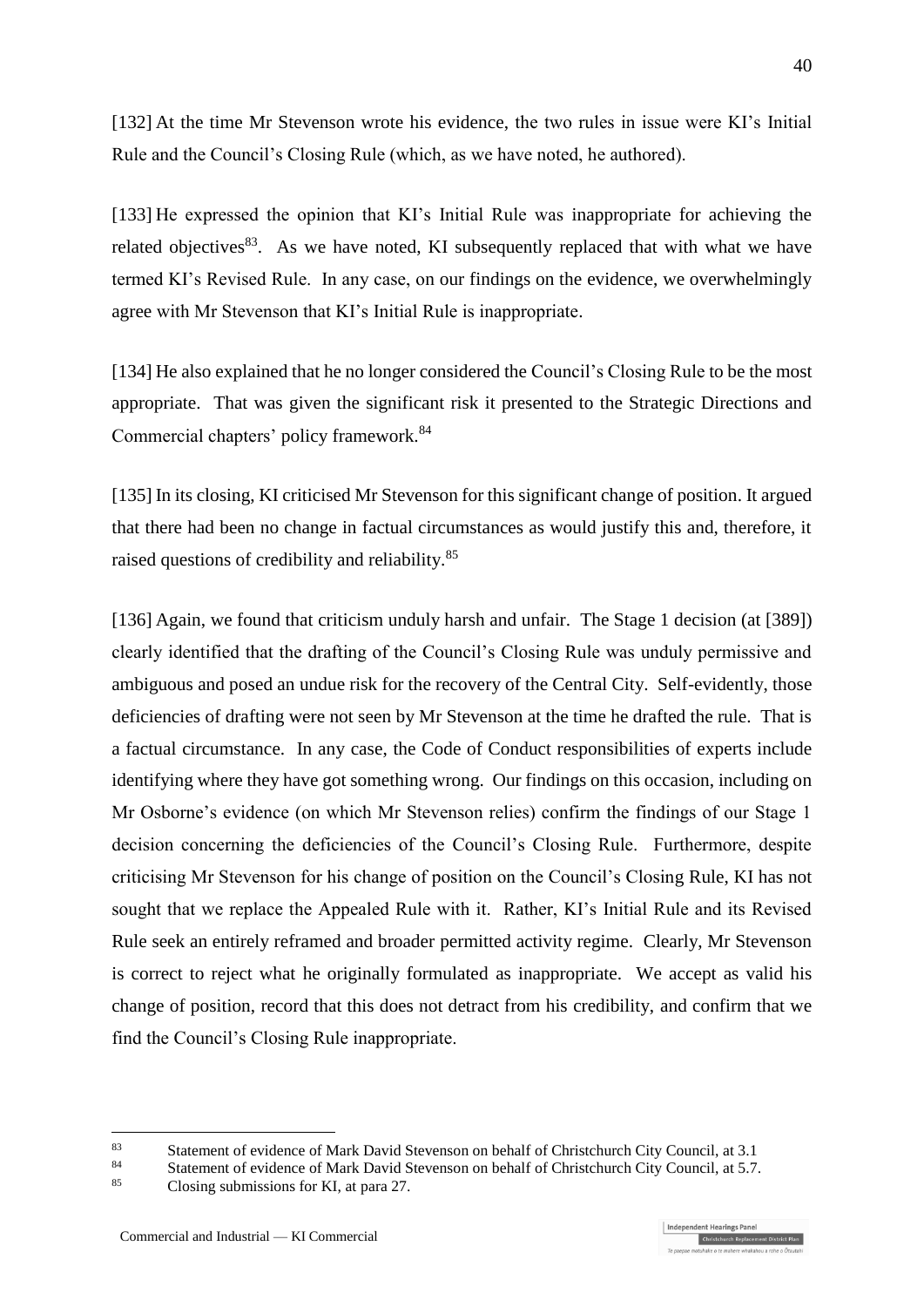[137] In his written evidence, dated 11 August<sup>86</sup>, Mr Stevenson did not address KI's Revised Rule and how it compares with the Appealed Rule. Instead, it addressed KI's Initial Rule and responded to that and Mr Giddens' related evidence. KI's Revised Rule came into evidence in Mr Putt's 22 August 2016 statement.<sup>87</sup> Mr Stevenson expressed his opinion on KI's Revised Rule and how it compared with the Appealed Rule, orally, when presenting his 'highlights package before cross-examination and Panel questioning. In essence, that was as a result of the sequential evidence exchange timetabling directions made in preparation for the hearing.

[138] At the commencement of cross-examination, counsel for KI challenged Mr Stevenson on this, asking why he had not instead filed rebuttal evidence to Mr Putt's evidence on this. The chair intervened to point out that an expert's Code of Conduct responsibilities include responding to evidence seen or heard for the first time. He then granted a recess to allow counsel to confer with Mr Putt before resuming cross-examination. <sup>88</sup>

[139] In his oral evidence, Mr Stevenson specifically addressed the implications of KI's Revised Rule and, in particular its proposed cap on retail, commercial services and office activities.

[140] He said he was not aware of any special circumstances or context that would justify that relief for the sites and not for other vacant sites or buildings in the CMU context outside a centre.<sup>89</sup> He agreed with Mr Putt that the buildings at the sites were physical resources capable of being adapted to different uses over time. As to the matter of flexibility, he disagreed with Mr Putt's view that the resources would be wasted if KI's Revised Rule were not included in the CMU zone. He considered there was already sufficient flexibility in the range of other specified permitted activities for the sites, including forms of retail activity.<sup>90</sup> In terms of costs and benefits, he questioned how KI's Revised Rule would support the Addington Neighbourhood Centre or recovery of the CBD. Those matters aside, he observed that KI's evidence was directed to benefits and costs for KI, but that Mr Osborne's evidence indicated that enabling commercial activity to be directed away from "the more appropriate locations" would not be consistent with the uncontested CRDP objectives.<sup>91</sup>

 $86$ <sup>86</sup><br>Statement of evidence of Mark Stevenson, on behalf of the Council, dated 11 August 2016<br>Statement of evidence of Prior Putt, on hebelf of KL dated 22 August 2016

<sup>&</sup>lt;sup>87</sup> Statement of evidence of Brian Putt, on behalf of KI, dated 22 August 2016

<sup>&</sup>lt;sup>88</sup> Transcript, - 2149, ll 36 – 46, p2150, p 2151, ll 1 - 25

 $\frac{89}{90}$  Transcript, p 2148, ll 42 - 46

<sup>90</sup> Transcript, p 2149, ll 1 - 6<br> $\frac{91}{2}$  Transcript, p 2140, ll 8 - 14

<sup>91</sup> Transcript, p 2149, ll 8 - 16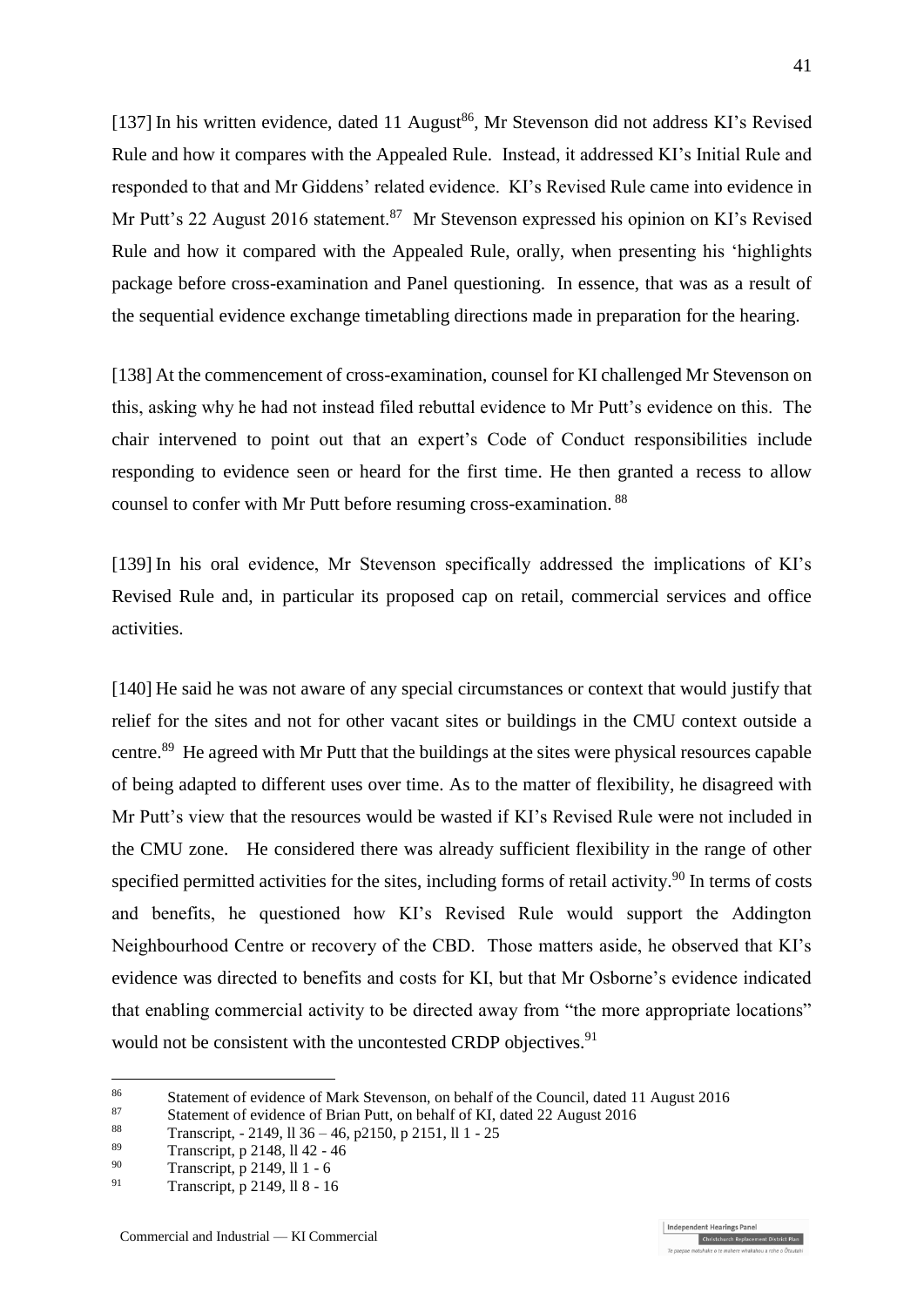[141] Mr Stevenson acknowledged that KI's slowness in re-establishing and re-tenanting the buildings was a factor to consider, but he did not consider that factor put KI into a unique position. However, he was not able to back that with any empirical analysis he had undertaken.<sup>92</sup>

[142] On the matter of precedent risk, he considered any site specific rule ought to be backed by a related site-specific policy.<sup>93</sup> On the matter of flexibility and the design intentions of the CMU zone, he agreed it was developed initially to cater for what was not anticipated by the Notified Version and a better fit than either CC or IG zoning.<sup>94</sup> Without changing his position on the matter of the inappropriateness of a site specific rule, he agreed that, were we to include such a rule, an associated explanation of its genesis could assist in managing the precedent risk.<sup>95</sup> Also on the same basis, he agreed that any such rule should include explicit reference to "existing". Related to that, he considered reference to  $3,600m^2$  to be inappropriate as it did not relate to the existing buildings. On the same basis, he considered anything allowing for incremental addition to the existing buildings was not appropriate.

[143] In a relative sense, he considered the Appealed Rule more appropriate than KI's Revised Version (or any variation of it that included any subdivision of the  $3,600m^2$  cap amongst particular activities).<sup>96</sup>

[144] He said that, even if the effects of KI's Revised Rule proved to be limited, including the rule in the CRDP would give rise to a disconnect with the related centres-based policy framework.<sup>97</sup>

[145] We found Mr Stevenson's evaluation of these matters reliably based on the expert evidence, the Panel's related Stage 1 decision findings, and his proper interpretation of the relevant objectives (and related policies). His evidence informs our overall finding that KI's Revised Rule is inappropriate for achieving the related objectives.

<sup>92</sup> 92 Transcript, p 2158, ll  $14 - 46$ , p 2159, ll  $1-5$ <br>93 Transcript, p 2162, ll  $10^{25}$ 

 $\frac{93}{94}$  Transcript, p 2163, ll 19 - 25

<sup>94</sup> Transcript, p 2163, ll 30 – 46, p 2164, ll 1 - 11

 $\frac{95}{96}$  Transcript, p 2165, ll 16 - 39

<sup>96</sup> Transcript, p 2165, ll 41 - 46, p 2166, p 2168, ll 1 - 13

Transcript, p 2154,  $119 - 37$ .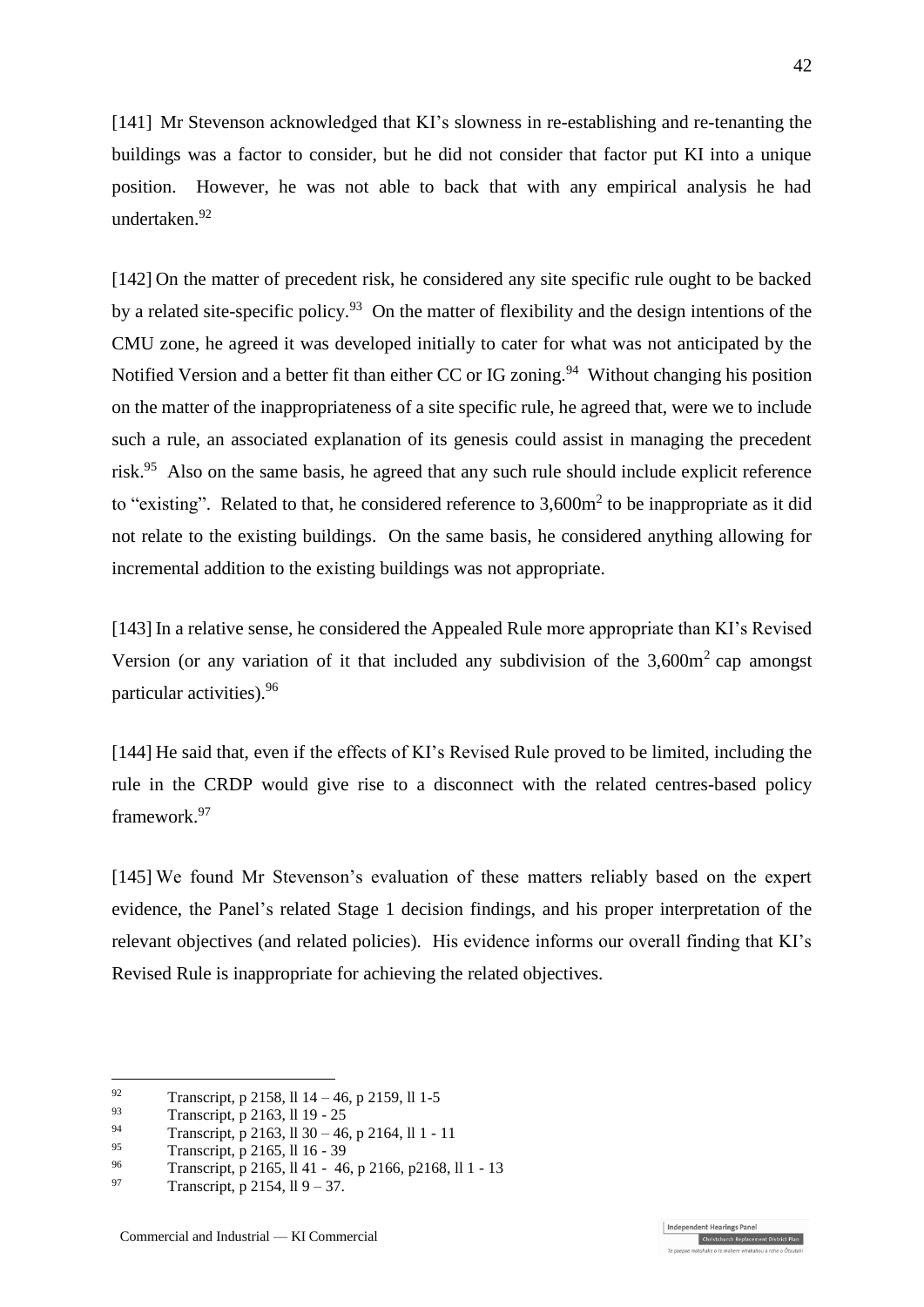#### **Closing submissions and our determination of the most appropriate rule**

[146] Given the position reached by the close of the hearing, and the Panel's s 32AA responsibilities, the chair sought counsel's views on whether it would assist for the Panel to issue a Minute on drafting matters as an indication of the Panel's preliminary thinking subject to closing submissions. This suggestion was welcomed and two Minutes were issued for those purposes. The first, dated 25 August 2016, outlined a possible draft rule ('25 August draft rule') noting that this reflected the Panel's preliminary view from evidence and submissions, but subject to closing submissions. The second, dated 30 August 2016, reiterated that the draft rule did not necessarily represent the Panel's view on the most appropriate rule. It specifically recorded that was the case both for what the draft rule specified regarding GFA and other numbers and whether the Appealed Rule was the most appropriate for achieving related objectives.

[147] KI presented its initial position in a memorandum of counsel filed on 30 August 2016 ('30 August memorandum')<sup>98</sup>. According to the timetabling directions, the Council filed its closing submissions on 31 August<sup>99</sup>, and KI completed its response in its closing submissions of 5 September 2016 $^{100}$ .

[148] As we have noted at [\[27\],](#page-10-0) s 32AA refers to 'other reasonably practicable options for achieving the objectives'. KI's closing submissions described this as effectively requiring us to examine whether KI's proposed relief (including its "various iterations") is the most appropriate, compared to the Appealed Rule, for giving effect to related objectives.<sup>101</sup> We take KI's reference to its "various iterations" to be KI's Initial Rule, KI's Revised Rule (including its overall cap of 3600m<sup>2</sup>GFA) and KI's proposed changes to the 25 August draft rule (to which we return shortly). On that understanding, we accept that KI has accurately described the range of our evaluation in a practical sense (although we would add in the Council's Closing Rule which, along with KI's Initial Rule, was discarded by both parties). We have undertaken our evaluation on the basis that these are the available alternatives.

<sup>98</sup> <sup>98</sup> Memorandum of counsel for KI Commercial Limited, dated 30 August 2016.<br>
Classics submissions on habels of the Counsil dated 21 August 2016.

<sup>&</sup>lt;sup>99</sup> Closing submissions on behalf of the Council, dated 31 August 2016<br> $\frac{100}{\text{Closing simplification}}$  on behalf of *VI* dated 5 September 2016

<sup>&</sup>lt;sup>100</sup> Closing submissions on behalf of KI, dated 5 September 2016<br> $\frac{101}{\text{C}}$  Closing submissions on behalf of KI, dated 5 September 2016

Closing submissions on behalf of KI, dated 5 September 2016, at paras 14, 15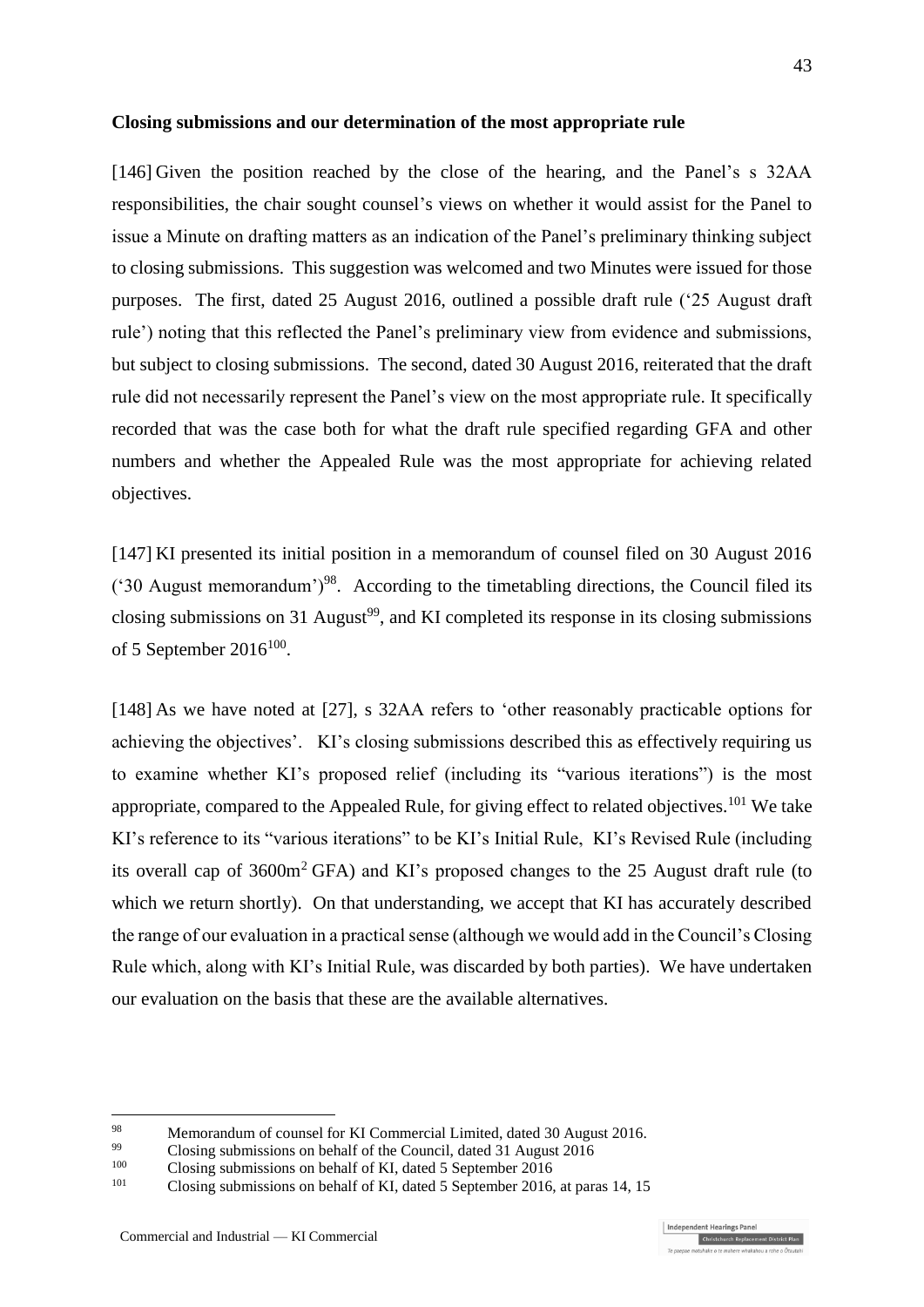[149] KI's closing submissions on the matter of economic costs and benefits did not refer at all to the evidence of its own rebuttal witness on these matters, Mr Thompson. Rather, the submissions focussed on the evidence of the Council's witness, Mr Osborne, and KI's valuation witness, Mr Sellars.

[150] It submitted that Mr Osborne could not substantiate his opinion on the risk that KI's proposed relief would pose for the CBD through redirection of demand from other centres. As for Mr Osborne's evidence that no one had assessed how KI's proposed relief could affect the CBD, KI submitted that Mr Osborne had "overlooked" the evidence of Mr Sellars "which presents a much finer grained assessment of the potential impacts on the CBD and centres" than "the high-level analysis completed by Mr Osbourne" [*sic*].<sup>102</sup>

[151] We do not accept that Mr Osborne overlooked Mr Sellars' evidence. As we have noted at [\[80\],](#page-26-0) he considered and responded to it, in some detail (as Mr Sellars did to Mr Osborne's evidence).

[152] Nor do we accept that KI's characterisation of Mr Sellars' evidence as "a finer grained assessment of the potential impacts on the CBD and centres" and Mr Osborne's analysis as 'high-level". As we note at [\[34\],](#page-13-0) Mr Osborne co-authored the Property Economics Report referred to in the Stage 1 decision and which underpinned the Council's s 32 RMA Report on the Notified Version. As we have recorded, that was an extensive analysis drawing from modelling and other detailed assessment and his experience. As we have also noted, he also conceded that one of the underpinnings of his opinion (land value in the CBD) could change. As we have recorded, we find both Mr Sellars and Mr Osborne credible witnesses. However, a factor that leads us to prefer the opinion of Mr Osborne is that it is underpinned by his extensive analysis, to which we have referred.

[153] KI submitted that answers that Mr Osborne gave to Dr Mitchell (concerning the analogy of "death by a thousand cuts") revealed that his fundamental concern was about the precedent risk of KI's proposed relief, rather than its impact on the CBD *per se*.

[154] We do not accept that is a fair description of Mr Osborne's evidence. As we explain at [\[88\]](#page-28-0)[–\[94\],](#page-30-0) we find Mr Osborne's evidence to demonstrate that precedent risk is not the only

Closing submissions on behalf of KI, dated 5 September 2016, at para 21.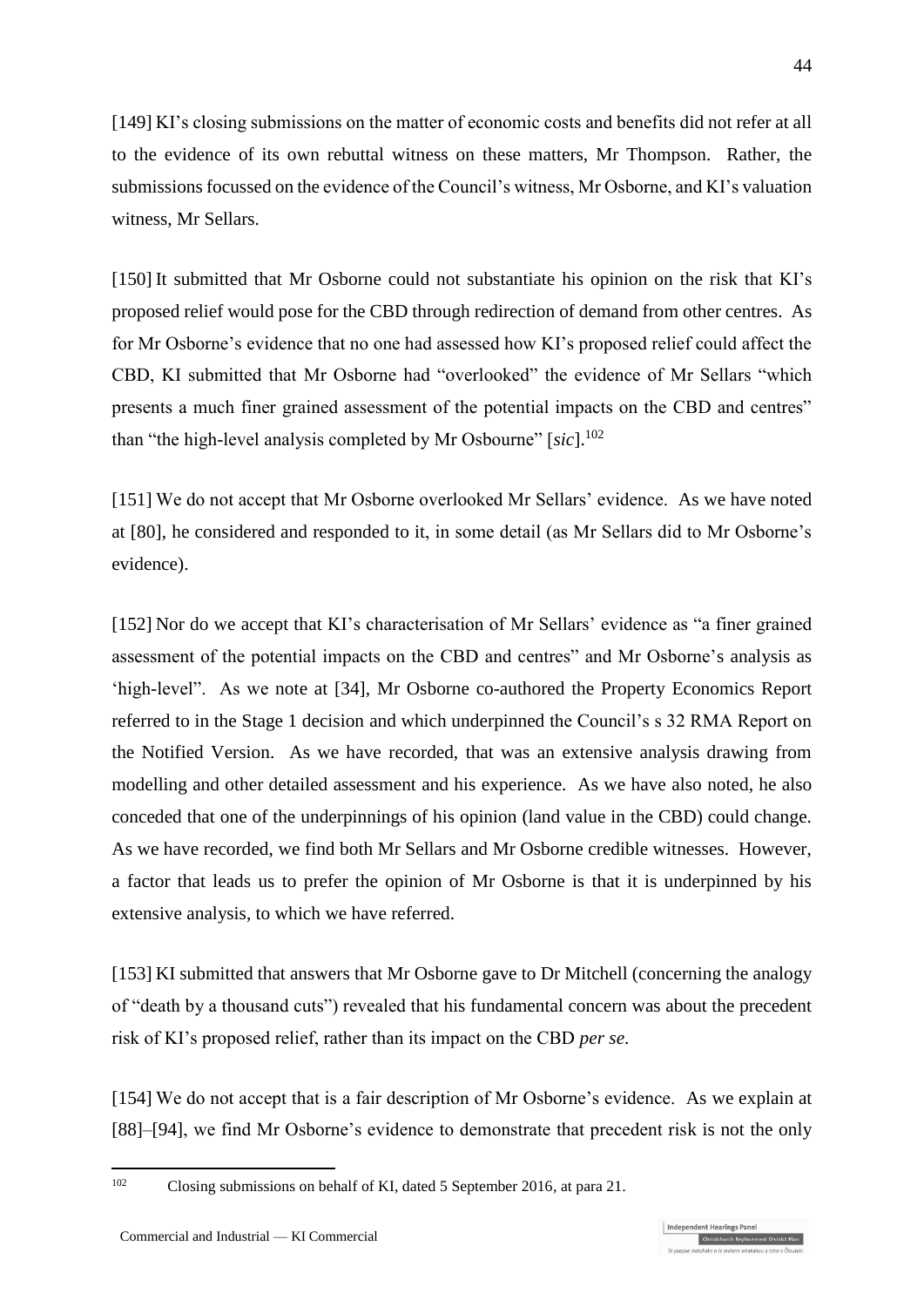important consideration for the Panel. The other is as to the unassessed potential risk presented by KI's proposed relief for the CBD.

[155] On the matter of precedent risk, KI point out that Mr Osborne had not assessed how many others may be in KI's position and submit that "therefore [he] could not say how widespread this issue might be".<sup>103</sup> However, the fact that Mr Osborne has not undertaken such an assessment does not make this risk any less significant.

[156] KI's own evidence did not present any such assessment and its closing acknowledged that it was "not aware of other specific landowners that have a direct interest in this matter". However, KI then sought to downplay this by its argument as to "fairness". It submitted that, as a matter of "fairness", if others "are able to demonstrate the same or similar circumstances to those faced by [KI], the Plan should provide a reasonable opportunity for those persons to protect their interests for the overall benefit of the Christchurch economy and its recovery". <sup>104</sup> It went on to submit that the Panel could achieve this by making changes to the CRDP's objectives, policies and other relevant rules.<sup>105</sup> This construct on the matter would appear to draw from the answer Mr Putt gave to the Panel on the matter of precedent risk, as we record at [\[124\].](#page-37-0) In essence, Mr Putt conceded a precedent risk with KI's Revised Rule but argued that there was a positive case to liberalise the CRDP by plan change.

[157] In presenting that closing argument, KI demonstrates a reasonably close alignment to the view that Mr Stevenson presented, namely that any rule akin to what KI pursued should be accompanied by changes to the policy of the CMU zone. Significantly, for our purposes, they serve to further illustrate the inappropriateness of KI's Revised Rule for achieving relevant objectives.

<span id="page-44-0"></span>[158] Turning to the Appealed Rule, we find KI's closing submissions overstate its consequences for the sites in saying that it would 'effectively preclude" re-establishment of commercial activities that KI has in mind. That is because KI's submission ignores the fact that the default activity class is discretionary which, as Mr Osborne correctly understood, provides opportunity for assessment of related effects on the CBD and centres.

 $103$ <sup>103</sup> Closing submissions on behalf of KI, dated 5 September 2016, at para 21.<br>
<sup>104</sup> Closing submissions on behalf of KI, dated 5 September 2016, at para 45

<sup>&</sup>lt;sup>104</sup> Closing submissions on behalf of KI, dated 5 September 2016, at para 45.<br><sup>105</sup> Closing submissions on behalf of KI dated 5 September 2016, at paras 42.

Closing submissions on behalf of KI, dated 5 September 2016, at paras 42 and 43.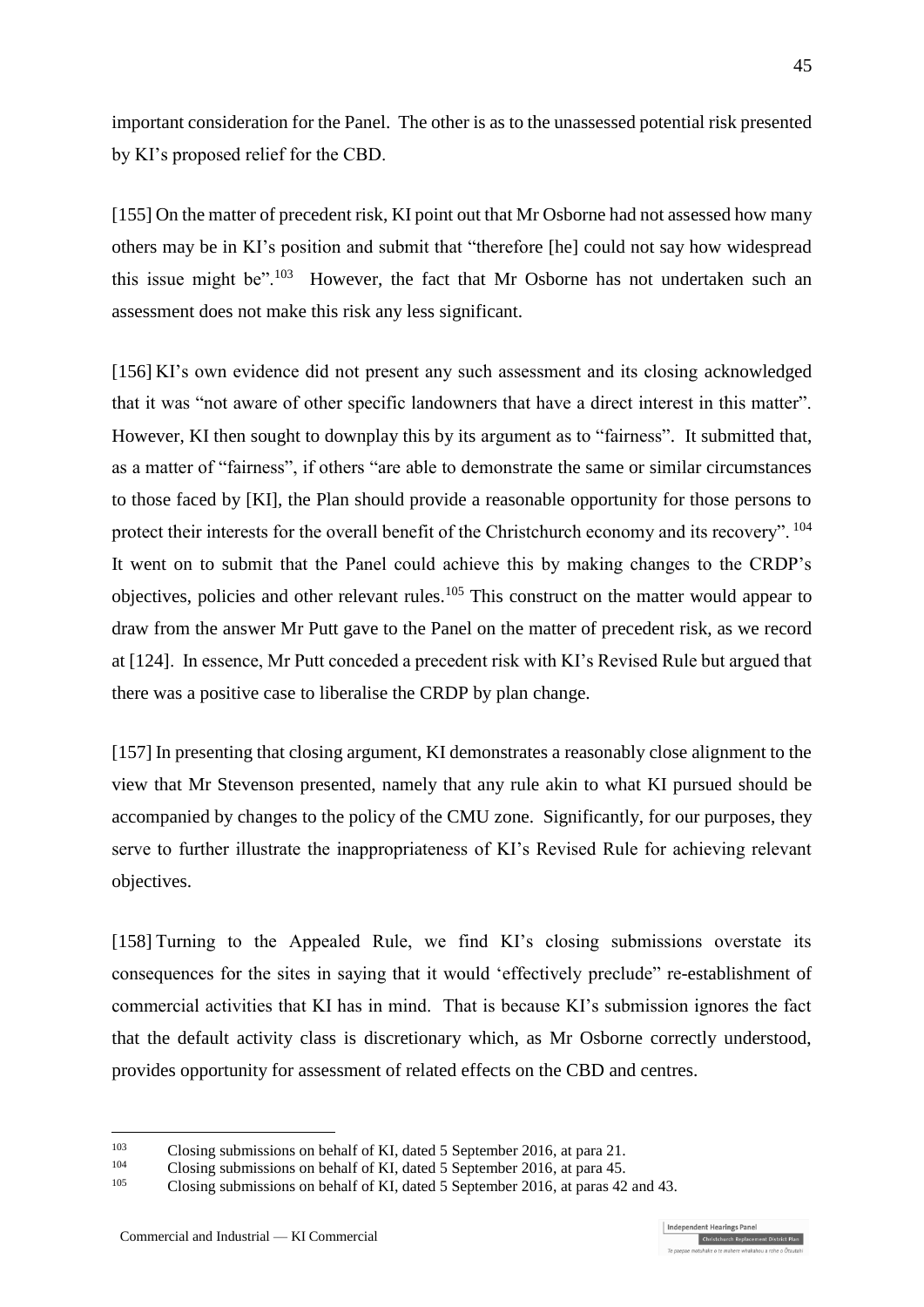[159] However, we accept that the Appealed Rule's reference to 'existing' in relation to retail activity, commercial services, and office activity would effectively result in KI not enjoying permitted activity status for any re-establishment it would seek to make of those activities at the sites. That is a consequence of KI having discontinued those activities for the considerable period of time since they ceased in the aftermath of the earthquakes. Nevertheless, as we have noted at [\[62\]](#page-21-0)[–\[64\],](#page-21-1) we recognise that the Appealed Rule would impose at least some transaction costs on KI and a risk of loss of development opportunity at the sites (i.e. if any future resource consent application it makes is declined).

[160] We are satisfied on the basis of our findings, however, that the Appealed Rule properly achieves the related objectives. On the basis of those findings:

- (a) We agree with Mr Stevenson that KI's Initial Rule, KI's Revised Rule and the Council's Closing Version Rule are all inappropriate for achieving the related CRDP objectives.
- (b) We reject KI's submission that we should revisit those objectives, or related policies or other rules.
- (c) We find that the Appealed Rule is the most appropriate for the CMU zone as a whole. We also find that the Appealed Rule is appropriate also for the sites. That is particularly in the sense that the Appealed Rule seeks to provide an exception limited to what is in existence at the relevant time, namely the date of the Panel's decision.

[161] The only remaining question is whether the Appealed Rule could be replaced by either the 25 August draft rule or any variation of it, specific to the sites, and that would give KI greater investment opportunity and still give effect to the related objectives. We identify two relevant risks for our evaluation of that question:

(a) The risk presented by the absence of any reliable modelling or related assessment of the effects of the 25 August draft rule or any variation of; and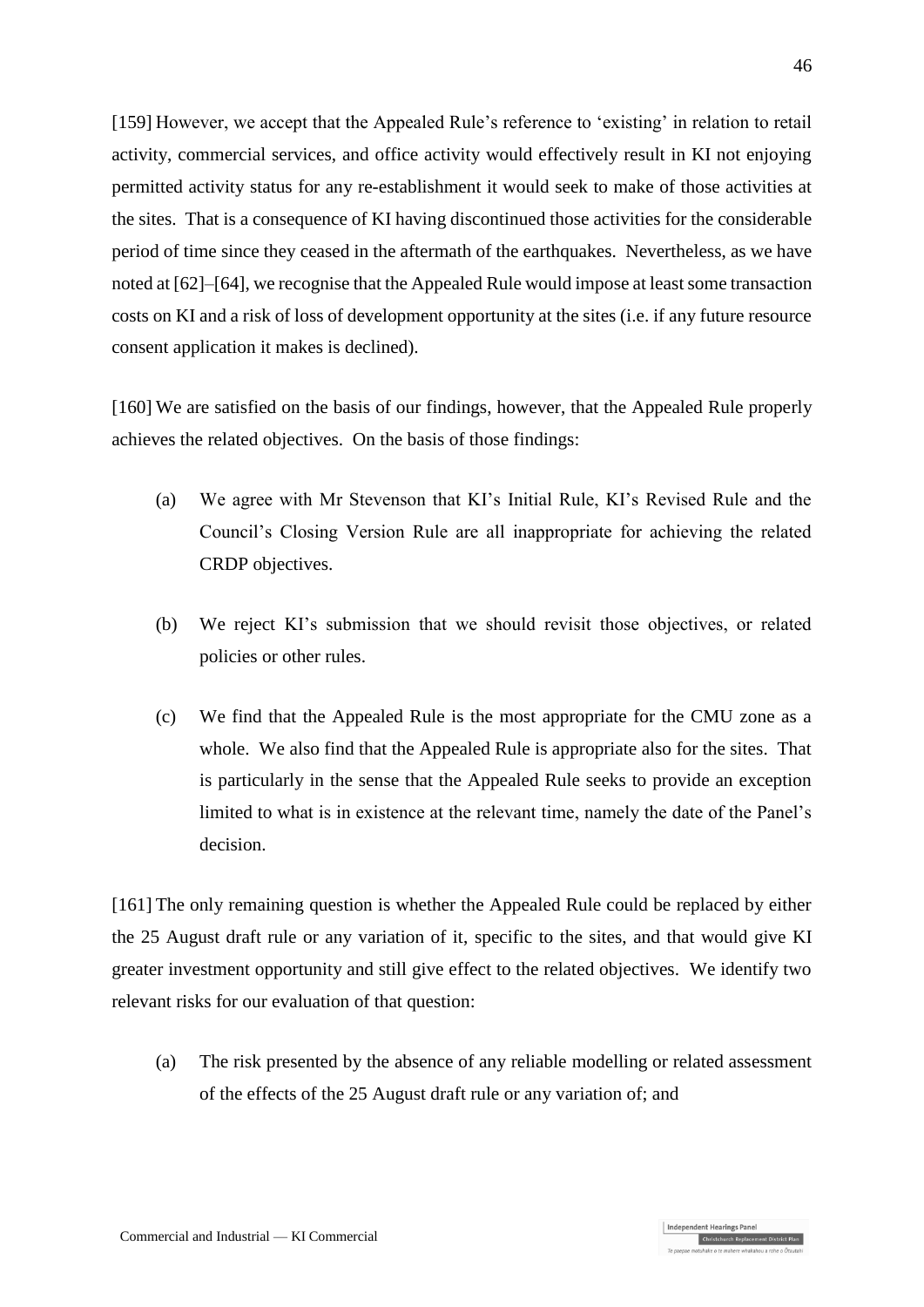(b) The precedent risk, arising from others seeking the same or similar further development opportunity on other sites, at Addington and elsewhere within the CMU zone.

[162] In its 30 August memorandum, KI proposed amendments to the 25 August draft rule ('KI's 30 August revision'), as follows (additions underlined, deletions struck through):

| <b>Activity</b>                                                                                                                                                                                                                                                                                                                                                                                                                                                                                                                                                                                                                                                                                                                                                                                                                                                                                                                                                        | <b>Activity Specific Standards</b>                                                                                                                                                                                                                                                                                                                                                                                                                                                                                                                                          |
|------------------------------------------------------------------------------------------------------------------------------------------------------------------------------------------------------------------------------------------------------------------------------------------------------------------------------------------------------------------------------------------------------------------------------------------------------------------------------------------------------------------------------------------------------------------------------------------------------------------------------------------------------------------------------------------------------------------------------------------------------------------------------------------------------------------------------------------------------------------------------------------------------------------------------------------------------------------------|-----------------------------------------------------------------------------------------------------------------------------------------------------------------------------------------------------------------------------------------------------------------------------------------------------------------------------------------------------------------------------------------------------------------------------------------------------------------------------------------------------------------------------------------------------------------------------|
| P <sub>28</sub><br>At 9 & 11-13 Bernard Street, Addington<br>(CB29B/221 and CB29B/220) (the 'site') retail<br>activity, commercial services and/or office activity<br>that satisfies both of the following:<br>a. The activity is an activity that was<br>undertaken in an existing building on the<br>site on 21 February 2011 or after that date<br>and before [insert date of Panel's KI<br><i>decision</i> , and<br>The activity is undertaken in an existing<br>b.<br>building on the site.<br>For the purposes of P28:<br>"Existing building" includes all rebuilt, reinstated<br>or modified buildings or parts of a building on the<br>site demolished after the 22 February 2011 and<br>which are within the circumference of building<br>footprint shown on the plan in Annexure [insert]<br>CRDP Annexure number, with Annexure going into<br>Chapter 16<br>Note: See Independent Hearings Panel Decision<br>[xxx], dated [xxx] for background to this rule | A maximum gross floor area<br>a.<br>(GFA) across the site of<br>$3600m2$ comprising:<br>Up to a maximum of<br>i.<br>12000m <sup>2</sup> GFA for<br>office activity;<br>ii.<br>Up to a maximum of<br>2600m <sup>2</sup> GFA for retail<br>and/or commercial<br>services activity, which<br>shall be located at<br>ground floor level only;<br>and<br>Retail activity shall be<br>b.<br>located at ground floor level<br>only, or on a mezzanine<br>floor accessed from the<br>ground floor. This standard<br>does not apply to<br>commercial services or<br>office activity. |

## **15.7.2.1 Permitted Activities**

[163] In relation to these changes, it also supplied an associated plan and sought that we clarify that activities of the type and scale they seek be allowed anywhere on the site (within "the proposed building circumference").

[164] KI explained that it sought a rule without clause (a) because it was concerned that it could be interpreted to limit future activities to only those specific activities of the exact type, mix, and/or scale that existed on that date. It submitted that the italicised note at the bottom of this column would be sufficient to alert readers to "understand why this site specific rule has been drafted in this manner to reflect the range of activities that existed in the buildings prior to this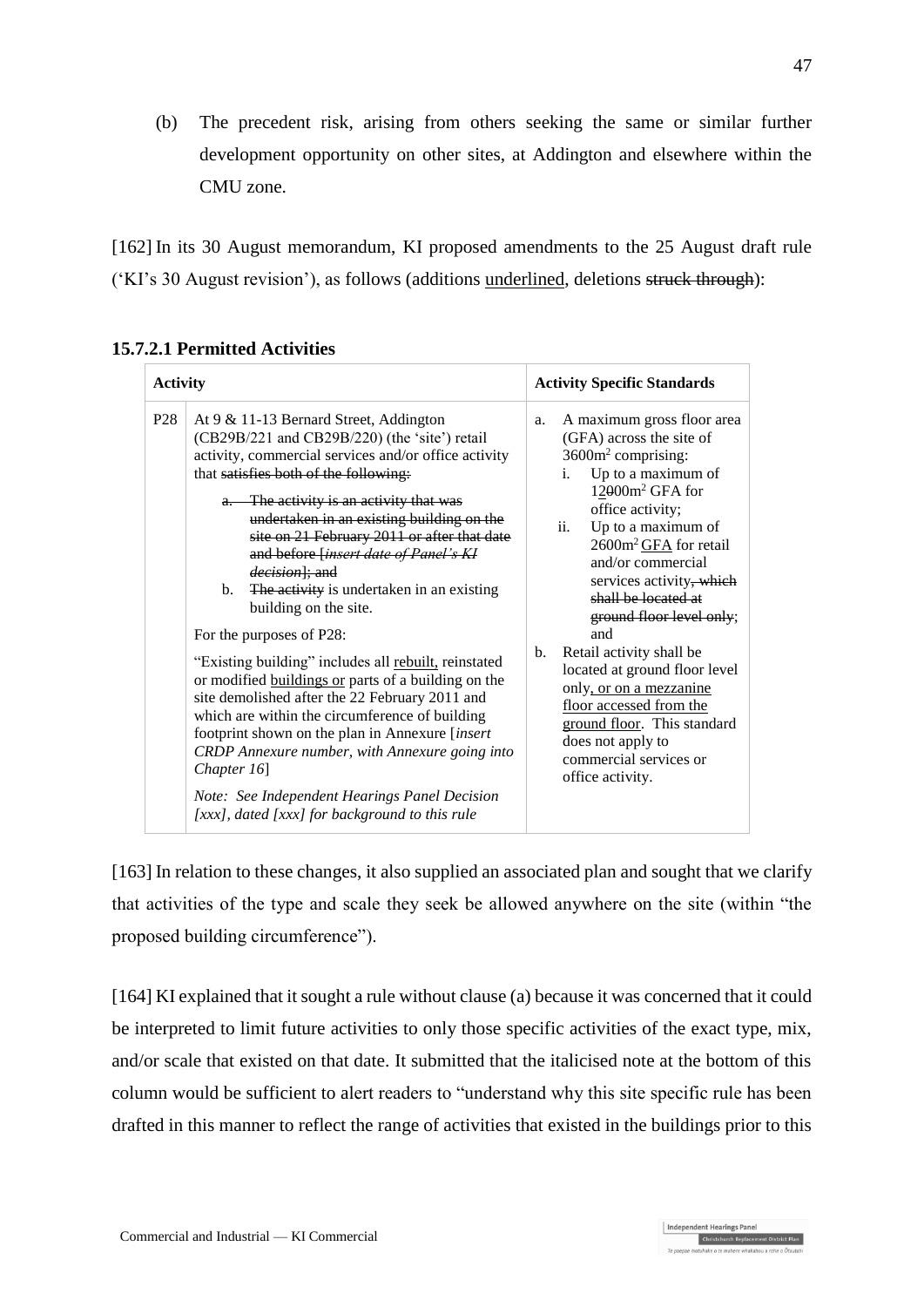date"<sup>106</sup>. It sought the other changes shown in part to give it greater ability to rebuild on the sites "in the event that the existing buildings are demolished as a consequence of a disaster beyond its control, such as fire or earthquake". Without this it said it would have "ongoing insurance issues" and this would have a consequential impact on value.<sup>107</sup>

[165] We find that these modifications would make the 25 August draft rule even further at odds with Objective 15.1.3 and, in particular, its reference to 'the existing nature, scale and extent' of commercial activities within the CMU zone. Retention of the italicised note does not remediate that, as it is just an alert to readers as opposed to being a means of regulating activities. As to KI's proposals to allow greater ability to rebuild in the event of any future natural disaster, it not assist us to understand why such future risks would not be sufficiently covered by existing use rights, under s 10, RMA. Nor did Mr Keung assist us on the specifics of why KI's insurance arrangements are such as would render KI's position so exceptional.

[166] The Council's closing submissions emphasised the Council's neutrality on any relief that might be granted to KI and that it would abide the Panel's decision. Without traversing the evidence, the submissions point out that the Council's experts had sought to assist the Panel within their expertise, and on their understanding of the settled objectives and policies. However, the Council expressed caution as to whether KI's 30 August revision would strike an appropriate balance between providing for what KI sought and the costs and benefits for other resource users and the wider community.

[167] As for the 25 August draft rule, it suggested that clauses (a) and (b) and the related definition of 'existing building' could be deleted entirely. However, that was on the basis that such changes would not result in the draft rule being "any more inconsistent with the policy framework".<sup>108</sup> Relating to that, the Council submitted that  $109$ :

there is currently no policy basis for the [25 August draft rule] (or any amendments to it) and, if any policy is considered necessary, it would need to be carefully crafted so as not to create the basis for a precedent.

<sup>106</sup> <sup>106</sup> KI's 30 August Memorandum, at paras  $23 - 26$ .

<sup>&</sup>lt;sup>107</sup> KI's 30 August Memorandum, at  $20-22$ .<br><sup>108</sup> Closing submissions on babalf of the Coun

<sup>&</sup>lt;sup>108</sup> Closing submissions on behalf of the Council, at Appendix A.<br><sup>109</sup> Closing submissions on behalf of the Council, at nore 0.

Closing submissions on behalf of the Council, at para 9.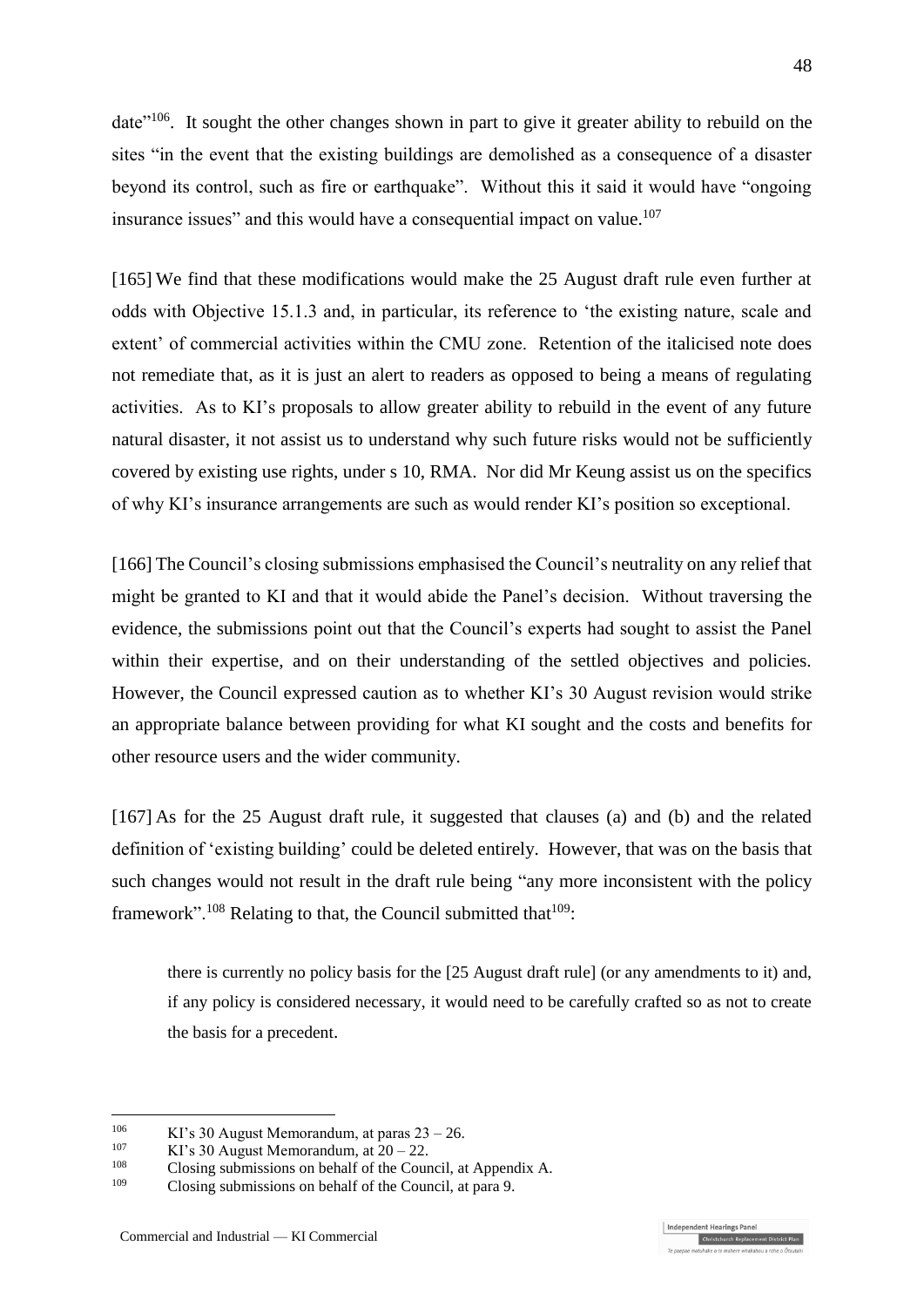[168] As such, we do not read this suggestion from the Council as, in any sense, an endorsement of KI's position. In any case, we are overwhelming satisfied in view of our findings that the most appropriate rule for achieving the related objectives is the Appealed Rule. Our reasons are as follows:

- (a) The relevant objectives clearly give priority to wider community wellbeing matters, including economic wellbeing and clearly emphasise the primacy of and the importance of supporting the intensification, success and vitality of the centres network (including the CBD), in view of the critical importance of the centres to the local economy);
- (b) The objectives are also clear that this includes some flexibility for what can be done within CMU zones, including at Addington, but importantly explicitly to the extent of recognising the nature, scale and extent of commercial activities that existed at the date Objective 15.1.3 came into effect, following the Panel's Stage 1 decision.
- (c) Rules that permit activities remove any associated means of assessing the extent of any risk, if any, that permitted activities may present for achievement of relevant objectives. It follows that we must be reasonably satisfied of that on the evidence before us.
- (d) KI had opportunity to, but did not, present any credible evidence to enable us to properly assess that for any of its proposed rules (including its KI's 30 August revision of the 25 August draft rule). Nor did it assist the Council's experts to undertake any such assessment in their evidence. In particular, KI's approach throughout was to maintain flexibility on what it could pursue on the sites under a permitted activity rule, rather than clearly identifying the nature, scale and extent of the retail, commercial services and office activities it sought to be permitted. In essence, it left us not knowing on the evidence presented whether and to what extent its preferred permitted activities could impact on the priorities expressed in the objectives (and, hence, whether they could be safely addressed by activity specific standards).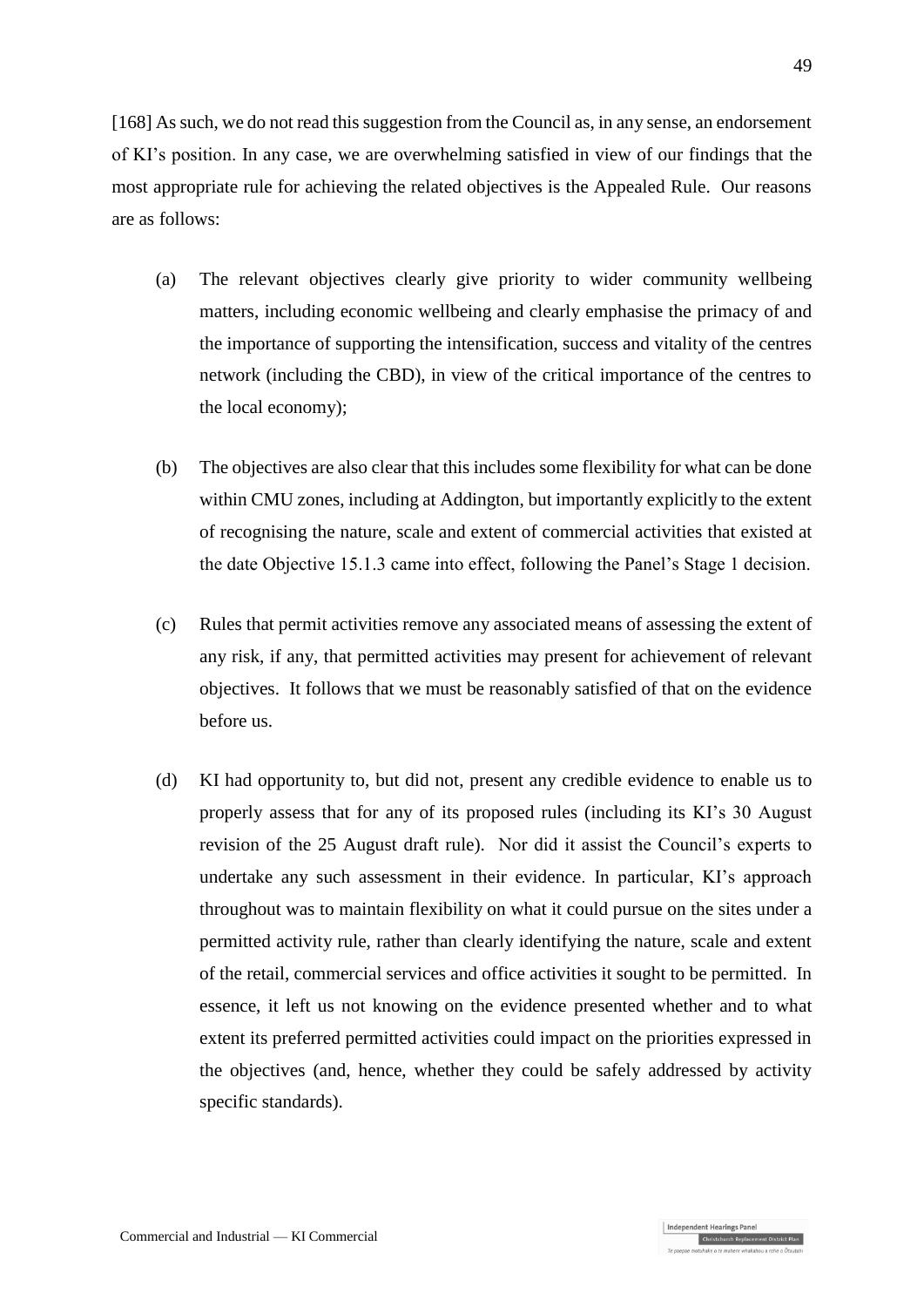- (e) We agree with Mr Osborne and Mr Stevenson that we cannot ignore this in the absence of also electing to change the objectives and related policies. We find the latter option entirely inappropriate on all the evidence before us (and note that KI did not volunteer any specific drafting for such wider changes).
- (f) In those circumstances, we also agree with Mr Osborne that the most appropriate activity class for these additional activities sought to be undertaken by KI is the existing default discretionary activity rule (assuming non-complying would not be triggered). That is because this activity class is designed to allow for this evidential gap to be filled by proper assessment of the specific activities KI may pursue, including with regard to the relevant objectives (and related policies).
- (g) Related to these findings, nor did KI (or the Council) provide us with sufficient confidence as to the precedent risk of granting a site specific regime for what it could pursue as a permitted activity on its sites. Indeed, as we have noted, KI's planning witness, Mr Putt, acknowledged this risk and both he and KI proposed that it may be best addressed by changing the related policy for the CMU zone. We explicitly reject that as inappropriate, for the reasons we have stated.
- (h) Despite all our efforts, we have not been able to identify any alternative rule that would allow greater investment opportunity for KI in relation to the sites and yet be more appropriate than the Appealed Rule in achieving the relevant objectives.
- (i) We have explicitly taken account of the consequences that our confirmation of the Appealed Rule has for KI's investment in the sites. As we have recorded, that includes at least the additional transaction cost of seeking resource consent (and an attendant risk of consent decline). However, for the reasons we have given, we find those risks are not as severe as KI has argued. In particular, we find that KI does not stand apart from any other resource user in having to bear the related transaction costs for securing consent and the risk of consent decline. We find those costs and associated a necessary dimension of ensuring that the Strategic and other objectives of the CRDP are achieved. In any case, we find those risks are entirely overwhelmed by the economic costs and risks that, on KI's own evidence,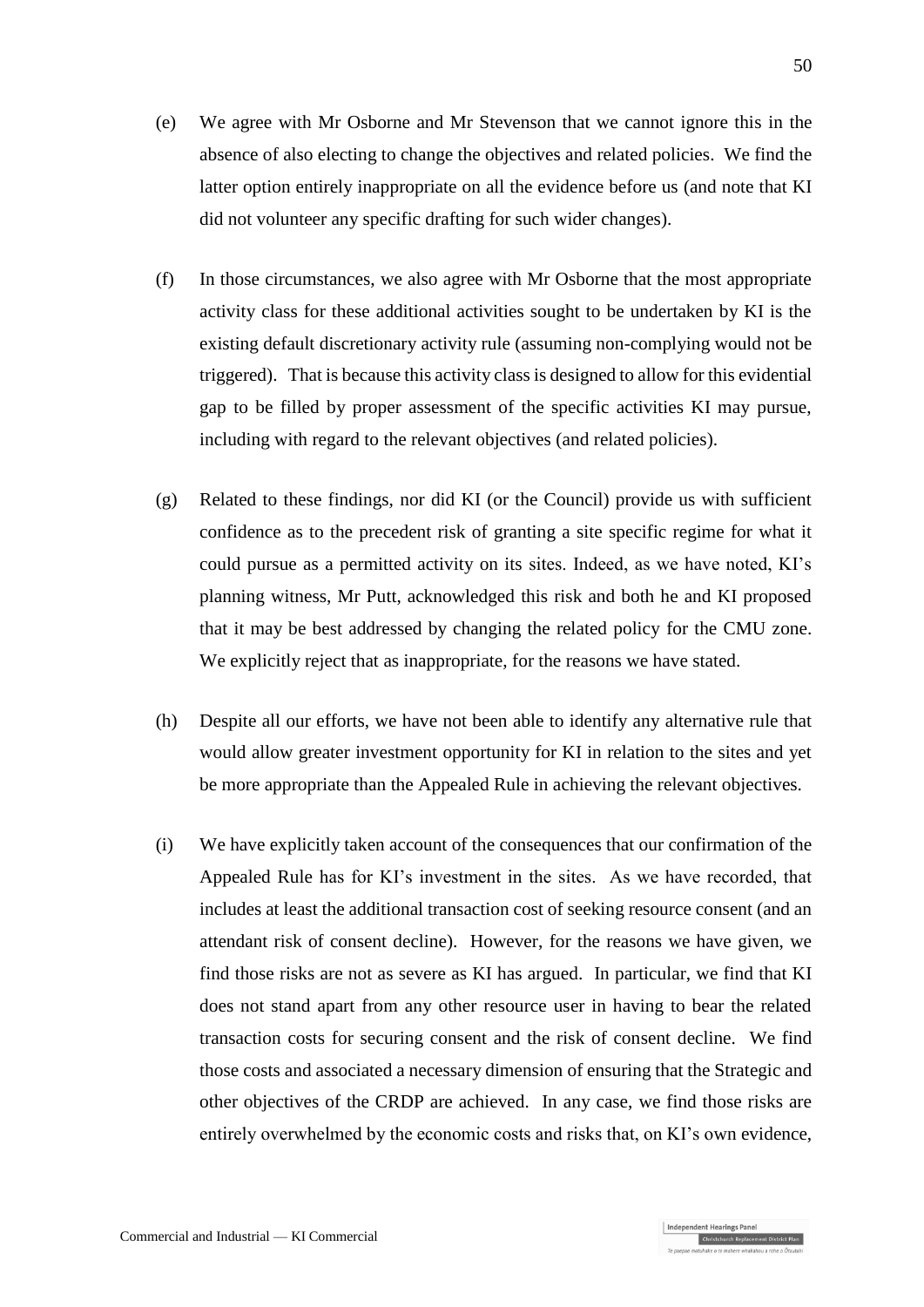could well ensue from our granting KI's relief (i.e. under any of its preferred iterations).

# **CONCLUSION**

[169] For all of those reasons, we confirm the Appealed Rule unchanged.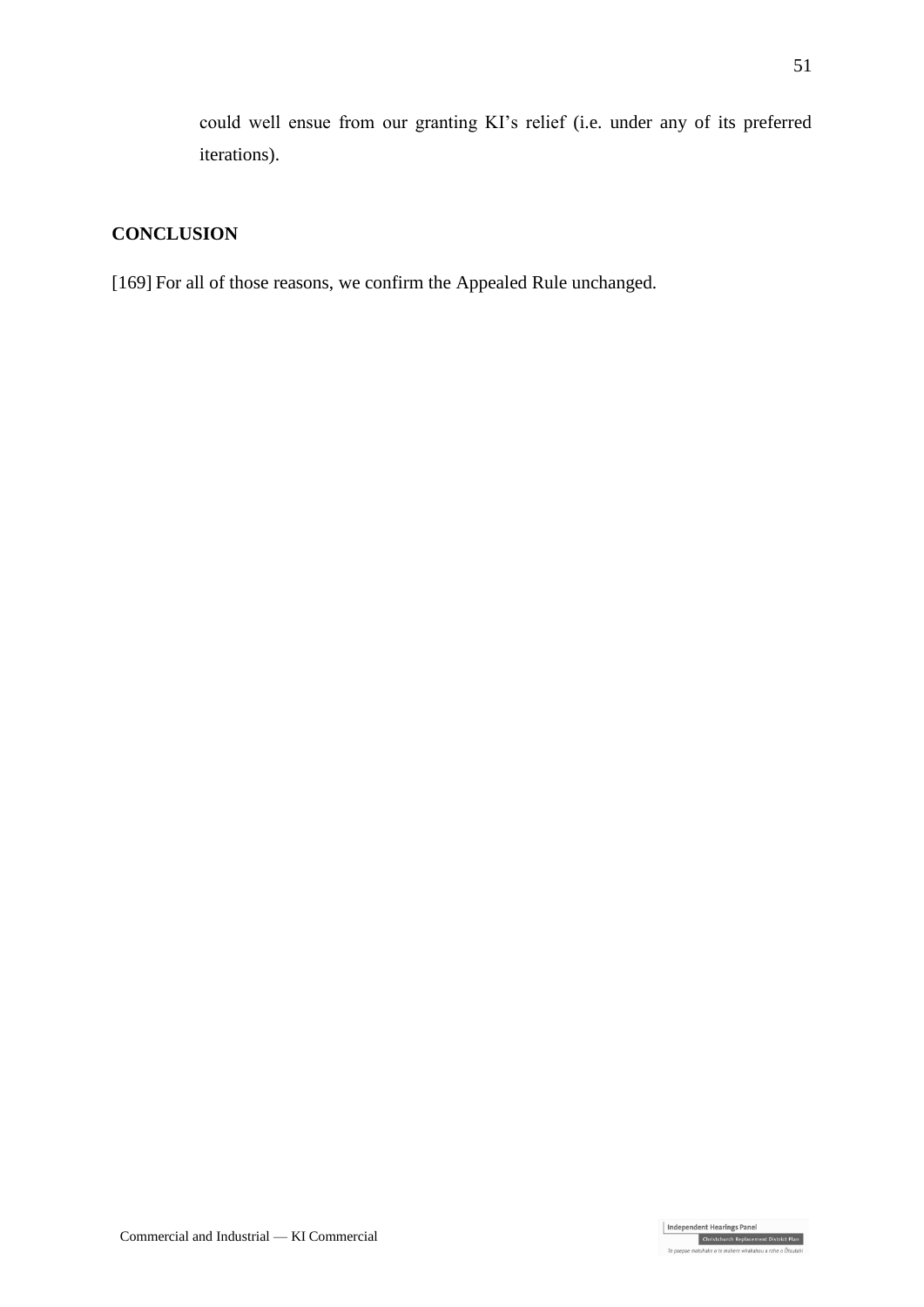For the Hearings Panel:

Environment Judge John Hassan Chair

 $\frac{1}{2}$ 

Ms Sarah Dawson Panel Member

Dr Phil Mitchell Panel Member

Ms Jane Huria Panel Member

 $int H$ 

ngs Pa

Christchurch Replacement District Plan

Indep